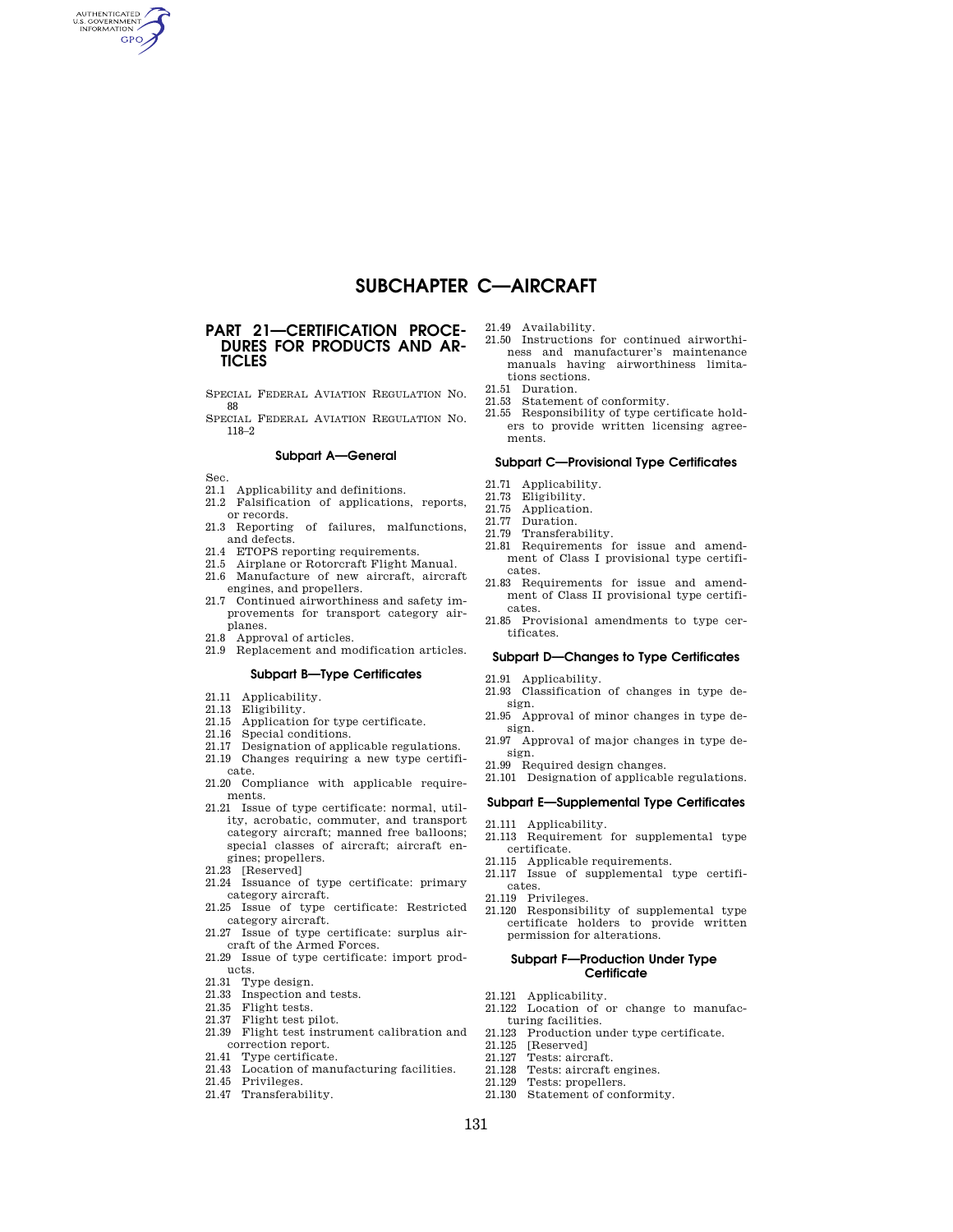## **Subpart G—Production Certificates**

- 21.131 Applicability.
- 21.132 Eligibility.
- 21.133 Application.
- 21.135 Organization.
- 21.137 Quality system.
- 21.138 Quality manual.
- 21.139 Location of or change to manufacturing facilities.
- 21.140 Inspections and tests.
- 21.141 Issuance.
- 21.142 Production limitation record.
- 21.143 Duration.
- 21.144 Transferability.
- 21.145 Privileges.
- 21.146 Responsibility of holder.
- 21.147 Amendment of production certificates.
- 21.150 Changes in quality system.

## **Subpart H—Airworthiness Certificates**

- 21.171 Applicability.
- 21.173 Eligibility.
- 21.175 Airworthiness certificates: classification.
- 21.177 Amendment or modification.
- 21.179 Transferability.
- 21.181 Duration.
- 21.182 Aircraft identification.
- 21.183 Issue of standard airworthiness certificates for normal, utility, acrobatic, commuter, and transport category aircraft; manned free balloons; and special classes of aircraft.
- 21.184 Issue of special airworthiness certificates for primary category aircraft.
- 21.185 Issue of airworthiness certificates for restricted category aircraft.
- 21.187 Issue of multiple airworthiness certification.
- 21.189 Issue of airworthiness certificate for limited category aircraft.
- 21.190 Issue of a special airworthiness certificate for a light-sport category aircraft.
- 21.191 Experimental certificates.
- 21.193 Experimental certificates: general.
- 21.195 Experimental certificates: Aircraft to be used for market surveys, sales dem-
- onstrations, and customer crew training. 21.197 Special flight permits.
- 
- 21.199 Issue of special flight permits.

# **Subpart I—Provisional Airworthiness Certificates**

- 21.211 Applicability.
- 21.213 Eligibility.
- 21.215 Application.
- 21.217 Duration.
- 21.219 Transferability.
- 21.221 Class I provisional airworthiness certificates.
- 21.223 Class II provisional airworthiness certificates.

# **Pt. 21 14 CFR Ch. I (1–1–21 Edition)**

21.225 Provisional airworthiness certificates corresponding with provisional amendments to type certificates.

### **Subpart J [Reserved]**

# **Subpart K—Parts Manufacturer Approvals**

- 21.301 Applicability.
- 21.303 Application.
- 21.305 Organization.
- 21.307 Quality system.
- 21.308 Quality manual.
- 21.309 Location of or change to manufacturing facilities.
- 21.310 Inspections and tests.
- 21.311 Issuance.
- 21.313 Duration.
- 21.314 Transferability.
- 21.316 Responsibility of holder.
- 21.319 Design changes.
- 21.320 Changes in quality system.

#### **Subpart L—Export Airworthiness Approvals**

- 21.321 Applicability.
- 21.325 Export airworthiness approvals.
- 21.327 Application.
- 21.329 Issuance of export certificates of airworthiness.
- 21.331 Issuance of export airworthiness approvals for aircraft engines, propellers, and articles.
- 21.335 Responsibilities of exporters.

## **Subpart M [Reserved]**

## **Subpart N—Acceptance of Aircraft Engines, Propellers, and Articles for Import**

21.500 Acceptance of aircraft engines and propellers.

21.502 Acceptance of articles.

## **Subpart O—Technical Standard Order Approvals**

- 21.601 Applicability and definitions.<br>21.603 Application.
- Application.
- 21.605 Organization.
- 21.607 Quality system.
- 21.608 Quality manual.
- 21.609 Location of or change to manufacturing facilities.
- 21.610 Inspections and tests.
- 21.611 Issuance.
- 21.613 Duration.
- 21.614 Transferability.
- 21.616 Responsibility of holder.
- 21.618 Approval for deviation.
- 
- 21.619 Design changes.<br>21.620 Changes in qual
- Changes in quality system.
- 21.621 Issue of letters of TSO design approval: Import articles.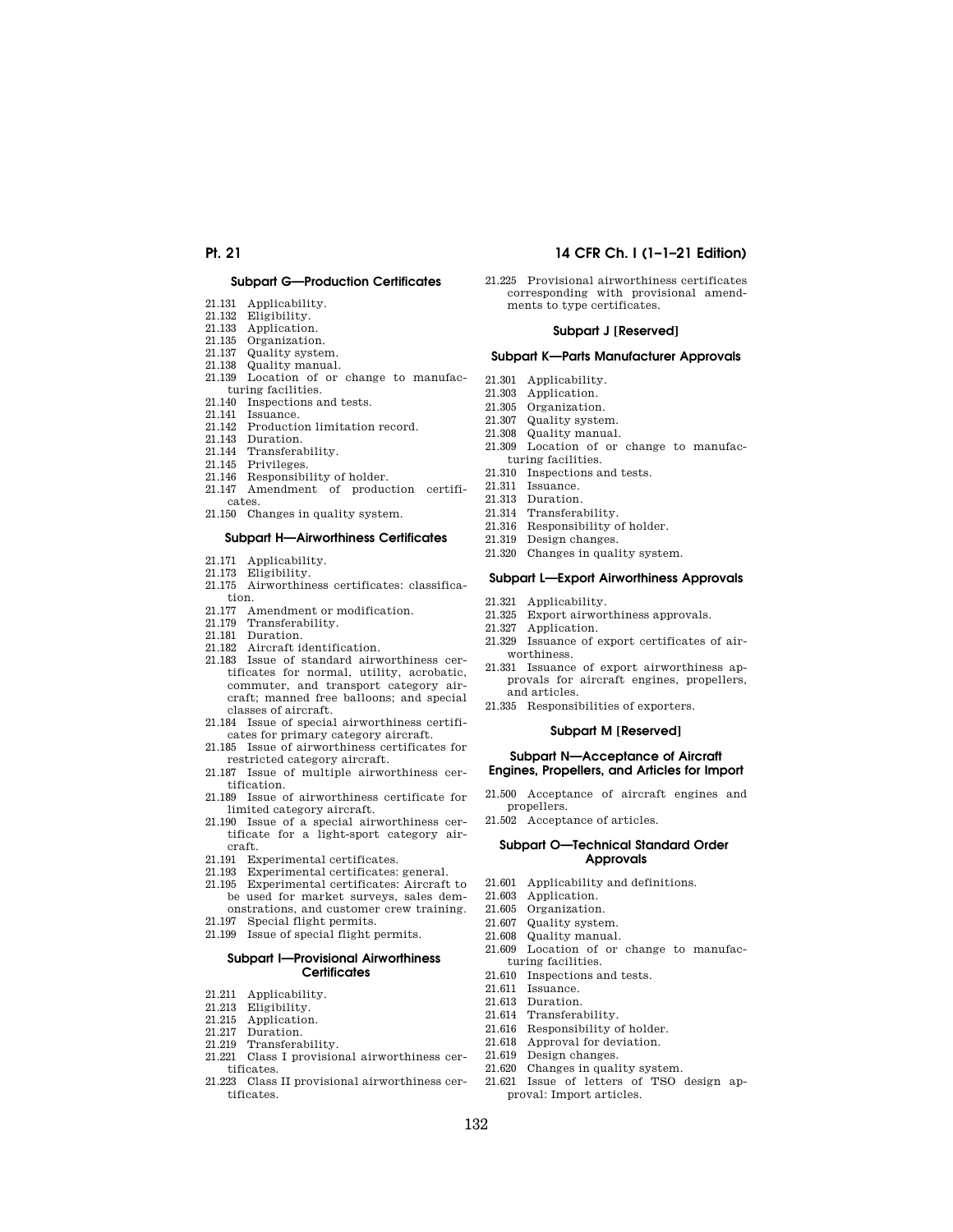## **Federal Aviation Administration, DOT Pt. 21, SFAR No. 118–2**

# **Subpart P—Special Federal Aviation Regulations**

21.700 SFAR No. 111—Lavatory oxygen systems.

AUTHORITY: 42 U.S.C. 7572; 49 U.S.C. 106(f), 106(g), 40105, 40113, 44701–44702, 44704, 44707, 44709, 44711, 44713, 44715, 45303.

EDITORIAL NOTES: 1. For miscellaneous amendments to cross references in this 21 see Amdt. 21–10, 31 FR 9211, July 6, 1966.

2. Nomenclature changes to part 21 appear at 74 FR 53384, Oct. 16, 2009.

## SPECIAL FEDERAL AVIATION REGULATION NO. 88—FUEL TANK SYSTEM FAULT TOLERANCE EVALUATION REQUIRE-**MENTS**

1. *Applicability.* This SFAR applies to the holders of type certificates, and supplemental type certificates that may affect the airplane fuel tank system, for turbine-powered transport category airplanes, provided the type certificate was issued after January 1, 1958, and the airplane has either a maximum type certificated passenger capacity of 30 or more, or a maximum type certificated payload capacity of 7,500 pounds or more. This SFAR also applies to applicants for type certificates, amendments to a type certificate, and supplemental type certificates affecting the fuel tank systems for those airplanes identified above, if the application was filed before June 6, 2001, the effective date of this SFAR, and the certificate was not issued before June 6, 2001.

2. *Compliance:* Each type certificate holder, and each supplemental type certificate holder of a modification affecting the airplane fuel tank system, must accomplish the following within the compliance times specified in paragraph (e) of this section:

(a) Conduct a safety review of the airplane fuel tank system to determine that the design meets the requirements of §§25.901 and  $25.981(a)$  and (b) of this chapter. If the current design does not meet these requirements, develop all design changes to the fuel tank system that are necessary to meet these requirements. The responsible Aircraft Certification Service office for the affected airplane may grant an extension of the 18 month compliance time for development of design changes if:

(1) The safety review is completed within the compliance time;

(2) Necessary design changes are identified within the compliance time; and

(3) Additional time can be justified, based on the holder's demonstrated aggressiveness in performing the safety review, the complexity of the necessary design changes, the availability of interim actions to provide an

acceptable level of safety, and the resulting level of safety.

(b) Develop all maintenance and inspection instructions necessary to maintain the design features required to preclude the existence or development of an ignition source within the fuel tank system of the airplane.

(c) Submit a report for approval to the responsible Aircraft Certification Service office for the affected airplane, that:

(1) Provides substantiation that the airplane fuel tank system design, including all necessary design changes, meets the requirements of §§25.901 and 25.981(a) and (b) of this chapter; and

(2) Contains all maintenance and inspection instructions necessary to maintain the design features required to preclude the existence or development of an ignition source within the fuel tank system throughout the operational life of the airplane.

(d) The responsible Aircraft Certification Service office for the affected airplane, may approve a report submitted in accordance with paragraph 2(c) if it determines that any provisions of this SFAR not complied with are compensated for by factors that provide an equivalent level of safety.

(e) Each type certificate holder must comply no later than December 6, 2002, or within 18 months after the issuance of a type certificate for which application was filed before June 6, 2001, whichever is later; and each supplemental type certificate holder of a modification affecting the airplane fuel tank system must comply no later than June 6, 2003, or within 18 months after the issuance of a supplemental type certificate for which application was filed before June 6, 2001, whichever is later.

[Doc. No. 1999–6411, 66 FR 23129, May 7, 2001, as amended by Amdt. 21–82, 67 FR 57493, Sept. 10, 2002; 67 FR 70809, Nov. 26, 2002; Amdt. 21– 83, 67 FR 72833, Dec. 9, 2002; Doc. No. FAA– 2018–0119, Amdt. 21–101, 83 FR 9169, Mar. 5, 2018]

SPECIAL FEDERAL AVIATION REGULATION NO. 118–2—RELIEF FOR CERTAIN PERSONS DURING THE NATIONAL EMERGENCY CONCERNING THE NOVEL CORONAVIRUS DISEASE (COVID–19) PUBLIC HEALTH EMERGENCY

For the text of SFAR No. 118–2, see part 61 of this chapter.

[Docket FAA–2020–0446; Amdt. No(s). 21–104, 85 FR 62968, Oct. 6, 2020]

EFFECTIVE DATE NOTE: At 85 FR 62968, Oct. 6, 2020, Special Federal Aviation Regulation No. 118–2 was added to Part 21, effective Oct. 1, 2020, through Apr. 30, 2021.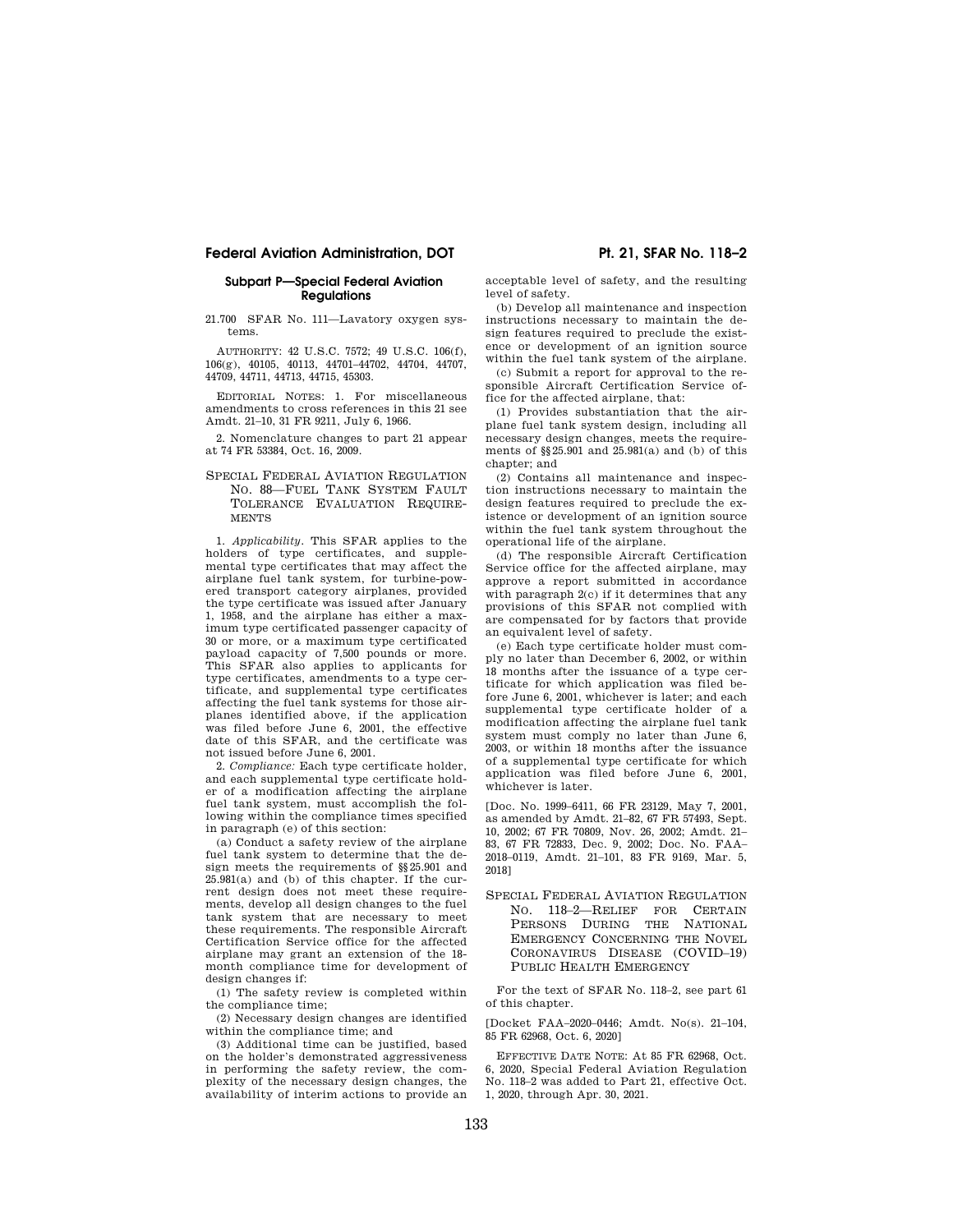# **Subpart A—General**

## **§ 21.1 Applicability and definitions.**

(a) Except for aircraft subject to the provisions of part 107 of this chapter, this part prescribes—

(1) Procedural requirements for issuing and changing—

(i) Design approvals;

(ii) Production approvals;

(iii) Airworthiness certificates; and

(iv) Airworthiness approvals;

(2) Rules governing applicants for, and holders of, any approval or certificate specified in paragraph (a)(1) of this section; and

(3) Procedural requirements for the approval of articles.

(b) For the purposes of this part—

(1) *Airworthiness approval* means a document, issued by the FAA for an aircraft, aircraft engine, propeller, or article, which certifies that the aircraft, aircraft engine, propeller, or article conforms to its approved design and is in a condition for safe operation, unless otherwise specified;

(2) *Article* means a material, part, component, process, or appliance;

(3) *Commercial part* means an article that is listed on an FAA-approved Commercial Parts List included in a design approval holder's Instructions for Continued Airworthiness required by §21.50;

(4) *Design approval* means a type certificate (including amended and supplemental type certificates) or the approved design under a PMA, TSO authorization, letter of TSO design approval, or other approved design;

(5) *Interface component* means an article that serves as a functional interface between an aircraft and an aircraft engine, an aircraft engine and a propeller, or an aircraft and a propeller. An interface component is designated by the holder of the type certificate or the supplemental type certificate who controls the approved design data for that article;

(6) *Product* means an aircraft, aircraft engine, or propeller;

(7) *Production approval* means a document issued by the FAA to a person that allows the production of a product or article in accordance with its approved design and approved quality system, and can take the form of a production certificate, a PMA, or a TSO authorization;

(8) *State of Design* means the country or jurisdiction having regulatory authority over the organization responsible for the design and continued airworthiness of a civil aeronautical product or article;

(9) *State of Manufacture* means the country or jurisdiction having regulatory authority over the organization responsible for the production and airworthiness of a civil aeronautical product or article.

(10) *Supplier* means a person at any tier in the supply chain who provides a product, article, or service that is used or consumed in the design or manufacture of, or installed on, a product or article.

[Doc. No. FAA–2006–25877, Amdt. 21–92, 74 FR 53384, Oct. 16, 2009; Doc. No. FAA–2013–0933, Amdt. 21–98, 80 FR 59031, Oct. 1, 2015; Amdt. 21–98A, 80 FR 59031, Dec. 17, 2015; Docket FAA–2015–0150, Amdt. 21–99, 81 FR 42207, June 28, 2016]

## **§ 21.2 Falsification of applications, reports, or records.**

(a) A person may not make or cause to be made—

(1) Any fraudulent, intentionally false, or misleading statement on any application for a certificate or approval under this part;

(2) Any fraudulent, intentionally false, or misleading statement in any record or report that is kept, made, or used to show compliance with any requirement of this part;

(3) Any reproduction for a fraudulent purpose of any certificate or approval issued under this part.

(4) Any alteration of any certificate or approval issued under this part.

(b) The commission by any person of an act prohibited under paragraph (a) of this section is a basis for—

(1) Denying issuance of any certificate or approval under this part; and

(2) Suspending or revoking any certificate or approval issued under this part and held by that person.

[Doc. No. 23345, 57 FR 41367, Sept. 9, 1992, as amended by Amdt. 21–92, 74 FR 53384, Oct. 16, 2009; Amdt. 21–92A, 75 FR 9095, Mar. 1, 2010]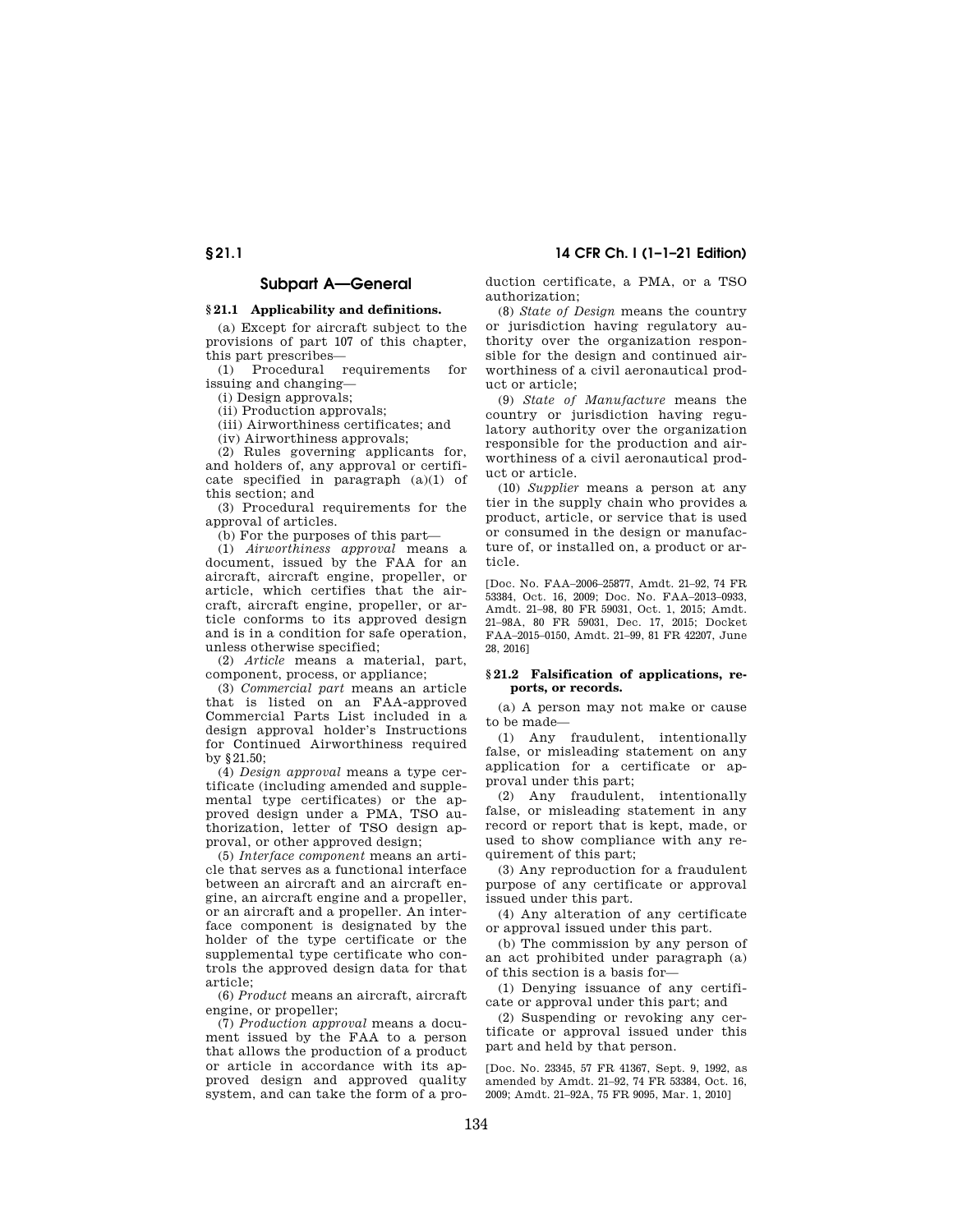## **§ 21.3 Reporting of failures, malfunctions, and defects.**

(a) The holder of a type certificate (including amended or supplemental type certificates), a PMA, or a TSO authorization, or the licensee of a type certificate must report any failure, malfunction, or defect in any product or article manufactured by it that it determines has resulted in any of the occurrences listed in paragraph (c) of this section.

(b) The holder of a type certificate (including amended or supplemental type certificates), a PMA, or a TSO authorization, or the licensee of a type certificate must report any defect in any product or article manufactured by it that has left its quality system and that it determines could result in any of the occurrences listed in paragraph (c) of this section.

(c) The following occurrences must be reported as provided in paragraphs (a) and (b) of this section:

(1) Fires caused by a system or equipment failure, malfunction, or defect.

(2) An engine exhaust system failure, malfunction, or defect which causes damage to the engine, adjacent aircraft structure, equipment, or components.

(3) The accumulation or circulation of toxic or noxious gases in the crew compartment or passenger cabin.

(4) A malfunction, failure, or defect of a propeller control system.

(5) A propeller or rotorcraft hub or blade structural failure.

(6) Flammable fluid leakage in areas where an ignition source normally exists.

(7) A brake system failure caused by structural or material failure during operation.

(8) A significant aircraft primary structural defect or failure caused by any autogenous condition (fatigue, understrength, corrosion, etc.).

(9) Any abnormal vibration or buffeting caused by a structural or system malfunction, defect, or failure.

(10) An engine failure.

(11) Any structural or flight control system malfunction, defect, or failure which causes an interference with normal control of the aircraft for which derogates the flying qualities.

(12) A complete loss of more than one electrical power generating system or hydraulic power system during a given operation of the aircraft.

(13) A failure or malfunction of more than one attitude, airspeed, or altitude instrument during a given operation of the aircraft.

(d) The requirements of paragraph (a) of this section do not apply to—

(1) Failures, malfunctions, or defects that the holder of a type certificate (including amended or supplemental type certificates), PMA, TSO authorization, or the licensee of a type certificate determines—

(i) Were caused by improper maintenance or use;

(ii) Were reported to the FAA by another person under this chapter; or

(iii) Were reported under the accident reporting provisions of 49 CFR part 830 of the regulations of the National Transportation Safety Board.

(2) Failures, malfunctions, or defects in products or articles—

(i) Manufactured by a foreign manufacturer under a U.S. type certificate issued under §21.29 or under an approval issued under §21.621; or

(ii) Exported to the United States under §21.502.

(e) Each report required by this section—

(1) Must be made to the FAA within 24 hours after it has determined that the failure, malfunction, or defect required to be reported has occurred. However, a report that is due on a Saturday or a Sunday may be delivered on the following Monday and one that is due on a holiday may be delivered on the next workday;

(2) Must be transmitted in a manner and form acceptable to the FAA and by the most expeditious method available; and

(3) Must include as much of the following information as is available and applicable:

(i) The applicable product and article identification information required by part 45 of this chapter;

(ii) Identification of the system involved; and

(iii) Nature of the failure, malfunction, or defect.

(f) If an accident investigation or service difficulty report shows that a product or article manufactured under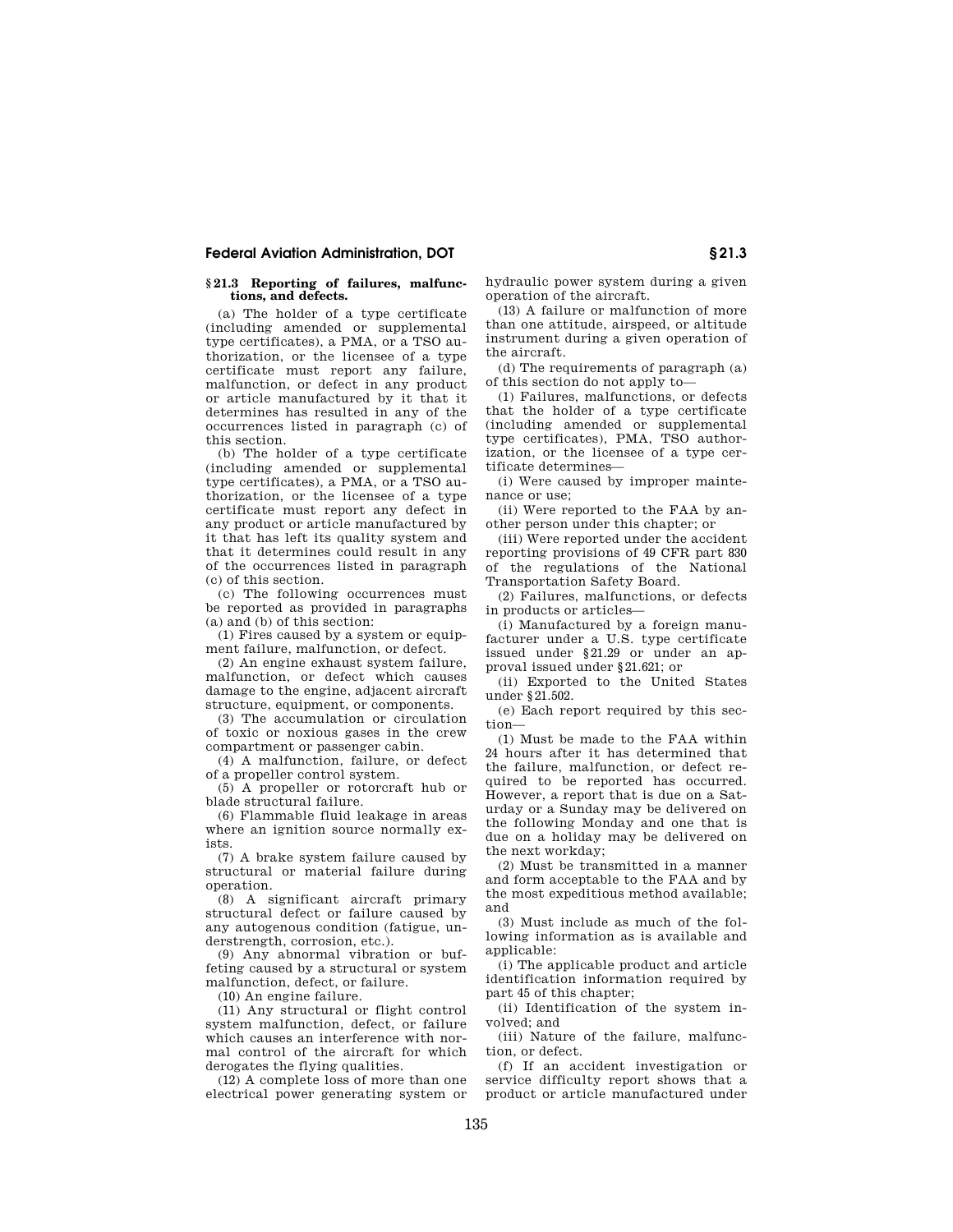# **§ 21.4 14 CFR Ch. I (1–1–21 Edition)**

this part is unsafe because of a manufacturing or design data defect, the holder of the production approval for that product or article must, upon request of the FAA, report to the FAA the results of its investigation and any action taken or proposed by the holder of that production approval to correct that defect. If action is required to correct the defect in an existing product or article, the holder of that production approval must send the data necessary for issuing an appropriate airworthiness directive to the FAA.

[Amdt. 21–36, 35 FR 18187, Nov. 28, 1970, as amended by Amdt. 21–37, 35 FR 18450, Dec. 4, 1970; Amdt. 21–50, 45 FR 38346, June 9, 1980; Amdt. 21–67, 54 FR 39291, Sept. 25, 1989; Amdt. 21–92, 74 FR 53385, Oct. 16, 2009; Doc. No. FAA–2018–0119, Amdt. 21–101, 83 FR 9169, Mar. 5, 2018]

## **§ 21.4 ETOPS reporting requirements.**

(a) *Early ETOPS: reporting, tracking, and resolving problems.* The holder of a type certificate for an airplane-engine combination approved using the Early ETOPS method specified in part 25, Appendix K, of this chapter must use a system for reporting, tracking, and resolving each problem resulting in one of the occurrences specified in paragraph (a)(6) of this section.

(1) The system must identify how the type certificate holder will promptly identify problems, report them to the responsible Aircraft Certification Service office, and propose a solution to the FAA to resolve each problem. A proposed solution must consist of—

(i) A change in the airplane or engine type design;

(ii) A change in a manufacturing process;

(iii) A change in an operating or maintenance procedure; or

(iv) Any other solution acceptable to the FAA.

(2) For an airplane with more than two engines, the system must be in place for the first 250,000 world fleet engine-hours for the approved airplaneengine combination.

(3) For two-engine airplanes, the system must be in place for the first 250,000 world fleet engine-hours for the approved airplane-engine combination and after that until—

(i) The world fleet 12-month rolling average IFSD rate is at or below the rate required by paragraph (b)(2) of this section; and

(ii) The FAA determines that the rate is stable.

(4) For an airplane-engine combination that is a derivative of an airplaneengine combination previously approved for ETOPS, the system need only address those problems specified in the following table, provided the type certificate holder obtains prior authorization from the FAA:

| If the change does not require a new airplane type certificate<br>and $\ldots$ | Then the Problem Tracking and Resolution System must ad-<br>dress                                                                      |
|--------------------------------------------------------------------------------|----------------------------------------------------------------------------------------------------------------------------------------|
|                                                                                | All problems applicable to the new engine installation, and for<br>the remainder of the airplane, problems in changed systems<br>only. |
|                                                                                | Problems in changed systems only.                                                                                                      |

(5) The type certificate holder must identify the sources and content of data that it will use for its system. The data must be adequate to evaluate the specific cause of any in-service problem reportable under this section or §21.3(c) that could affect the safety of ETOPS.

(6) In implementing this system, the type certificate holder must report the following occurrences:

(i) IFSDs, except planned IFSDs performed for flight training.

(ii) For two-engine airplanes, IFSD rates.

(iii) Inability to control an engine or obtain desired thrust or power.

(iv) Precautionary thrust or power reductions.

(v) Degraded ability to start an engine in flight.

(vi) Inadvertent fuel loss or unavailability, or uncorrectable fuel imbalance in flight.

(vii) Turn backs or diversions for failures, malfunctions, or defects associated with an ETOPS group 1 significant system.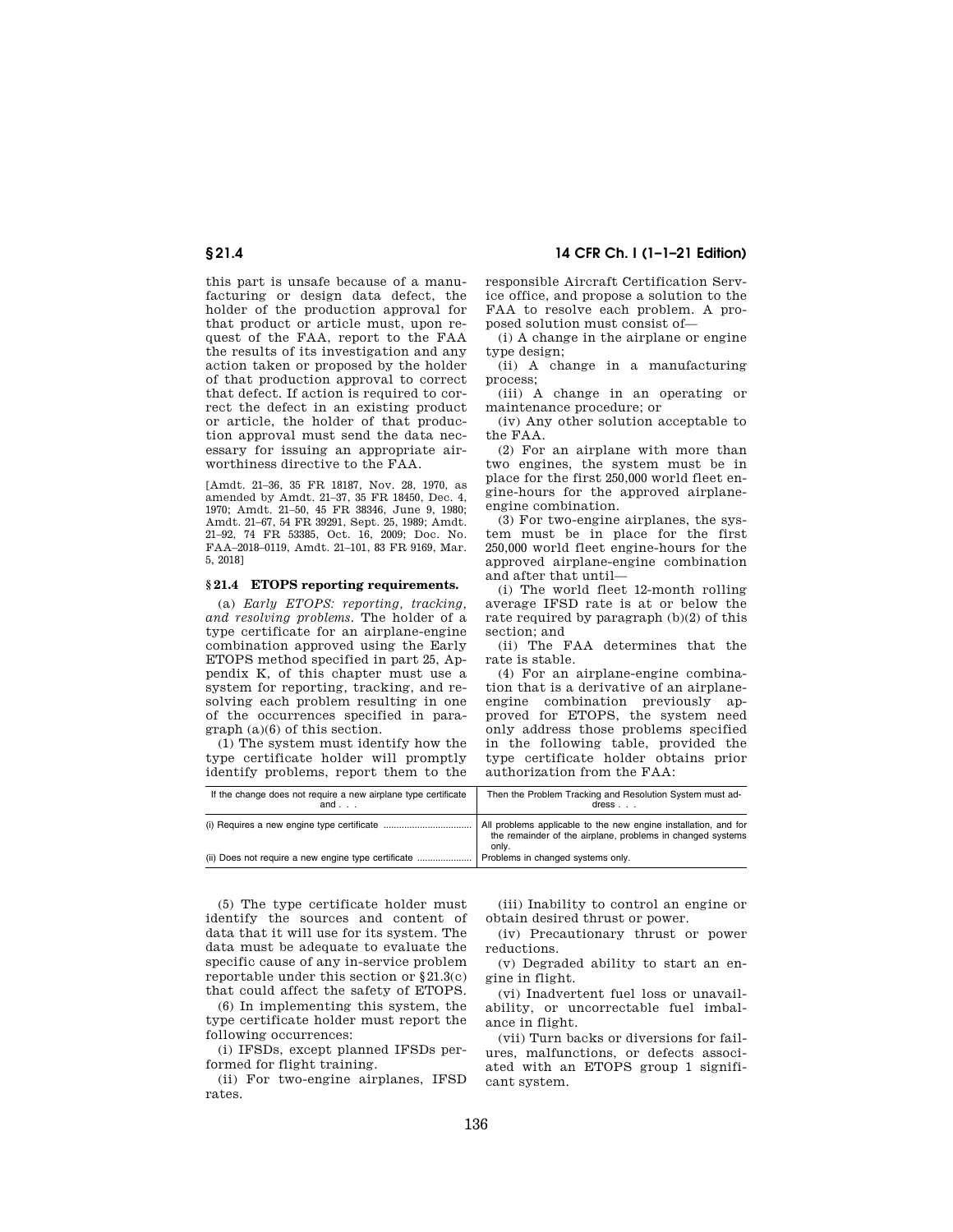(viii) Loss of any power source for an ETOPS group 1 significant system, including any power source designed to provide backup power for that system.

(ix) Any event that would jeopardize the safe flight and landing of the airplane on an ETOPS flight.

(x) Any unscheduled engine removal for a condition that could result in one of the reportable occurrences listed in this paragraph.

(b) *Reliability of two-engine airplanes*— (1) *Reporting of two-engine airplane inservice reliability.* The holder of a type certificate for an airplane approved for ETOPS and the holder of a type certificate for an engine installed on an airplane approved for ETOPS must report monthly to their respective Aircraft Certification Service office on the reliability of the world fleet of those airplanes and engines. The report provided by both the airplane and engine type certificate holders must address each airplane-engine combination approved for ETOPS. The FAA may approve quarterly reporting if the airplane-engine combination demonstrates an IFSD rate at or below those specified in paragraph (b)(2) of this section for a period acceptable to the FAA. This reporting may be combined with the reporting required by §21.3. The responsible type certificate holder must investigate any cause of an IFSD resulting from an occurrence attributable to the design of its product and report the results of that investigation to its responsible Aircraft Certification Service office. Reporting must include:

(i) Engine IFSDs, except planned IFSDs performed for flight training.

(ii) The world fleet 12-month rolling average IFSD rates for all causes, except planned IFSDs performed for flight training.

(iii) ETOPS fleet utilization, including a list of operators, their ETOPS diversion time authority, flight hours, and cycles.

(2) *World fleet IFSD rate for two-engine airplanes.* The holder of a type certificate for an airplane approved for ETOPS and the holder of a type certificate for an engine installed on an airplane approved for ETOPS must issue service information to the operators of those airplanes and engines, as appropriate, to maintain the world fleet 12 month rolling average IFSD rate at or below the following levels:

(i) A rate of 0.05 per 1,000 world-fleet engine-hours for an airplane-engine combination approved for up to and including 120-minute ETOPS. When all ETOPS operators have complied with the corrective actions required in the configuration, maintenance and procedures (CMP) document as a condition for ETOPS approval, the rate to be maintained is at or below 0.02 per 1,000 world-fleet engine-hours.

(ii) A rate of 0.02 per 1,000 world-fleet engine-hours for an airplane-engine combination approved for up to and including 180-minute ETOPS, including airplane-engine combinations approved for 207-minute ETOPS in the North Pacific operating area under appendix P, section I, paragraph (h), of part 121 of this chapter.

(iii) A rate of 0.01 per 1,000 world-fleet engine-hours for an airplane-engine combination approved for ETOPS beyond 180 minutes, excluding airplaneengine combinations approved for 207 minute ETOPS in the North Pacific operating area under appendix P, section I, paragraph (h), of part 121 of this chapter.

[Doc. No. FAA–2002–6717, 72 FR 1872, Jan. 16, 2007, as amended by Doc. No. FAA–2018–0119, Amdt. 21–101, 83 FR 9169, Mar. 5, 2018]

## **§ 21.5 Airplane or Rotorcraft Flight Manual.**

(a) With each airplane or rotorcraft not type certificated with an Airplane or Rotorcraft Flight Manual and having no flight time before March 1, 1979, the holder of a type certificate (including amended or supplemental type certificates) or the licensee of a type certificate must make available to the owner at the time of delivery of the aircraft a current approved Airplane or Rotorcraft Flight Manual.

(b) The Airplane or Rotorcraft Flight Manual required by paragraph (a) of this section must contain the following information:

(1) The operating limitations and information required to be furnished in an Airplane or Rotorcraft Flight Manual or in manual material, markings,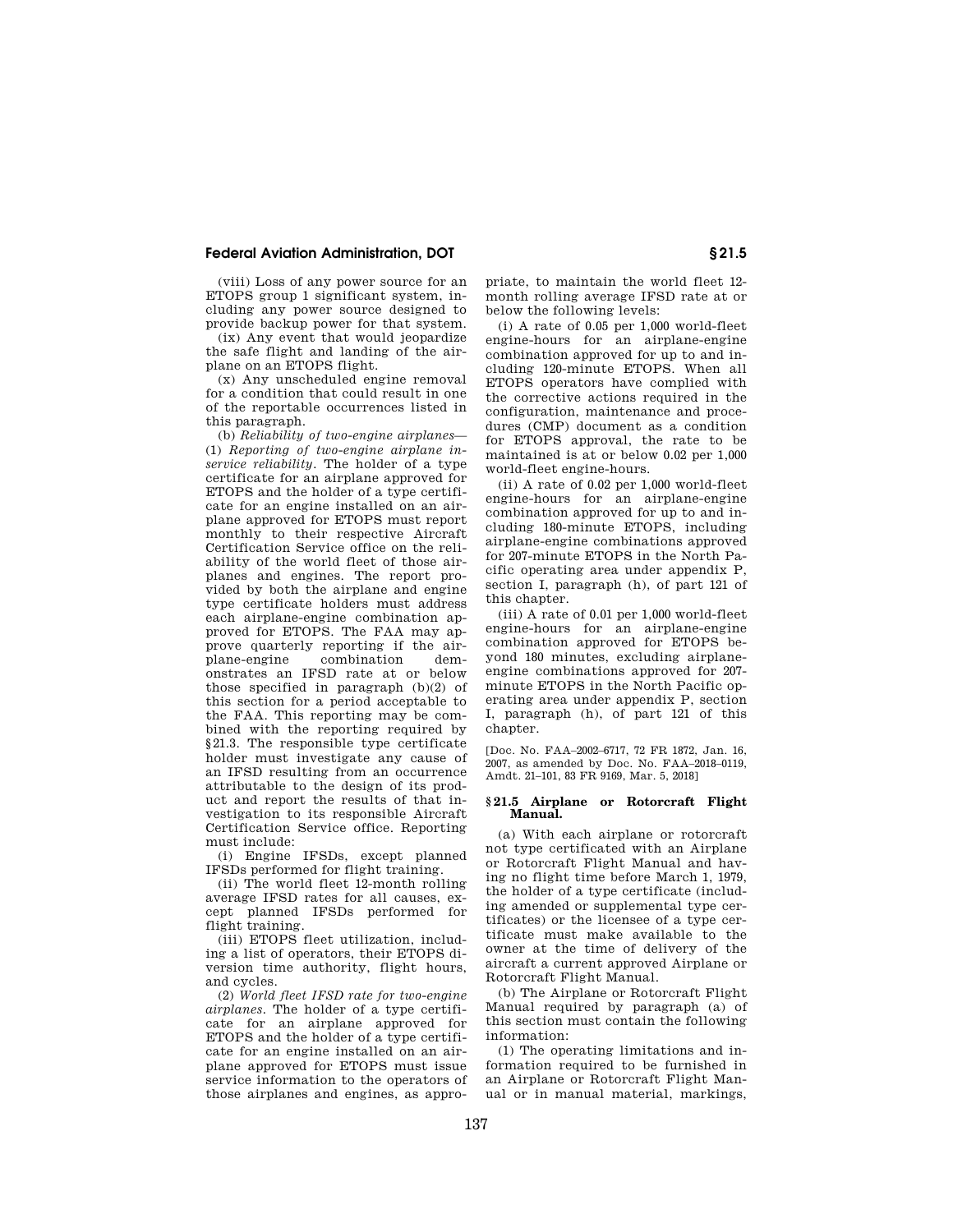and placards, by the applicable regulations under which the airplane or rotorcraft was type certificated.

(2) The maximum ambient atmospheric temperature for which engine cooling was demonstrated must be stated in the performance information section of the Flight Manual, if the applicable regulations under which the aircraft was type certificated do not require ambient temperature on engine cooling operating limitations in the Flight Manual.

[Amdt. 21–46, 43 FR 2316, Jan. 16, 1978, as amended by Amdt. 21–92, 74 FR 53385, Oct. 16, 2009]

## **§ 21.6 Manufacture of new aircraft, aircraft engines, and propellers.**

(a) Except as specified in paragraphs (b) and (c) of this section, no person may manufacture a new aircraft, aircraft engine, or propeller based on a type certificate unless the person—

(1) Is the holder of the type certificate or has a licensing agreement from the holder of the type certificate to manufacture the product; and

(2) Meets the requirements of subpart F or G of this part.

(b) A person may manufacture one new aircraft based on a type certificate without meeting the requirements of paragraph (a) of this section if that person can provide evidence acceptable to the FAA that the manufacture of the aircraft by that person began before August 5, 2004.

(c) The requirements of this section do not apply to—

(1) New aircraft imported under the provisions of §§21.183(c), 21.184(b), or 21.185(c); and

(2) New aircraft engines or propellers imported under the provisions of §21.500.

[Doc. No. FAA–2003–14825, 71 FR 52258, Sept. 1, 2006]

## **§ 21.7 Continued airworthiness and safety improvements for transport category airplanes.**

(a) On or after December 10, 2007, the holder of a design approval and an applicant for a design approval must comply with the applicable continued airworthiness and safety improvement requirements of part 26 of this subchapter

# **§ 21.6 14 CFR Ch. I (1–1–21 Edition)**

(b) For new transport category airplanes manufactured under the authority of the FAA, the holder or licensee of a type certificate must meet the applicable continued airworthiness and safety improvement requirements specified in part 26 of this subchapter for new production airplanes. Those requirements only apply if the FAA has jurisdiction over the organization responsible for final assembly of the airplane.

[Doc. No. FAA–2004–18379, Amdt. 21–90, 72 FR 63404, Nov. 8, 2007]

## **§ 21.8 Approval of articles.**

If an article is required to be approved under this chapter, it may be approved—

(a) Under a PMA;

(b) Under a TSO;

(c) In conjunction with type certification procedures for a product; or

(d) In any other manner approved by the FAA.

[Doc. No. FAA–2006–5877, Amdt. 21–92, 74 FR 53385, Oct. 16, 2009]

### **§ 21.9 Replacement and modification articles.**

(a) If a person knows, or should know, that a replacement or modification article is reasonably likely to be installed on a type-certificated product, the person may not produce that article unless it is—

(1) Produced under a type certificate; (2) Produced under an FAA production approval;

(3) A standard part (such as a nut or bolt) manufactured in compliance with a government or established industry specification;

(4) A commercial part as defined in §21.1 of this part;

(5) Produced by an owner or operator for maintaining or altering that owner or operator's product;

(6) Fabricated by an appropriately rated certificate holder with a quality system, and consumed in the repair or alteration of a product or article in accordance with part 43 of this chapter; or

(7) Produced in any other manner approved by the FAA.

(b) Except as provided in paragraphs  $(a)(1)$  through  $(a)(2)$  of this section, a person who produces a replacement or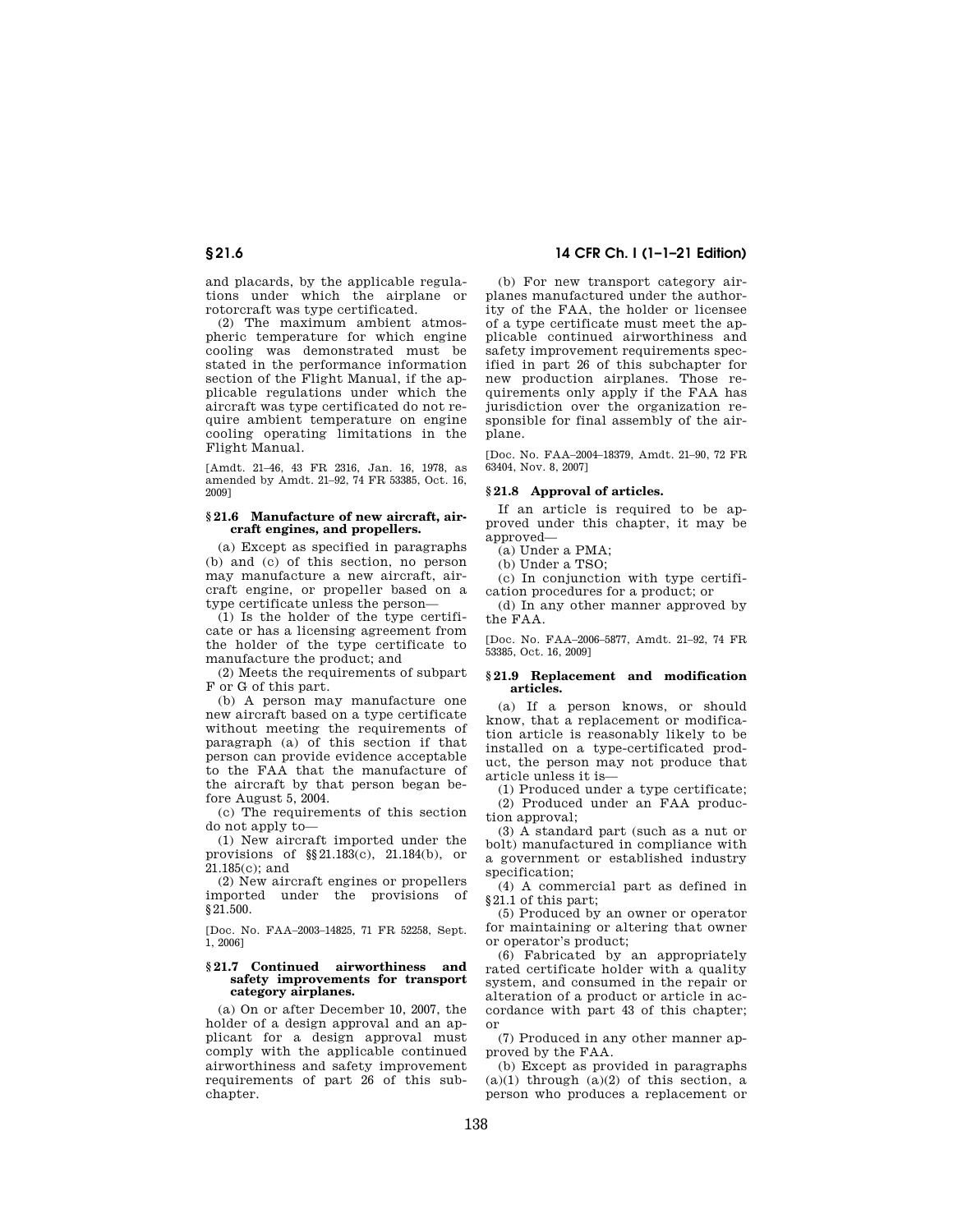modification article for sale may not represent that part as suitable for installation on a type-certificated product.

(c) Except as provided in paragraphs  $(a)(1)$  through  $(a)(2)$  of this section, a person may not sell or represent an article as suitable for installation on an aircraft type-certificated under §§21.25(a)(2) or 21.27 unless that article—

(1) Was declared surplus by the U.S. Armed Forces, and

(2) Was intended for use on that aircraft model by the U.S. Armed Forces.

[Doc. No. FAA–2006–25877, Amdt. 21–92, 74 FR 53385, Oct. 16, 2009; Amdt. 21–92A, 75 FR 9095, Mar. 1, 2010; Doc. No. FAA–2015–1621, Amdt. 21–100, 81 FR 96688, Dec. 30, 2016]

# **Subpart B—Type Certificates**

SOURCE: Docket No. 5085, 29 FR 14564, Oct. 24, 1964, unless otherwise noted.

# **§ 21.11 Applicability.**

This subpart prescribes—

(a) Procedural requirements for the issue of type certificates for aircraft, aircraft engines, and propellers; and

(b) Rules governing the holders of those certificates.

## **§ 21.13 Eligibility.**

Any interested person may apply for a type certificate.

[Amdt. 21–25, 34 FR 14068, Sept. 5, 1969]

## **§ 21.15 Application for type certificate.**

(a) An application for a type certificate is made on a form and in a manner prescribed by the FAA.

(b) An application for an aircraft type certificate must be accompanied by a three-view drawing of that aircraft and available preliminary basic data.

(c) An application for an aircraft engine type certificate must be accompanied by a description of the engine design features, the engine operating characteristics, and the proposed engine operating limitations.

[Doc. No. 5085, 29 FR 14564, Oct. 24, 1964, as amended by Amdt. 21–40, 39 FR 35459, Oct. 1, 1974; Amdt. 21–67, 54 FR 39291, Sept. 25, 1989; Amdt. 21–92, 74 FR 53385, Oct. 16, 2009; Doc. No. FAA–2018–0119, Amdt. 21–101, 83 FR 9169, Mar. 5, 2018]

## **§ 21.16 Special conditions.**

If the FAA finds that the airworthiness regulations of this subchapter do not contain adequate or appropriate safety standards for an aircraft, aircraft engine, or propeller because of a novel or unusual design feature of the aircraft, aircraft engine or propeller, he prescribes special conditions and amendments thereto for the product. The special conditions are issued in accordance with Part 11 of this chapter and contain such safety standards for the aircraft, aircraft engine or propeller as the FAA finds necessary to establish a level of safety equivalent to that established in the regulations.

[Amdt. 21–19, 32 FR 17851, Dec. 13, 1967, as amended by Amdt. 21–51, 45 FR 60170, Sept. 11, 1980]

## **§ 21.17 Designation of applicable regulations.**

(a) Except as provided in §§25.2, 27.2, 29.2, and in parts 26, 34, and 36 of this subchapter, an applicant for a type certificate must show that the aircraft, aircraft engine, or propeller concerned meets—

(1) The applicable requirements of this subchapter that are effective on the date of application for that certificate unless—

(i) Otherwise specified by the FAA; or (ii) Compliance with later effective amendments is elected or required under this section; and

(2) Any special conditions prescribed by the FAA.

(b) For special classes of aircraft, including the engines and propellers installed thereon (e.g., gliders, airships, and other nonconventional aircraft), for which airworthiness standards have not been issued under this subchapter, the applicable requirements will be the portions of those other airworthiness requirements contained in Parts 23, 25, 27, 29, 31, 33, and 35 found by the FAA to be appropriate for the aircraft and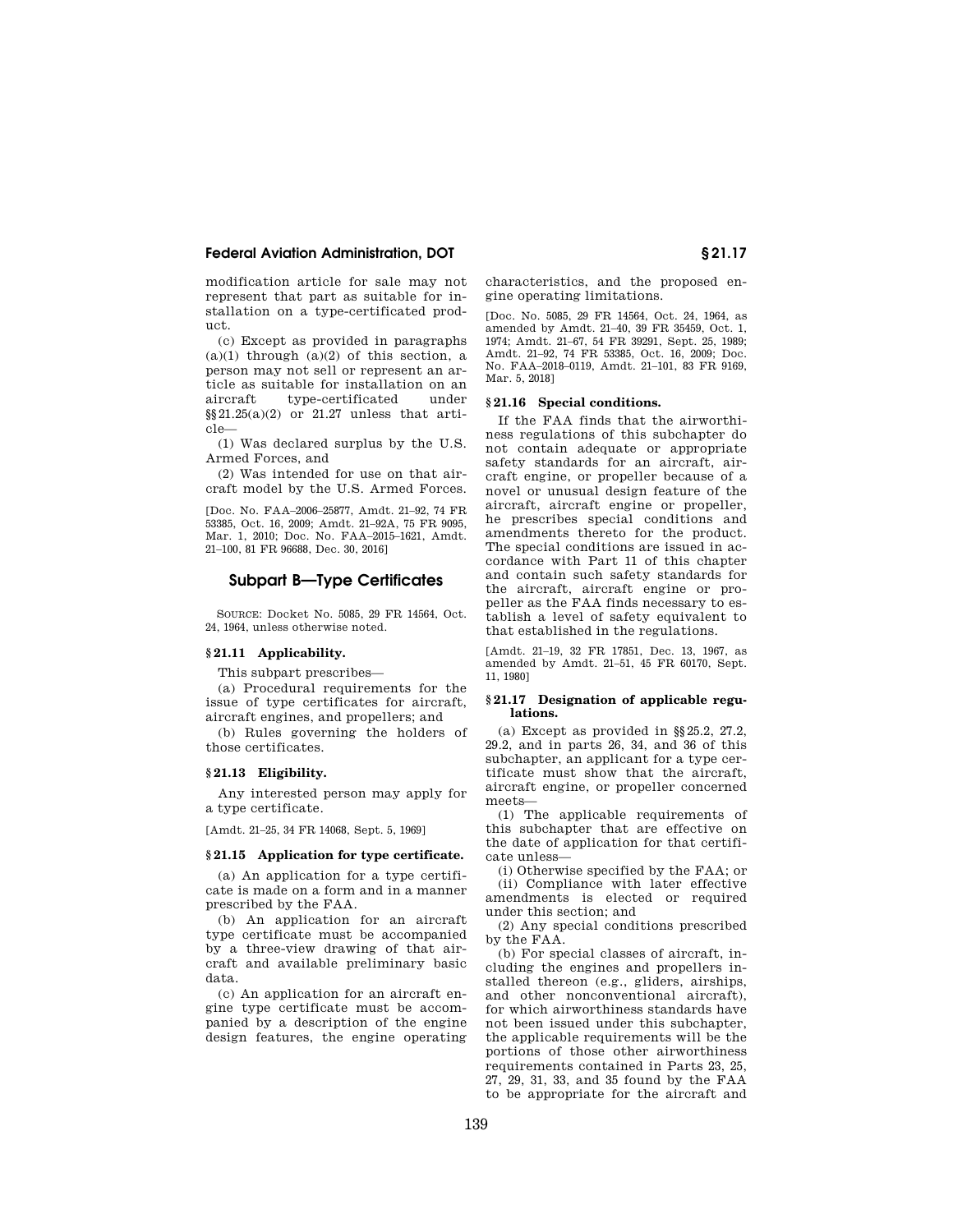applicable to a specific type design, or such airworthiness criteria as the FAA may find provide an equivalent level of safety to those parts.

(c) An application for type certification of a transport category aircraft is effective for 5 years and an application for any other type certificate is effective for 3 years, unless an applicant shows at the time of application that his product requires a longer period of time for design, development, and testing, and the FAA approves a longer period.

(d) In a case where a type certificate has not been issued, or it is clear that a type certificate will not be issued, within the time limit established under paragraph (c) of this section, the applicant may—

(1) File a new application for a type certificate and comply with all the provisions of paragraph (a) of this section applicable to an original application; or

(2) File for an extension of the original application and comply with the applicable airworthiness requirements of this subchapter that were effective on a date, to be selected by the applicant, not earlier than the date which precedes the date of issue of the type certificate by the time limit established under paragraph (c) of this section for the original application.

(e) If an applicant elects to comply with an amendment to this subchapter that is effective after the filing of the application for a type certificate, he must also comply with any other amendment that the FAA finds is directly related.

(f) For primary category aircraft, the requirements are:

(1) The applicable airworthiness requirements contained in parts 23, 27, 31, 33, and 35 of this subchapter, or such other airworthiness criteria as the FAA may find appropriate and applicable to the specific design and intended use and provide a level of safety acceptable to the FAA.

# **§ 21.19 14 CFR Ch. I (1–1–21 Edition)**

(2) The noise standards of part 36 applicable to primary category aircraft.

[Doc. No. 5085, 29 FR 14564, Oct. 24, 1964, as amended by Amdt. 21–19, 32 FR 17851, Dec. 13, 1967; Amdt. 21–24, 34 FR 364, Jan. 10, 1969; Amdt. 21–42, 40 FR 1033, Jan. 6, 1975; Amdt. 21–58, 50 FR 46877, Nov. 13, 1985; Amdt. 21–60, 52 FR 8042, Mar. 13, 1987; Amdt. 21–68, 55 FR 32860, Aug. 10, 1990; Amdt. 21–69, 56 FR 41051, Aug. 16, 1991; Amdt. 21–70, 57 FR 41367, Sept. 9, 1992; Amdt. 21–90, 72 FR 63404, Nov. 8, 2007; Doc. No. FAA–2015–1621, Amdt. 21–100, 81 FR 96688, Dec. 30, 2016]

## **§ 21.19 Changes requiring a new type certificate.**

Each person who proposes to change a product must apply for a new type certificate if the FAA finds that the proposed change in design, power, thrust, or weight is so extensive that a substantially complete investigation of compliance with the applicable regulations is required.

[Doc. No. 28903, 65 FR 36265, June 7, 2000]

# **§ 21.20 Compliance with applicable requirements.**

The applicant for a type certificate, including an amended or supplemental type certificate, must—

(a) Show compliance with all applicable requirements and must provide the FAA the means by which such compliance has been shown; and

(b) Provide a statement certifying that the applicant has complied with the applicable requirements.

[Doc. No. FAA–2006–25877, Amdt. 21–92, 74 FR 53385, Oct. 16, 2009]

**§ 21.21 Issue of type certificate: normal, utility, acrobatic, commuter, and transport category aircraft; manned free balloons; special classes of aircraft; aircraft engines; propellers.** 

An applicant is entitled to a type certificate for an aircraft in the normal, utility, acrobatic, commuter, or transport category, or for a manned free balloon, special class of aircraft, or an aircraft engine or propeller, if—

(a) The product qualifies under §21.27; or

(b) The applicant submits the type design, test reports, and computations necessary to show that the product to be certificated meets the applicable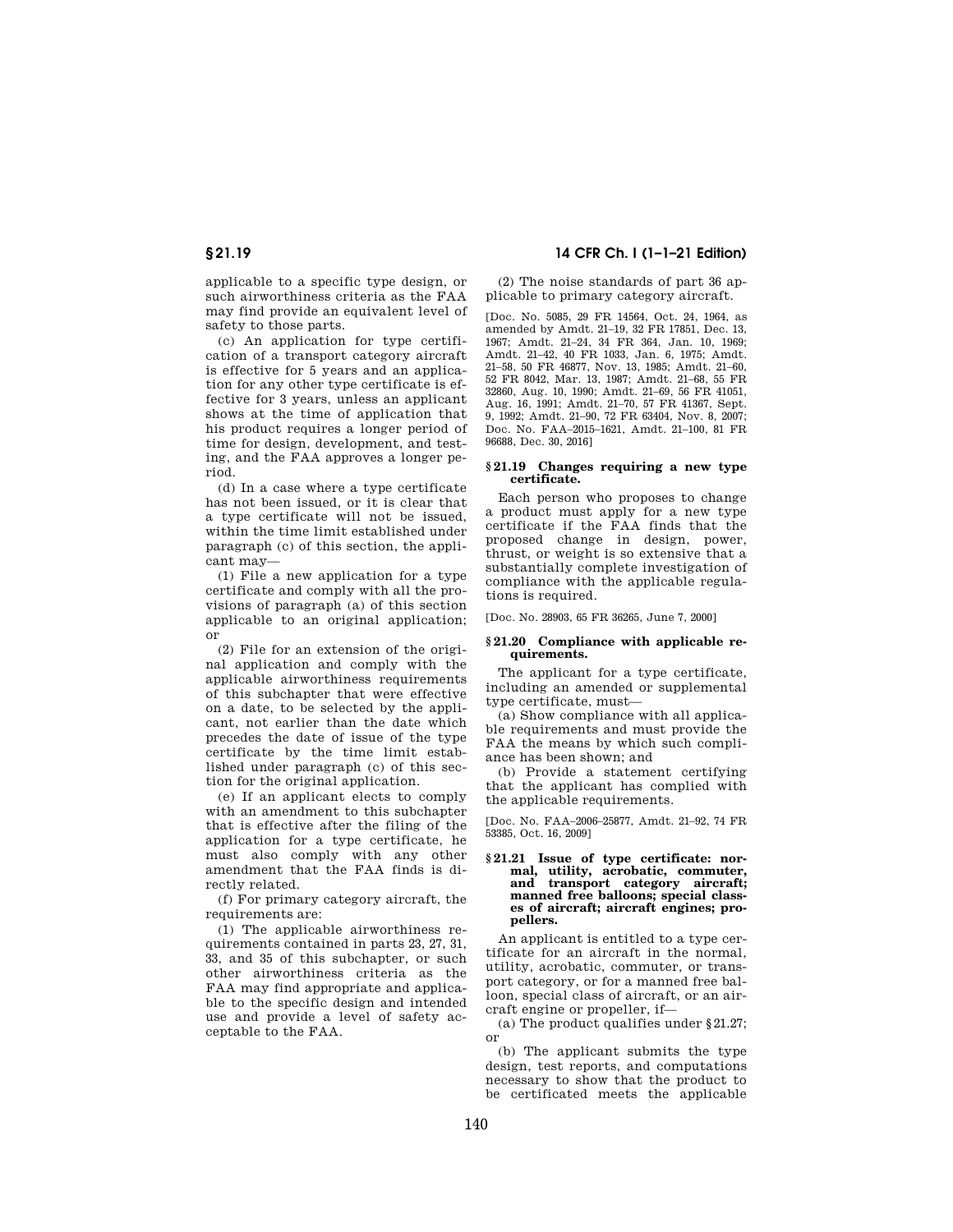airworthiness, aircraft noise, fuel venting, and exhaust emission requirements of this subchapter and any special conditions prescribed by the FAA, and the FAA finds—

(1) Upon examination of the type design, and after completing all tests and inspections, that the type design and the product meet the applicable noise, fuel venting, and emissions requirements of this subchapter, and further finds that they meet the applicable airworthiness requirements of this subchapter or that any airworthiness provisions not complied with are compensated for by factors that provide an equivalent level of safety; and

(2) For an aircraft, that no feature or characteristic makes it unsafe for the category in which certification is requested.

[Doc. No. 5085, 29 FR 14564, Oct. 24, 1964, as amended by Amdt. 21–15, 32 FR 3735, Mar. 4, 1967; Amdt. 21–27, 34 FR 18368, Nov. 18, 1969; Amdt. 21–60, 52 FR 8042, Mar. 13, 1987; Amdt. 21–68, 55 FR 32860, Aug. 10, 1990; Amdt. 21–92, 74 FR 53385, Oct. 16, 2009]

# **§ 21.23 [Reserved]**

### **§ 21.24 Issuance of type certificate: primary category aircraft.**

(a) The applicant is entitled to a type certificate for an aircraft in the primary category if—

(1) The aircraft—

(i) Is unpowered; is an airplane powered by a single, naturally aspirated engine with a  $61$ -knot or less  $V_{so}$  stall speed as determined under part 23 of this chapter; or is a rotorcraft with a 6 pound per square foot main rotor disc loading limitation, under sea level standard day conditions;

(ii) Weighs not more than 2,700 pounds; or, for seaplanes, not more than 3,375 pounds;

(iii) Has a maximum seating capacity of not more than four persons, including the pilot; and

(iv) Has an unpressurized cabin.

(2) The applicant has submitted—

(i) Except as provided by paragraph (c) of this section, a statement, in a form and manner acceptable to the FAA, certifying that: the applicant has completed the engineering analysis necessary to demonstrate compliance with the applicable airworthiness requirements; the applicant has con-

ducted appropriate flight, structural, propulsion, and systems tests necessary to show that the aircraft, its components, and its equipment are reliable and function properly; the type design complies with the airworthiness standards and noise requirements established for the aircraft under §21.17(f); and no feature or characteristic makes it unsafe for its intended use;

(ii) The flight manual required by §21.5(b), including any information required to be furnished by the applicable airworthiness standards;

(iii) Instructions for continued airworthiness in accordance with §21.50(b); and

(iv) A report that: summarizes how compliance with each provision of the type certification basis was determined; lists the specific documents in which the type certification data information is provided; lists all necessary drawings and documents used to define the type design; and lists all the engineering reports on tests and computations that the applicant must retain and make available under §21.49 to substantiate compliance with the applicable airworthiness standards.

(3) The FAA finds that-

(i) The aircraft complies with those applicable airworthiness requirements approved under §21.17(f) of this part; and

(ii) The aircraft has no feature or characteristic that makes it unsafe for its intended use.

(b) An applicant may include a special inspection and preventive maintenance program as part of the aircraft's type design or supplemental type design.

(c) For aircraft manufactured outside of the United States in a country with which the United States has a bilateral airworthiness agreement for the acceptance of these aircraft, and from which the aircraft is to be imported into the United States—

(1) The statement required by paragraph  $(a)(2)(i)$  of this section must be made by the civil airworthiness authority of the exporting country; and

(2) The required manuals, placards, listings, instrument markings, and documents required by paragraphs (a)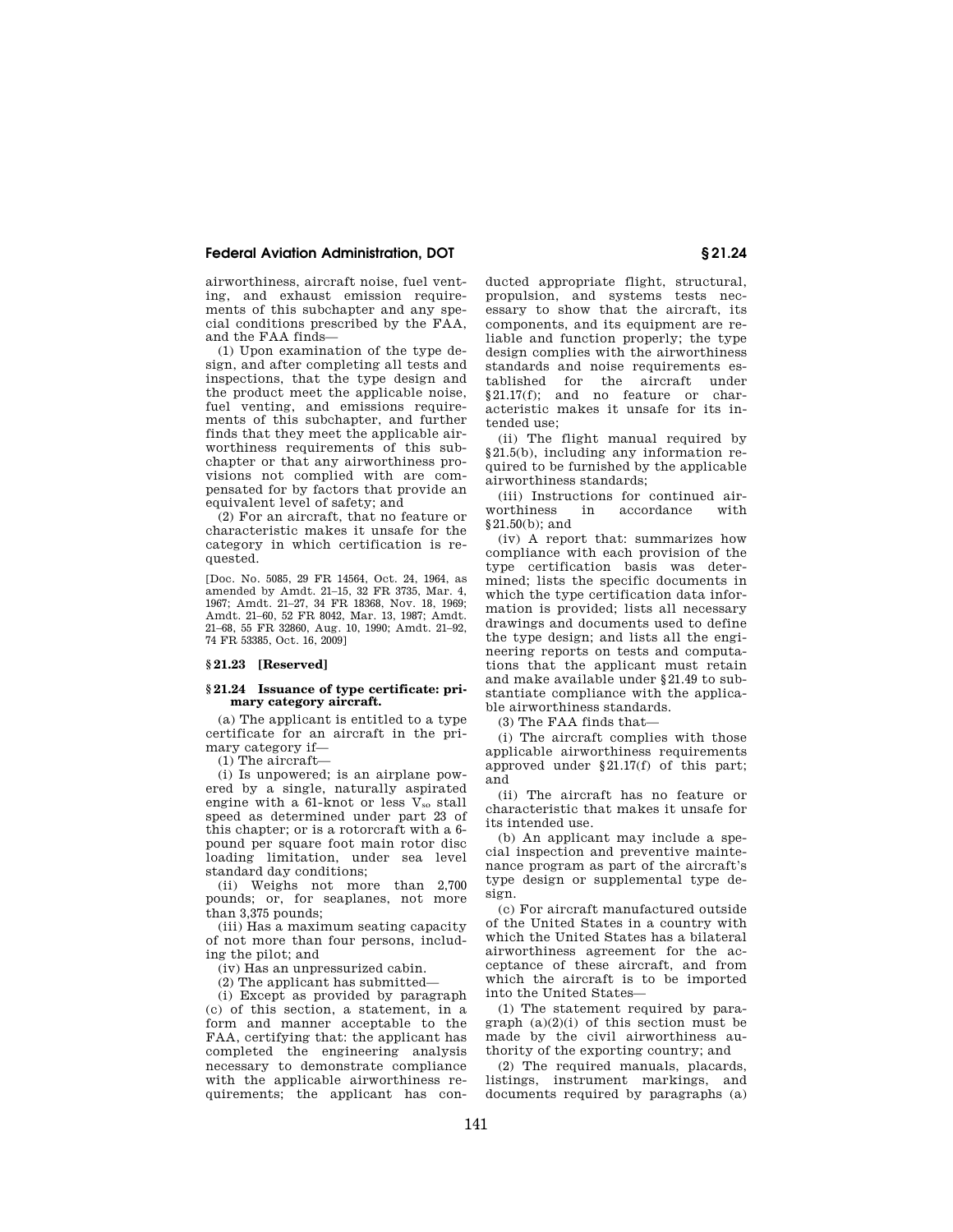# **§ 21.25 14 CFR Ch. I (1–1–21 Edition)**

and (b) of this section must be submitted in English.

[Doc. No. 23345, 57 FR 41367, Sept. 9, 1992, as amended by Amdt. 21–75, 62 FR 62808, Nov. 25, 1997; Doc. No. FAA–2015–1621, Amdt. 21–100, 81 FR 96689, Dec. 30, 2016]

## **§ 21.25 Issue of type certificate: Restricted category aircraft.**

(a) An applicant is entitled to a type certificate for an aircraft in the restricted category for special purpose operations if he shows compliance with the applicable noise requirements of Part 36 of this chapter, and if he shows that no feature or characteristic of the aircraft makes it unsafe when it is operated under the limitations prescribed for its intended use, and that the aircraft—

(1) Meets the airworthiness requirements of an aircraft category except those requirements that the FAA finds inappropriate for the special purpose for which the aircraft is to be used; or

(2) Is of a type that has been manufactured in accordance with the requirements of and accepted for use by, an Armed Force of the United States and has been later modified for a special purpose.

(b) For the purposes of this section, ''special purpose operations'' includes—

(1) Agricultural (spraying, dusting, and seeding, and livestock and predatory animal control);

(2) Forest and wildlife conservation;

(3) Aerial surveying (photography, mapping, and oil and mineral exploration);

(4) Patrolling (pipelines, power lines, and canals);

(5) Weather control (cloud seeding);

(6) Aerial advertising (skywriting, banner towing, airborne signs and public address systems); and

(7) Any other operation specified by the FAA.

[Doc. No. 5085, 29 FR 14564, Oct. 24, 1964, as amended by Amdt. 21–42, 40 FR 1033, Jan. 6, 1975]

### **§ 21.27 Issue of type certificate: surplus aircraft of the Armed Forces.**

(a) Except as provided in paragraph (b) of this section an applicant is entitled to a type certificate for an aircraft in the normal, utility, acrobatic, commuter, or transport category that was designed and constructed in the United States, accepted for operational use, and declared surplus by, an Armed Force of the United States, and that is shown to comply with the applicable certification requirements in paragraph (f) of this section.

(b) An applicant is entitled to a type certificate for a surplus aircraft of the Armed Forces of the United States that is a counterpart of a previously type certificated civil aircraft, if he shows compliance with the regulations governing the original civil aircraft type certificate.

(c) Aircraft engines, propellers, and their related accessories installed in surplus Armed Forces aircraft, for which a type certificate is sought under this section, will be approved for use on those aircraft if the applicant shows that on the basis of the previous military qualifications, acceptance, and service record, the product provides substantially the same level of airworthiness as would be provided if the engines or propellers were type certificated under Part 33 or 35 of this subchapter.

(d) The FAA may relieve an applicant from strict compliance with a specific provision of the applicable requirements in paragraph (f) of this section, if the FAA finds that the method of compliance proposed by the applicant provides substantially the same level of airworthiness and that strict compliance with those regulations would impose a severe burden on the applicant. The FAA may use experience that was satisfactory to an Armed Force of the United States in making such a determination.

(e) The FAA may require an applicant to comply with special conditions and later requirements than those in paragraphs (c) and (f) of this section, if the FAA finds that compliance with the listed regulations would not ensure an adequate level of airworthiness for the aircraft.

(f) Except as provided in paragraphs (b) through (e) of this section, an applicant for a type certificate under this section must comply with the appropriate regulations listed in the following table: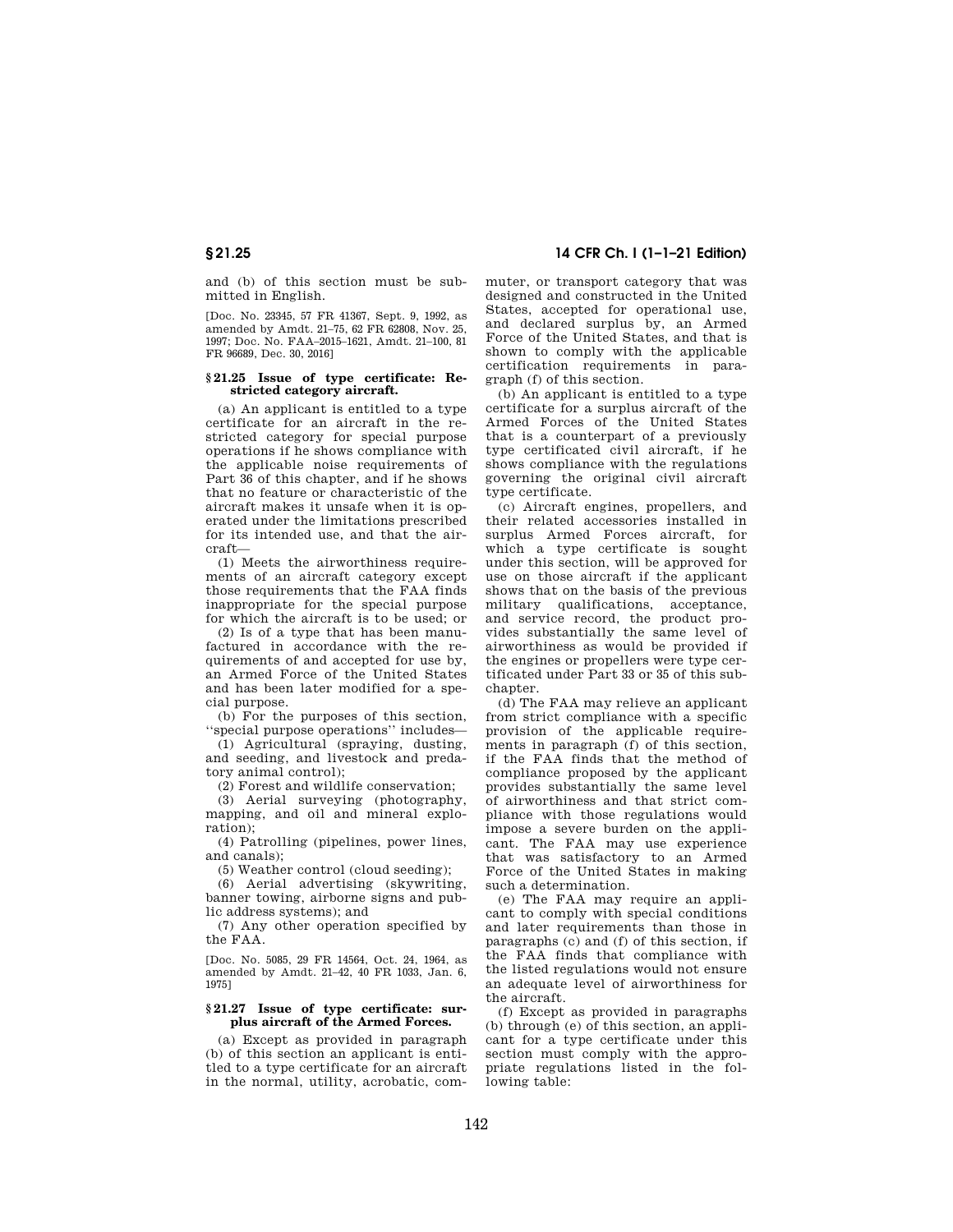#### Type of aircraft Date accepted for operational use by the Armed Forces of the United States Regulations that apply 1 Small reciprocating-engine powered airplanes  $\parallel$  Before May 16, 1956. After May 15, 1956 .<br>Before Oct. 2, 1959 . CAR Part 3, as effective May 15, 1956. CAR Part 3, or 14 CFR Part 23. Small turbine engine-powered airplanes After Oct. 1, 1959 .....<br>After (Feb. 17, 1987) CAR Part 3, as effective Oct. 1, 1959. CAR Part 3 or 14 CFR Part 23. Commuter category airplanes . FAR Part 23 as of (Feb. 17, 1987).. Large reciprocating-engine powered airplanes Before Aug. 26, 1955 .......<br>After Aug. 25, 1955 ..........<br>Before Oct. 2. 1959 ......... CAR Part 4b, as effective Aug. 25, 1955. CAR Part 4b or 14 CFR Part 25. Large turbine engine-powered airplanes After Oct. 1, 1959 ... CAR Part 4b, as effective Oct. 1, 1959. CAR Part 4b or 14 CFR Part 25. Rotorcraft with maximum certificated takeoff weight of: 6,000 pounds or less ................................ Before Oct. 2, 1959 ......................... After Oct. 1, 1959 ...<br>Before Oct. 2, 1959 CAR Part 6, as effective Oct. 1, 1959. CAR Part 6, or 14 CFR Part 27. Over 6,000 pounds After Oct. 1, 1959 ... CAR Part 7, as effective Oct. 1, 1959. CAR Part 7, or 14 CFR Part 29.

1Where no specific date is listed, the applicable regulations are those in effect on the date that the first aircraft of the particular model was accepted for operational use by the Armed Forces.

[Doc. No. 5085, 29 FR 14564, Oct. 24, 1964, as amended by Amdt. 21–59, 52 FR 1835, Jan. 15, 1987; 52 FR 7262, Mar. 9, 1987; 70 FR 2325, Jan. 13, 2005; Amdt. 21–92, 74 FR 53386, Oct. 16, 2009]

# **§ 21.29 Issue of type certificate: import products.**

(a) The FAA may issue a type certificate for a product that is manufactured in a foreign country or jurisdiction with which the United States has an agreement for the acceptance of these products for export and import and that is to be imported into the United States if—

(1) The applicable State of Design certifies that the product has been examined, tested, and found to meet—

(i) The applicable aircraft noise, fuel venting, and exhaust emissions requirements of this subchapter as designated in §21.17, or the applicable aircraft noise, fuel venting, and exhaust emissions requirements of the State of Design, and any other requirements the FAA may prescribe to provide noise, fuel venting, and exhaust emission levels no greater than those provided by the applicable aircraft noise, fuel venting, and exhaust emission requirements of this subchapter as designated in §21.17; and

(ii) The applicable airworthiness requirements of this subchapter as designated in §21.17, or the applicable airworthiness requirements of the State of Design and any other requirements the FAA may prescribe to provide a level of safety equivalent to that provided by the applicable airworthiness requirements of this subchapter as designated in §21.17;

(2) The applicant has provided technical data to show the product meets the requirements of paragraph  $(a)(1)$  of this section; and

(3) The manuals, placards, listings, and instrument markings required by the applicable airworthiness (and noise, where applicable) requirements are presented in the English language.

(b) A product type certificated under this section is considered to be type certificated under the noise standards of part 36 of this subchapter and the fuel venting and exhaust emission standards of part 34 of this subchapter. Compliance with parts 36 and 34 of this subchapter is certified under paragraph  $(a)(1)(i)$  of this section, and the applicable airworthiness standards of this subchapter, or an equivalent level of safety, with which compliance is certified under paragraph  $(a)(1)(ii)$  of this section.

[Amdt. 21–92, 74 FR 53386, Oct. 16, 2009]

# **§ 21.31 Type design.**

The type design consists of—

(a) The drawings and specifications, and a listing of those drawings and specifications, necessary to define the configuration and the design features of the product shown to comply with the requirements of that part of this subchapter applicable to the product;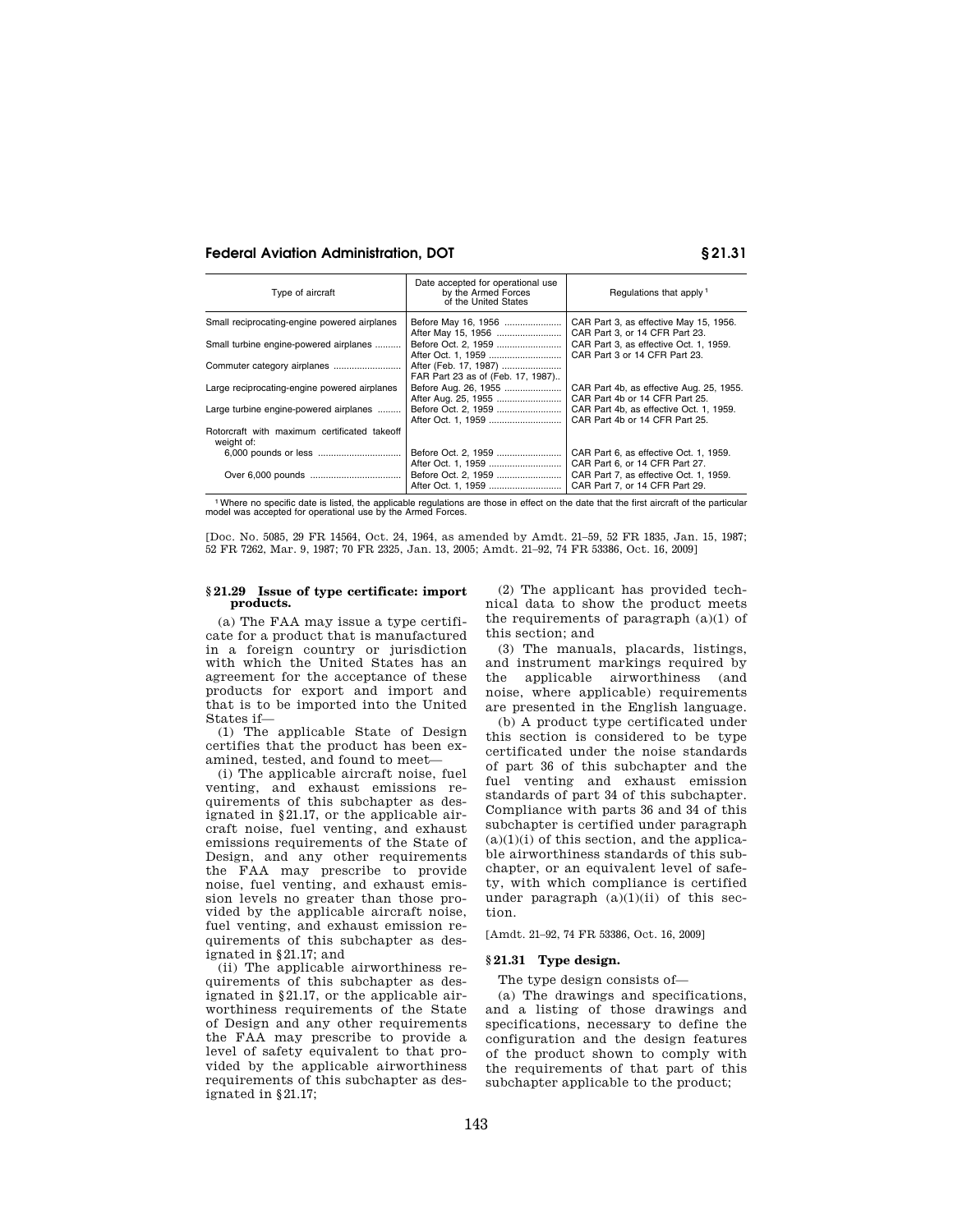(b) Information on dimensions, materials, and processes necessary to define the structural strength of the product;

(c) The Airworthiness Limitations section of the Instructions for Continued Airworthiness as required by parts 23, 25, 26, 27, 29, 31, 33 and 35 of this subchapter, or as otherwise required by the FAA; and as specified in the applicable airworthiness criteria for special classes of aircraft defined in §21.17(b); and

(d) For primary category aircraft, if desired, a special inspection and preventive maintenance program designed to be accomplished by an appropriately rated and trained pilot-owner.

(e) Any other data necessary to allow, by comparison, the determination of the airworthiness, noise characteristics, fuel venting, and exhaust emissions (where applicable) of later products of the same type.

[Doc. No. 5085, 29 FR 14564, Oct. 24, 1964, as amended by Amdt. 21–27, 34 FR 18363, Nov. 18, 1969; Amdt. 21–51, 45 FR 60170, Sept. 11, 1980; Amdt. 21–60, 52 FR 8042, Mar. 13, 1987; Amdt. 21–68, 55 FR 32860, Aug. 10, 1990; Amdt. 21–70, 57 FR 41368, Sept. 9, 1992; Amdt. 21–90, 72 FR 63404, Nov. 8, 2007]

# **§ 21.33 Inspection and tests.**

(a) Each applicant must allow the FAA to make any inspection and any flight and ground test necessary to determine compliance with the applicable requirements of this subchapter. However, unless otherwise authorized by the FAA—

(1) No aircraft, aircraft engine, propeller, or part thereof may be presented to the FAA for test unless compliance with paragraphs (b)(2) through (b)(4) of this section has been shown for that aircraft, aircraft engine, propeller, or part thereof; and

(2) No change may be made to an aircraft, aircraft engine, propeller, or part thereof between the time that compliance with paragraphs (b)(2) through (b)(4) of this section is shown for that aircraft, aircraft engine, propeller, or part thereof and the time that it is presented to the FAA for test.

(b) Each applicant must make all inspections and tests necessary to determine—

(1) Compliance with the applicable airworthiness, aircraft noise, fuel venting, and exhaust emission requirements;

(2) That materials and products conform to the specifications in the type design;

(3) That parts of the products conform to the drawings in the type design; and

(4) That the manufacturing processes, construction and assembly conform to those specified in the type design.

[Doc. No. 5085, 29 FR 14564, Oct. 24, 1964, as amended by Amdt. 21–17, 32 FR 14926, Oct. 28, 1967; Amdt. 21–27, 34 FR 18363, Nov. 18, 1969; Amdt. 21–44, 41 FR 55463, Dec. 20, 1976; Amdt. 21–68, 55 FR 32860, Aug. 10, 1990; Amdt. 21–68, 55 FR 32860, Aug. 10, 1990; Amdt. 21–92, 74 FR 53386, Oct. 16, 2009]

# **§ 21.35 Flight tests.**

(a) Each applicant for an aircraft type certificate (other than under §§21.24 through 21.29) must make the tests listed in paragraph (b) of this section. Before making the tests the applicant must show—

(1) Compliance with the applicable structural requirements of this subchapter;

(2) Completion of necessary ground inspections and tests;

(3) That the aircraft conforms with the type design; and

(4) That the FAA received a flight test report from the applicant (signed, in the case of aircraft to be certificated under Part 25 [New] of this chapter, by the applicant's test pilot) containing the results of his tests.

(b) Upon showing compliance with paragraph (a) of this section, the applicant must make all flight tests that the FAA finds necessary—

(1) To determine compliance with the applicable requirements of this subchapter; and

(2) For aircraft to be certificated under this subchapter, except gliders and low-speed, certification level 1 or 2 airplanes, as defined in part 23 of this chapter, to determine whether there is reasonable assurance that the aircraft, its components, and its equipment are reliable and function properly.

(c) Each applicant must, if practicable, make the tests prescribed in paragraph (b)(2) of this section upon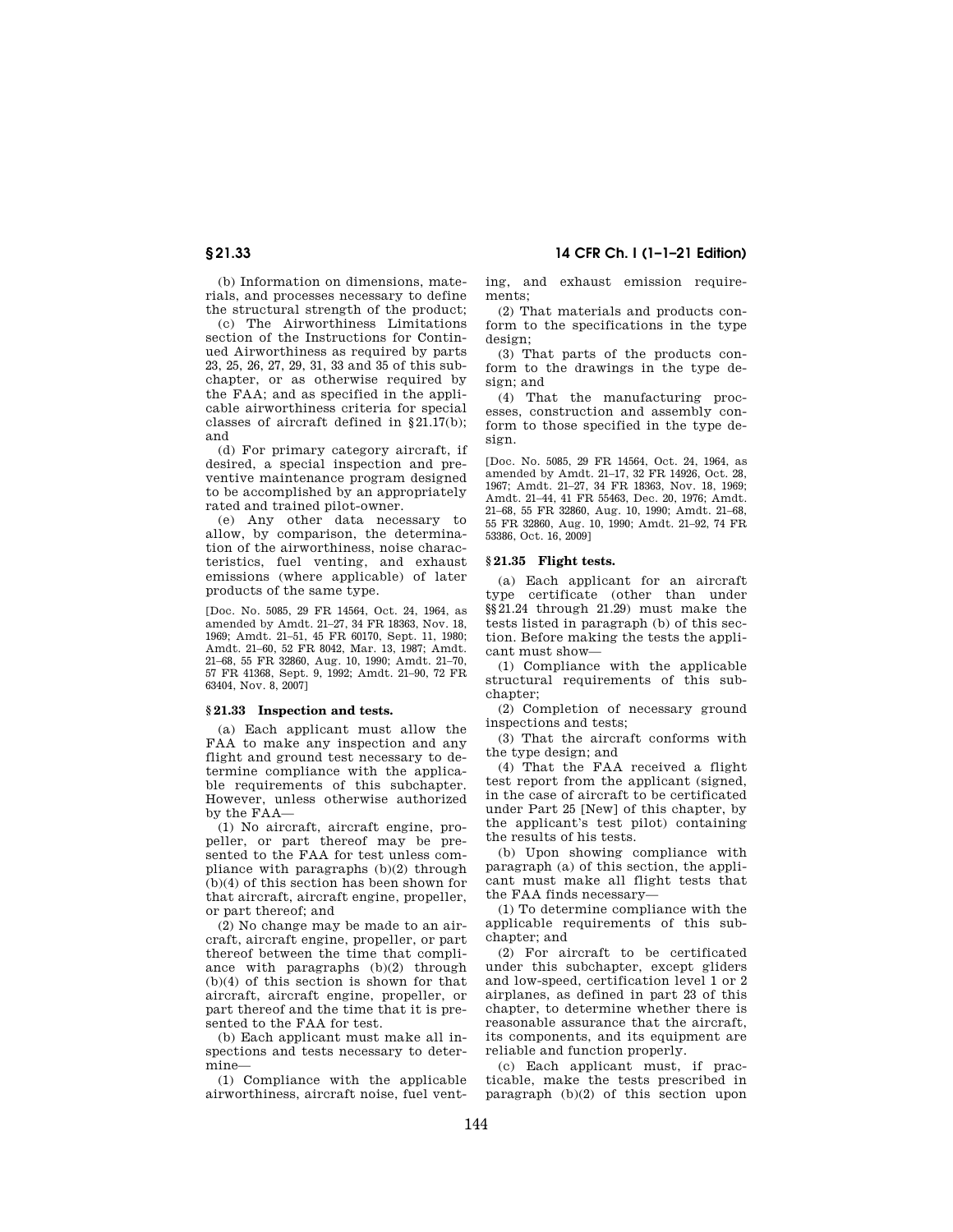the aircraft that was used to show compliance with—

(1) Paragraph (b)(1) of this section; and

(2) For rotorcraft, the rotor drive endurance tests prescribed in §27.923 or §29.923 of this chapter, as applicable.

(d) Each applicant must show for each flight test (except in a glider or a manned free balloon) that adequate provision is made for the flight test crew for emergency egress and the use of parachutes.

(e) Except in gliders and manned free balloons, an applicant must discontinue flight tests under this section until he shows that corrective action has been taken, whenever—

(1) The applicant's test pilot is unable or unwilling to make any of the required flight tests; or

(2) Items of noncompliance with requirements are found that may make additional test data meaningless or that would make further testing unduly hazardous.

(f) The flight tests prescribed in paragraph (b)(2) of this section must include—

(1) For aircraft incorporating turbine engines of a type not previously used in a type certificated aircraft, at least 300 hours of operation with a full complement of engines that conform to a type certificate; and

(2) For all other aircraft, at least 150 hours of operation.

[Doc. No. 5085, 29 FR 14564, Oct. 24, 1964, as amended by Amdt. 21–40, 39 FR 35459, Oct. 1, 1974; Amdt. 21–51, 45 FR 60170, Sept. 11, 1980; Amdt. 21–70, 57 FR 41368, Sept. 9, 1992; Amdt. 21–95, 76 FR 64233, Oct. 18, 2011; Doc. No. FAA–2015–1621, Amdt. 21–100, 81 FR 96689, Dec. 30, 2016]

## **§ 21.37 Flight test pilot.**

Each applicant for a normal, utility, acrobatic, commuter, or transport category aircraft type certificate must provide a person holding an appropriate pilot certificate to make the flight tests required by this part.

[Doc. No. 5085, 29 FR 14564, Oct. 24, 1964, as amended by Amdt. 21–59, 52 FR 1835, Jan. 15, 1987]

# **§ 21.39 Flight test instrument calibration and correction report.**

(a) Each applicant for a normal, utility, acrobatic, commuter, or transport category aircraft type certificate must submit a report to the FAA showing the computations and tests required in connection with the calibration of instruments used for test purposes and in the correction of test results to standard atmospheric conditions.

(b) Each applicant must allow the FAA to conduct any flight tests that he finds necessary to check the accuracy of the report submitted under paragraph (a) of this section.

[Doc. No. 5085, 29 FR 14564, Oct. 24, 1964, as amended by Amdt. 21–59, 52 FR 1835, Jan. 15, 1987]

# **§ 21.41 Type certificate.**

Each type certificate is considered to include the type design, the operating limitations, the certificate data sheet, the applicable regulations of this subchapter with which the FAA records compliance, and any other conditions or limitations prescribed for the product in this subchapter.

## **§ 21.43 Location of manufacturing facilities.**

Except as provided in §21.29, the FAA does not issue a type certificate if the manufacturing facilities for the product are located outside of the United States, unless the FAA finds that the location of the manufacturer's facilities places no undue burden on the FAA in administering applicable airworthiness requirements.

### **§ 21.45 Privileges.**

The holder or licensee of a type certificate for a product may—

(a) In the case of aircraft, upon compliance with §§21.173 through 21.189, obtain airworthiness certificates;

(b) In the case of aircraft engines or propellers, obtain approval for installation on certificated aircraft;

(c) In the case of any product, upon compliance with subpart G of this part, obtain a production certificate for the type certificated product;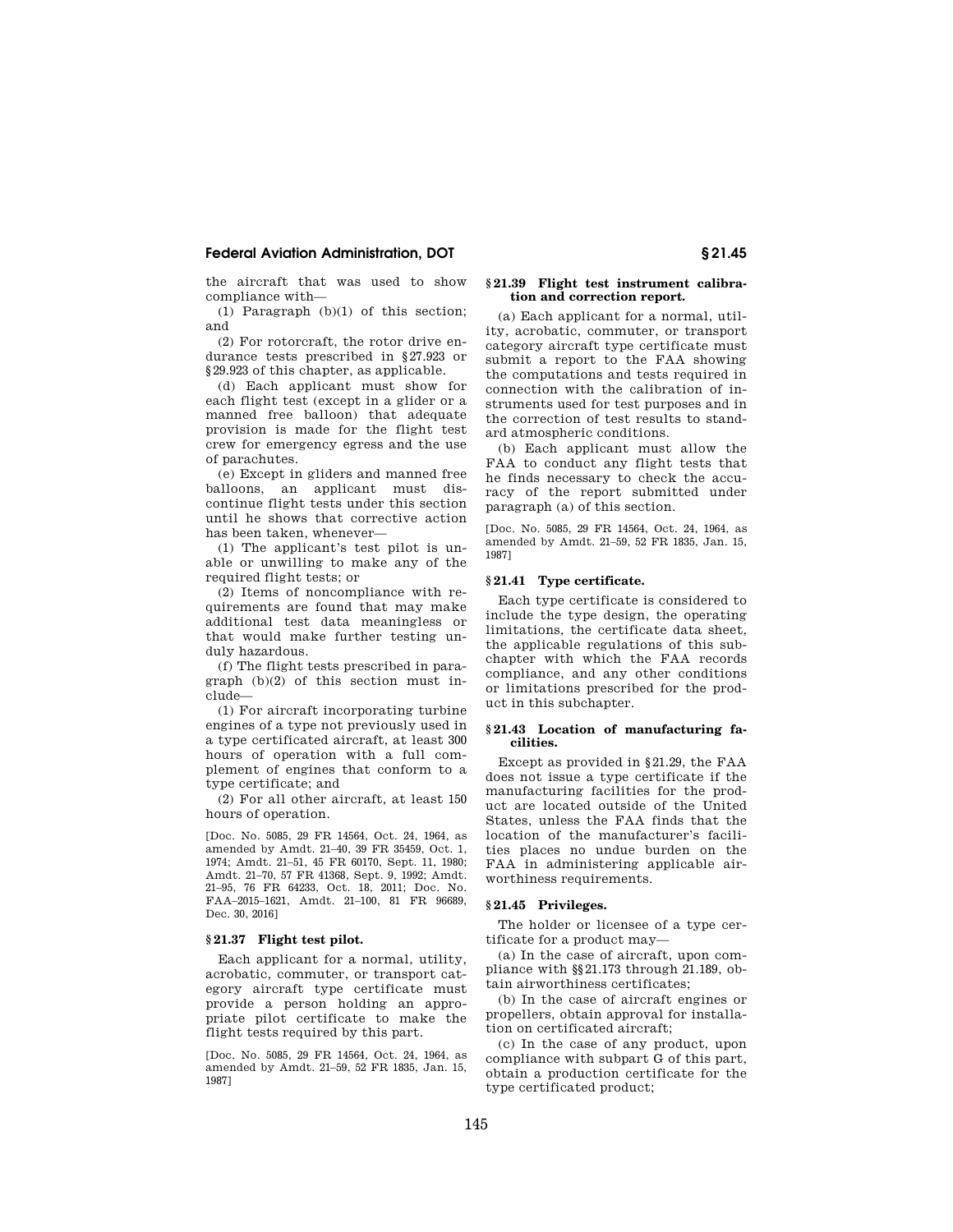(d) Obtain approval of replacement parts for that product.

[Doc. No. 5085, 29 FR 14564, Oct. 24, 1964, as amended by Amdt. 21–92, 74 FR 53386, Oct. 16, 2009]

# **§ 21.47 Transferability.**

(a) A holder of a type certificate may transfer it or make it available to other persons by licensing agreements.

(b) For a type certificate transfer in which the State of Design will remain the same, each transferor must, before such a transfer, notify the FAA in writing. This notification must include the applicable type certificate number, the name and address of the transferee, and the anticipated date of the transfer.

(c) For a type certificate transfer in which the State of Design is changing, a type certificate may only be transferred to or from a person subject to the authority of another State of Design if the United States has an agreement with that State of Design for the acceptance of the affected product for export and import. Each transferor must notify the FAA before such a transfer in a form and manner acceptable to the FAA. This notification must include the applicable type certificate number; the name, address, and country of residence of the transferee; and the anticipated date of the transfer.

(d) Before executing or terminating a licensing agreement that makes a type certificate available to another person, the type certificate holder must notify the FAA in writing. This notification must include the type certificate number addressed by the licensing agreement, the name and address of the licensee, the extent of authority granted the licensee, and the anticipated date of the agreement.

[Doc. No. FAA–2006–25877, Amdt. 21–92, 74 FR 53386, Oct. 16, 2009; Doc. No. FAA–2018–0119, Amdt. 21–101, 83 FR 9169, Mar. 5, 2018]

## **§ 21.49 Availability.**

The holder of a type certificate must make the certificate available for examination upon the request of the FAA

# **§ 21.47 14 CFR Ch. I (1–1–21 Edition)**

or the National Transportation Safety Board.

[Doc. No. 5085, 29 FR 14564, Oct. 24, 1964, as amended by Doc. No. 8084, 32 FR 5769, Apr. 11, 1967]

### **§ 21.50 Instructions for continued airworthiness and manufacturer's maintenance manuals having airworthiness limitations sections.**

(a) The holder of a type certificate for a rotorcraft for which a Rotorcraft Maintenance Manual containing an ''Airworthiness Limitations'' section has been issued under §27.1529 (a)(2) or  $§29.1529$  (a)(2) of this chapter, and who obtains approval of changes to any replacement time, inspection interval, or related procedure in that section of the manual, must make those changes available upon request to any operator of the same type of rotorcraft.

(b) The holder of a design approval, including either a type certificate or supplemental type certificate for an aircraft, aircraft engine, or propeller for which application was made after January 28, 1981, must furnish at least one set of complete Instructions for Continued Airworthiness to the owner of each type aircraft, aircraft engine, or propeller upon its delivery, or upon issuance of the first standard airworthiness certificate for the affected aircraft, whichever occurs later. The Instructions for Continued Airworthiness must be prepared in accordance with §§23.1529, 25.1529, 25.1729, 27.1529, 29.1529, 31.82, 33.4, 35.4, or part 26 of this subchapter, or as specified in the applicable airworthiness criteria for special classes of aircraft defined in §21.17(b), as applicable. If the holder of a design approval chooses to designate parts as commercial, it must include in the Instructions for Continued Airworthiness a list of commercial parts submitted in accordance with the provisions of paragraph (c) of this section. Thereafter, the holder of a design approval must make those instructions available to any other person required by this chapter to comply with any of the terms of<br>those instructions In addition In addition changes to the Instructions for Continued Airworthiness shall be made available to any person required by this chapter to comply with any of those instructions.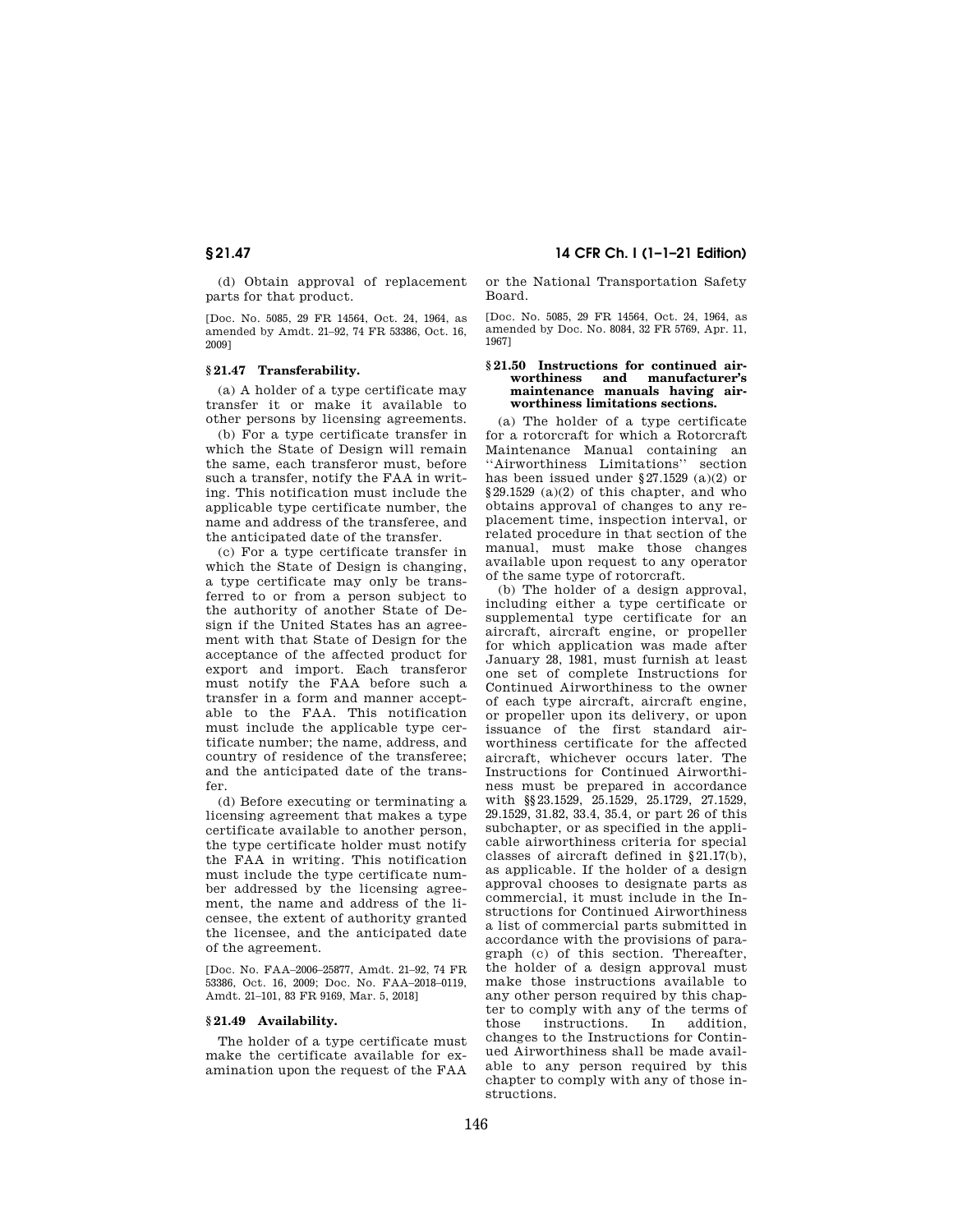(c) To designate commercial parts, the holder of a design approval, in a manner acceptable to the FAA, must submit:

(1) A Commercial Parts List;

(2) Data for each part on the List showing that:

(i) The failure of the commercial part, as installed in the product, would not degrade the level of safety of the product; and

(ii) The part is produced only under the commercial part manufacturer's specification and marked only with the commercial part manufacturer's markings; and

(3) Any other data necessary for the FAA to approve the List.

[Amdt. 21–23, 33 FR 14105, Sept. 18, 1968, as amended by Amdt. 21–51, 45 FR 60170, Sept. 11, 1980; Amdt. 21–60, 52 FR 8042, Mar. 13, 1987; Amdt. 21–90, 72 FR 63404, Nov. 8, 2007; Amdt. 21–92, 74 FR 53386, Oct. 16, 2009; Doc. No. FAA–2015–1621, Amdt. 21–100, 81 FR 96689, Dec. 30, 2016]

## **§ 21.51 Duration.**

A type certificate is effective until surrendered, suspended, revoked, or a termination date is otherwise established by the FAA.

## **§ 21.53 Statement of conformity.**

(a) Each applicant must provide, in a form and manner acceptable to the FAA, a statement that each aircraft engine or propeller presented for type certification conforms to its type design.

(b) Each applicant must submit a statement of conformity to the FAA for each aircraft or part thereof presented to the FAA for tests. This statement of conformity must include a statement that the applicant has complied with §21.33(a) (unless otherwise authorized under that paragraph).

[Amdt. 21–17, 32 FR 14926, Oct. 28, 1967, as amended by Amdt. 21–92, 74 FR 53386, Oct. 16, 2009]

## **§ 21.55 Responsibility of type certificate holders to provide written licensing agreements.**

A type certificate holder who allows a person to use the type certificate to manufacture a new aircraft, aircraft engine, or propeller must provide that person with a written licensing agreement acceptable to the FAA.

[Doc. No. FAA–2003–14825, 71 FR 52258, Sept. 1, 2006]

# **Subpart C—Provisional Type Certificates**

SOURCE: Docket No. 5085, 29 FR 14566, Oct. 24, 1964, unless otherwise noted.

# **§ 21.71 Applicability.**

This subpart prescribes—

(a) Procedural requirements for the issue of provisional type certificates, amendments to provisional type certificates, and provisional amendments to type certificates; and

(b) Rules governing the holders of those certificates.

#### **§ 21.73 Eligibility.**

(a) Any manufacturer of aircraft manufactured within the United States who is a United States citizen may apply for Class I or Class II provisional type certificates, for amendments to provisional type certificates held by him, and for provisional amendments to type certificates held by him.

(b) Any manufacturer of aircraft in a State of Manufacture subject to the provisions of an agreement with the United States for the acceptance of those aircraft for export and import may apply for a Class II provisional type certificate, for amendments to provisional type certificates held by him, and for provisional amendments to type certificates held by him.

(c) An aircraft engine manufacturer who is a United States citizen and who has altered a type certificated aircraft by installing different type certificated aircraft engines manufactured by him within the United States may apply for a Class I provisional type certificate for the aircraft, and for amendments to Class I provisional type certificates held by him, if the basic aircraft, before alteration, was type certificated in the normal, utility, acrobatic, commuter, or transport category.

[Doc. No. 5085, 29 FR 14566, Oct. 24, 1964, as amended by Amdt. 21–12, 31 FR 13380, Oct. 15, 1966; Amdt. 21–59, 52 FR 1836, Jan. 15, 1987; Amdt. 21–92, 74 FR 53387, Oct. 16, 2009]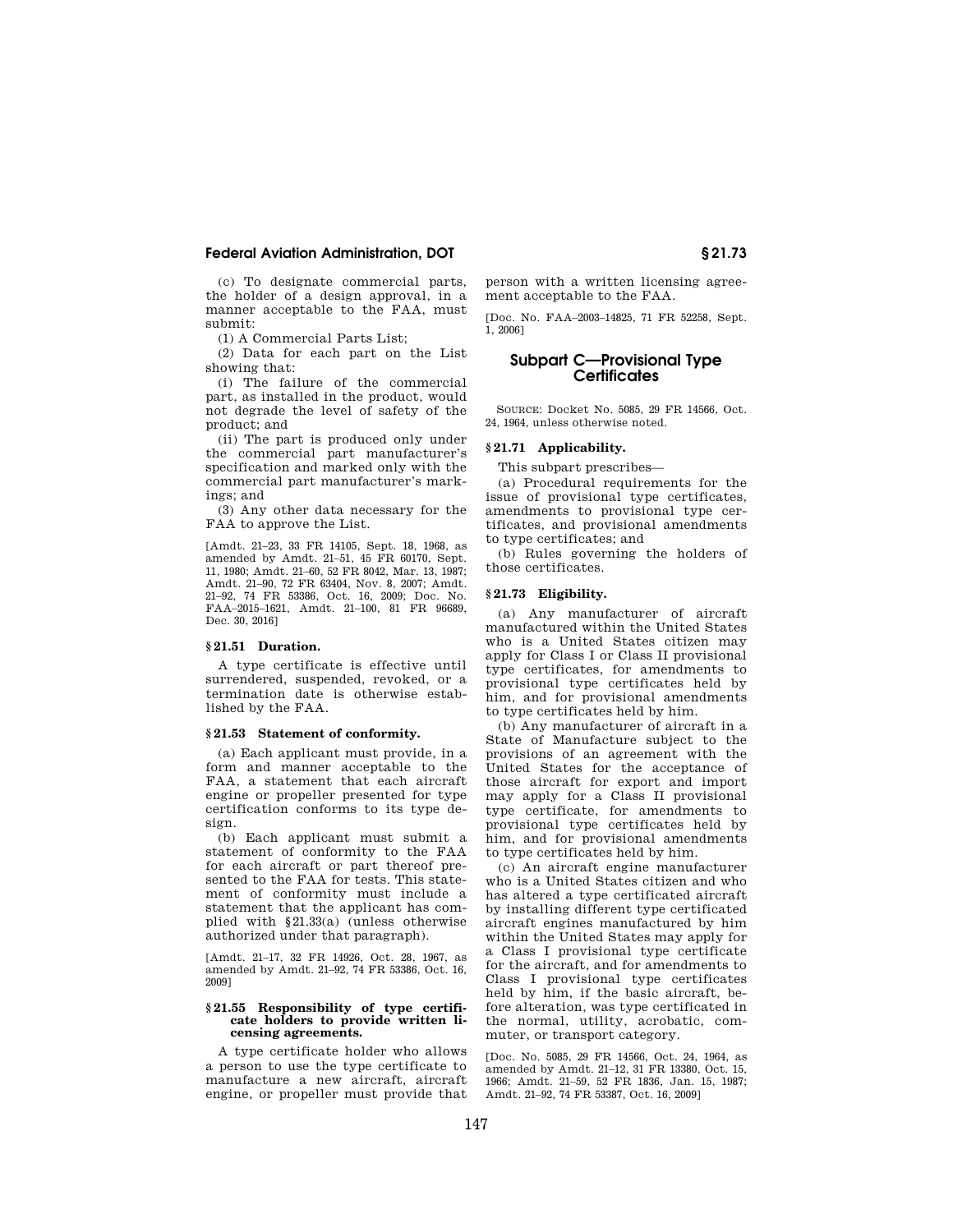# **§ 21.75 Application.**

Each applicant for a provisional type certificate, for an amendment thereto, or for a provisional amendment to a type certificate must apply to the FAA and provide the information required by this subpart.

[Doc. No. FAA–2006–25877, Amdt. 21–92, 74 FR 53387, Oct. 16, 2009; Doc. No. FAA–2018–0119, Amdt. 21–101, 83 FR 9169, Mar. 5, 2018]

## **§ 21.77 Duration.**

(a) Unless sooner surrendered, superseded, revoked, or otherwise terminated, provisional type certificates and amendments thereto are effective for the periods specified in this section.

(b) A Class I provisional type certificate is effective for 24 months after the date of issue.

(c) A Class II provisional type certificate is effective for twelve months after the date of issue.

(d) An amendment to a Class I or Class II provisional type certificate is effective for the duration of the amended certificate.

(e) A provisional amendment to a type certificate is effective for six months after its approval or until the amendment of the type certificate is approved, whichever is first.

[Doc. No. 5085, 29 FR 14566, Oct. 24, 1964, as amended by Amdt. 21–7, 30 FR 14311, Nov. 16, 1965]

# **§ 21.79 Transferability.**

Provisional type certificates are not transferable.

#### **§ 21.81 Requirements for issue and amendment of Class I provisional type certificates.**

(a) An applicant is entitled to the issue or amendment of a Class I provisional type certificate if he shows compliance with this section and the FAA finds that there is no feature, characteristic, or condition that would make the aircraft unsafe when operated in accordance with the limitations established in paragraph (e) of this section and in §91.317 of this chapter.

(b) The applicant must apply for the issue of a type or supplemental type certificate for the aircraft.

(c) The applicant must certify that—

# **§ 21.75 14 CFR Ch. I (1–1–21 Edition)**

(1) The aircraft has been designed and constructed in accordance with the airworthiness requirements applicable to the issue of the type or supplemental type certificate applied for;

(2) The aircraft substantially meets the applicable flight characteristic requirements for the type or supplemental type certificate applied for; and

(3) The aircraft can be operated safely under the appropriate operating limitations specified in paragraph (a) of this section.

(d) The applicant must submit a report showing that the aircraft had been flown in all maneuvers necessary to show compliance with the flight requirements for the issue of the type or supplemental type certificate applied for, and to establish that the aircraft can be operated safely in accordance with the limitations contained in this subchapter.

(e) The applicant must establish all limitations required for the issue of the type or supplemental type certificate applied for, including limitations on weights, speeds, flight maneuvers, loading, and operation of controls and equipment unless, for each limitation not so established, appropriate operating restrictions are established for the aircraft.

(f) The applicant must establish an inspection and maintenance program for the continued airworthiness of the aircraft.

(g) The applicant must show that a prototype aircraft has been flown for at least 50 hours under an experimental certificate issued under §§21.191 through 21.195, or under the auspices of an Armed Force of the United States. However, in the case of an amendment to a provisional type certificate, the FAA may reduce the number of required flight hours.

[Doc. No. 5085, 29 FR 14566, Oct. 24, 1964, as amended by Amdt. 21–66, 54 FR 34329, Aug. 18, 1989]

#### **§ 21.83 Requirements for issue and amendment of Class II provisional type certificates.**

(a) An applicant who manufactures aircraft within the United States is entitled to the issue or amendment of a Class II provisional type certificate if he shows compliance with this section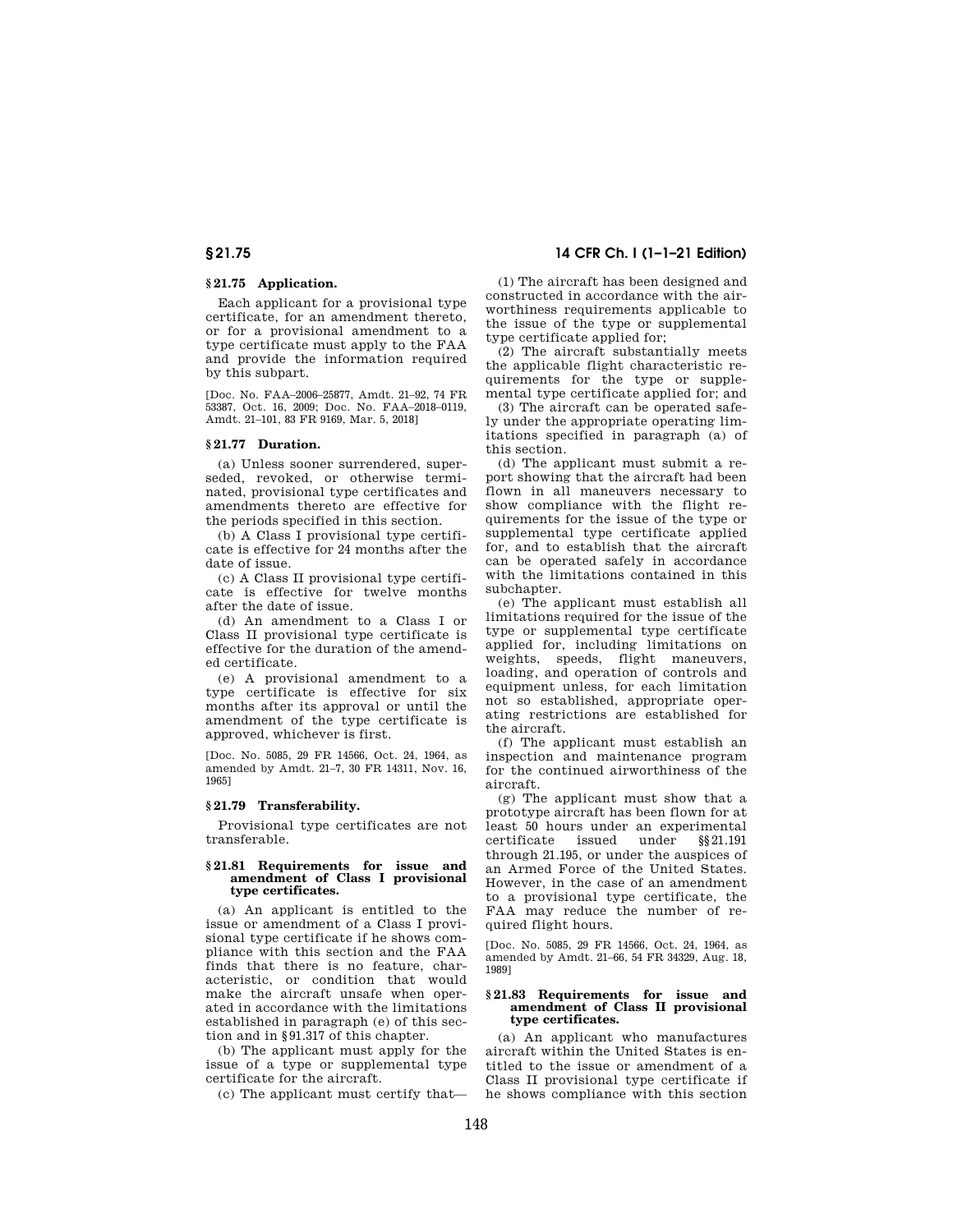and the FAA finds that there is no feature, characteristic, or condition that would make the aircraft unsafe when operated in accordance with the limitations in paragraph (h) of this section, and §§91.317 and 121.207 of this chapter.

(b) An applicant who manufactures aircraft in a country with which the United States has an agreement for the acceptance of those aircraft for export and import is entitled to the issue or amendment of a Class II provisional type certificate if the country in which the aircraft was manufactured certifies that the applicant has shown compliance with this section, that the aircraft meets the requirements of paragraph (f) of this section and that there is no feature, characteristic, or condition that would make the aircraft unsafe when operated in accordance with the limitations in paragraph (h) of this section and §§91.317 and 121.207 of this chapter.

(c) The applicant must apply for a type certificate, in the transport category, for the aircraft.

(d) The applicant must hold a U.S. type certificate for at least one other aircraft in the same transport category as the subject aircraft.

(e) The FAA's official flight test program or the flight test program conducted by the authorities of the country in which the aircraft was manufactured, with respect to the issue of a type certificate for that aircraft, must be in progress.

(f) The applicant or, in the case of a foreign manufactured aircraft, the country in which the aircraft was manufactured, must certify that—

(1) The aircraft has been designed and constructed in accordance with the airworthiness requirements applicable to the issue of the type certificate applied for;

(2) The aircraft substantially complies with the applicable flight characteristic requirements for the type certificate applied for; and

(3) The aircraft can be operated safely under the appropriate operating limitations in this subchapter.

(g) The applicant must submit a report showing that the aircraft has been flown in all maneuvers necessary to show compliance with the flight requirements for the issue of the type

certificate and to establish that the aircraft can be operated safely in accordance with the limitations in this subchapter.

(h) The applicant must prepare a provisional aircraft flight manual containing all limitations required for the issue of the type certificate applied for, including limitations on weights, speeds, flight maneuvers, loading, and operation of controls and equipment unless, for each limitation not so established, appropriate operating restrictions are established for the aircraft.

(i) The applicant must establish an inspection and maintenance program for the continued airworthiness of the aircraft.

(j) The applicant must show that a prototype aircraft has been flown for at least 100 hours. In the case of an amendment to a provisional type certificate, the FAA may reduce the number of required flight hours.

[Amdt. 21–12, 31 FR 13386, Oct. 15, 1966, as amended by Amdt. 21–66, 54 FR 34329, Aug. 18, 1989]

## **§ 21.85 Provisional amendments to type certificates.**

(a) An applicant who manufactures aircraft within the United States is entitled to a provisional amendment to a type certificate if he shows compliance with this section and the FAA finds that there is no feature, characteristic, or condition that would make the aircraft unsafe when operated under the appropriate limitations contained in this subchapter.

(b) An applicant who manufactures aircraft in a foreign country with which the United States has an agreement for the acceptance of those aircraft for export and import is entitled to a provisional amendment to a type certificate if the country in which the aircraft was manufactured certifies that the applicant has shown compliance with this section, that the aircraft meets the requirements of paragraph (e) of this section and that there is no feature, characteristic, or condition that would make the aircraft unsafe when operated under the appropriate limitations contained in this subchapter.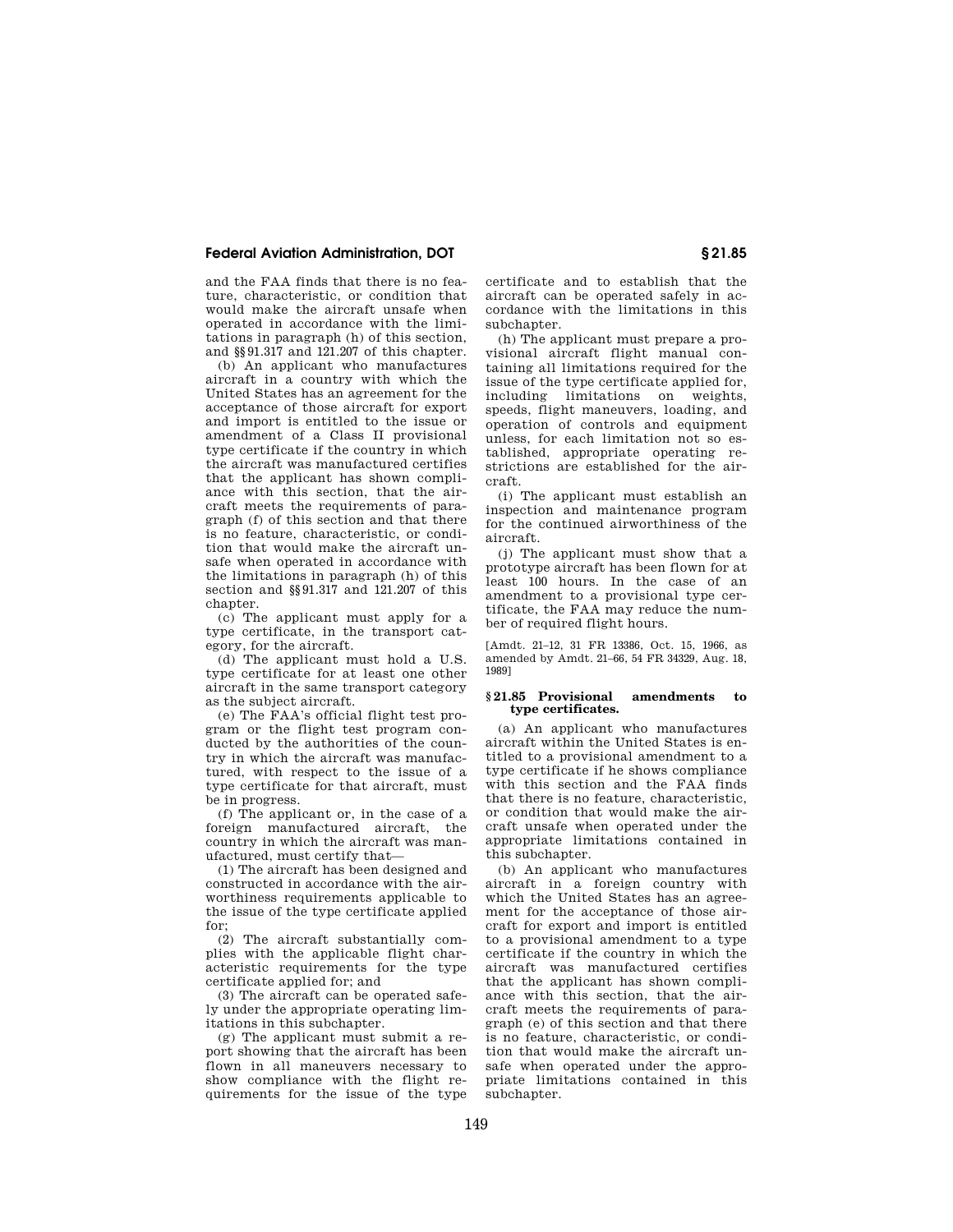(c) The applicant must apply for an amendment to the type certificate.

(d) The FAA's official flight test program or the flight test program conducted by the authorities of the country in which the aircraft was manufactured, with respect to the amendment of the type certificate, must be in progress.

(e) The applicant or, in the case of foreign manufactured aircraft, the country in which the aircraft was manufactured, must certify that—

(1) The modification involved in the amendment to the type certificate has been designed and constructed in accordance with the airworthiness requirements applicable to the issue of the type certificate for the aircraft;

(2) The aircraft substantially complies with the applicable flight characteristic requirements for the type certificate; and

(3) The aircraft can be operated safely under the appropriate operating limitations in this subchapter.

(f) The applicant must submit a report showing that the aircraft incorporating the modifications involved has been flown in all maneuvers necessary to show compliance with the flight requirements applicable to those modifications and to establish that the aircraft can be operated safely in accordance with the limitations specified in §§91.317 and 121.207 of this chapter.

(g) The applicant must establish and publish, in a provisional aircraft flight manual or other document and on appropriate placards, all limitations required for the issue of the type certificate applied for, including weight, speed, flight maneuvers, loading, and operation of controls and equipment, unless, for each limitation not so established, appropriate operating restrictions are established for the aircraft.

(h) The applicant must establish an inspection and maintenance program for the continued airworthiness of the aircraft.

(i) The applicant must operate a prototype aircraft modified in accordance with the corresponding amendment to

**§ 21.91 14 CFR Ch. I (1–1–21 Edition)** 

the type certificate for the number of hours found necessary by the FAA.

[Amdt. 21–12, 31 FR 13388, Oct. 15, 1966, as amended by Amdt. 21–66, 54 FR 34329, Aug. 18, 1989]

# **Subpart D—Changes to Type Certificates**

SOURCE: Docket No. 5085, 29 FR 14567, Oct. 24, 1964, unless otherwise noted.

# **§ 21.91 Applicability.**

This subpart prescribes procedural requirements for the approval of changes to type certificates.

## **§ 21.93 Classification of changes in type design.**

(a) In addition to changes in type design specified in paragraph (b) of this section, changes in type design are classified as minor and major. A ''minor change'' is one that has no appreciable effect on the weight, balance, structural strength, reliability, operational characteristics, or other characteristics affecting the airworthiness of the product. All other changes are ''major changes'' (except as provided in paragraph (b) of this section).

(b) For the purpose of complying with Part 36 of this chapter, and except as provided in paragraphs  $(b)(2)$ ,  $(b)(3)$ , and (b)(4) of this section, any voluntary change in the type design of an aircraft that may increase the noise levels of that aircraft is an ''acoustical change'' (in addition to being a minor or major change as classified in paragraph (a) of this section) for the following aircraft:

(1) Transport category large airplanes.

(2) Jet (Turbojet powered) airplanes (regardless of category). For airplanes to which this paragraph applies, ''acoustical changes'' do not include changes in type design that are limited to one of the following—

(i) Gear down flight with one or more retractable landing gear down during the entire flight, or

(ii) Spare engine and nacelle carriage external to the skin of the airplane (and return of the pylon or other external mount), or

(iii) Time-limited engine and/or nacelle changes, where the change in type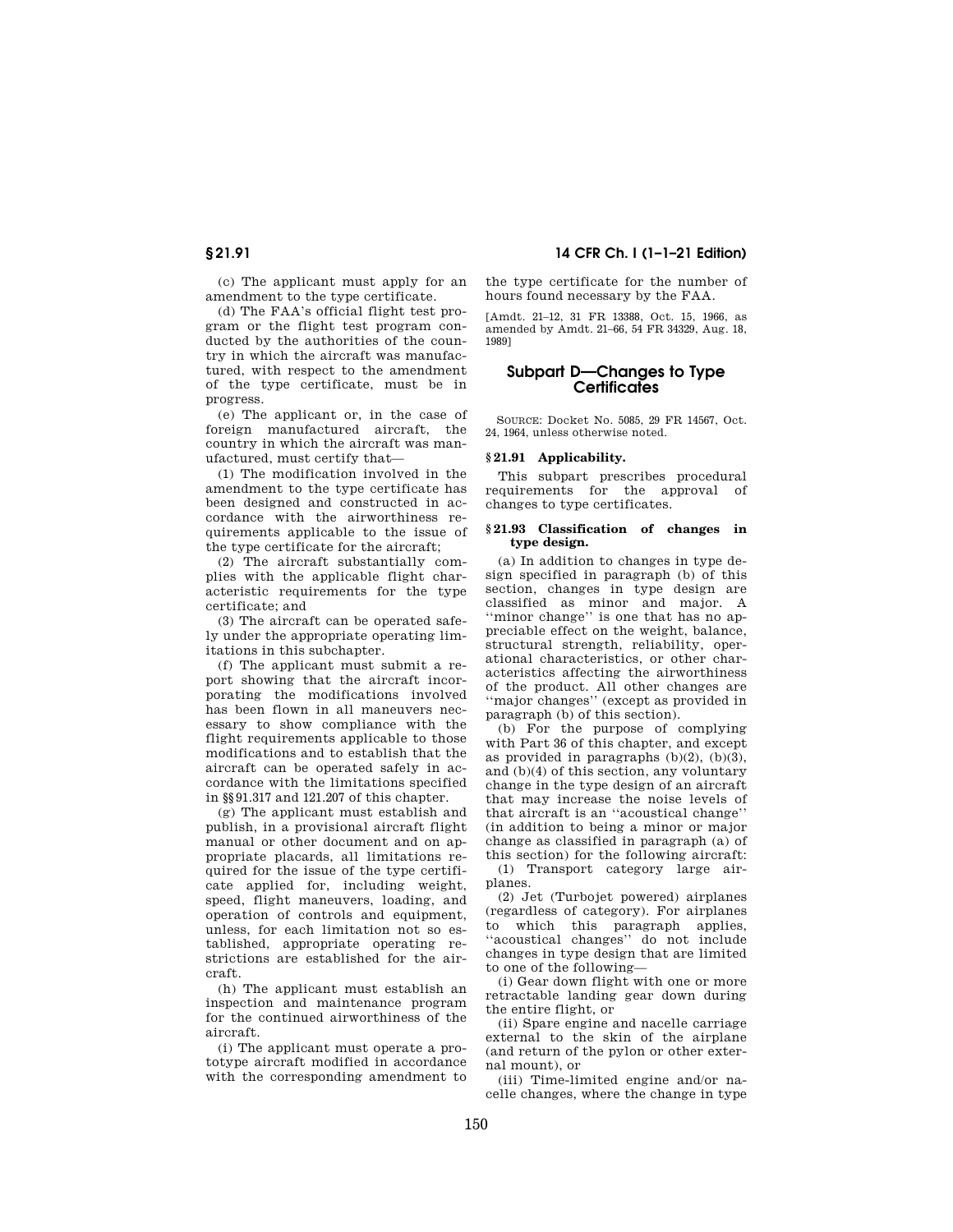design specifies that the airplane may not be operated for a period of more than 90 days unless compliance with the applicable acoustical change provisions of Part 36 of this chapter is shown for that change in type design.

(3) Propeller driven commuter category and small airplanes in the primary, normal, utility, acrobatic, transport, and restricted categories, except for airplanes that are:

(i) Designated for ''agricultural aircraft operations'' (as defined in §137.3 of this chapter, effective January 1, 1966) to which §36.1583 of this chapter does not apply, or

(ii) Designated for dispensing fire fighting materials to which §36.1583 of this chapter does not apply, or

(iii) U.S. registered, and that had flight time prior to January 1, 1955 or

(iv) Land configured aircraft reconfigured with floats or skis. This reconfiguration does not permit further exception from the requirements of this section upon any acoustical change not enumerated in §21.93(b).

(4) Helicopters except:

(i) Those helicopters that are designated exclusively:

(A) For ''agricultural aircraft operations'', as defined in §137.3 of this chapter, as effective on January 1, 1966; (B) For dispensing fire fighting mate-

rials; or

(C) For carrying external loads, as defined in §133.1(b) of this chapter, as effective on December 20, 1976.

(ii) Those helicopters modified by installation or removal of external equipment. For purposes of this paragraph, ''external equipment'' means any instrument, mechanism, part, apparatus, appurtenance, or accessory that is attached to, or extends from, the helicopter exterior but is not used nor is intended to be used in operating or controlling a helicopter in flight and is not part of an airframe or engine. An ''acoustical change'' does not include:

(A) Addition or removal of external equipment;

(B) Changes in the airframe made to accommodate the addition or removal of external equipment, to provide for an external load attaching means, to facilitate the use of external equipment or external loads, or to facilitate the safe operation of the helicopter

with external equipment mounted to, or external loads carried by, the helicopter;

(C) Reconfiguration of the helicopter by the addition or removal of floats and skis;

(D) Flight with one or more doors and/or windows removed or in an open position; or

(E) Any changes in the operational limitations placed on the helicopter as a consequence of the addition or removal of external equipment, floats, and skis, or flight operations with doors and/or windows removed or in an open position.

(5) Tiltrotors.

(c) For purposes of complying with part 34 of this chapter, any voluntary change in the type design of the airplane or engine which may increase fuel venting or exhaust emissions is an ''emissions change.''

[Amdt. 21-27, 34 FR 18363, Nov. 18, 1969]

EDITORIAL NOTE: For FEDERAL REGISTER citations affecting §21.93, see the List of CFR Sections Affected, which appears in the Finding Aids section of the printed volume and at *www.govinfo.gov.* 

## **§ 21.95 Approval of minor changes in type design.**

Minor changes in a type design may be approved under a method acceptable to the FAA before submitting to the FAA any substantiating or descriptive data.

## **§ 21.97 Approval of major changes in type design.**

(a) An applicant for approval of a major change in type design must—

(1) Provide substantiating data and necessary descriptive data for inclusion in the type design;

(2) Show that the change and areas affected by the change comply with the applicable requirements of this subchapter, and provide the FAA the means by which such compliance has been shown; and

(3) Provide a statement certifying that the applicant has complied with the applicable requirements.

(b) Approval of a major change in the type design of an aircraft engine is limited to the specific engine configuration upon which the change is made unless the applicant identifies in the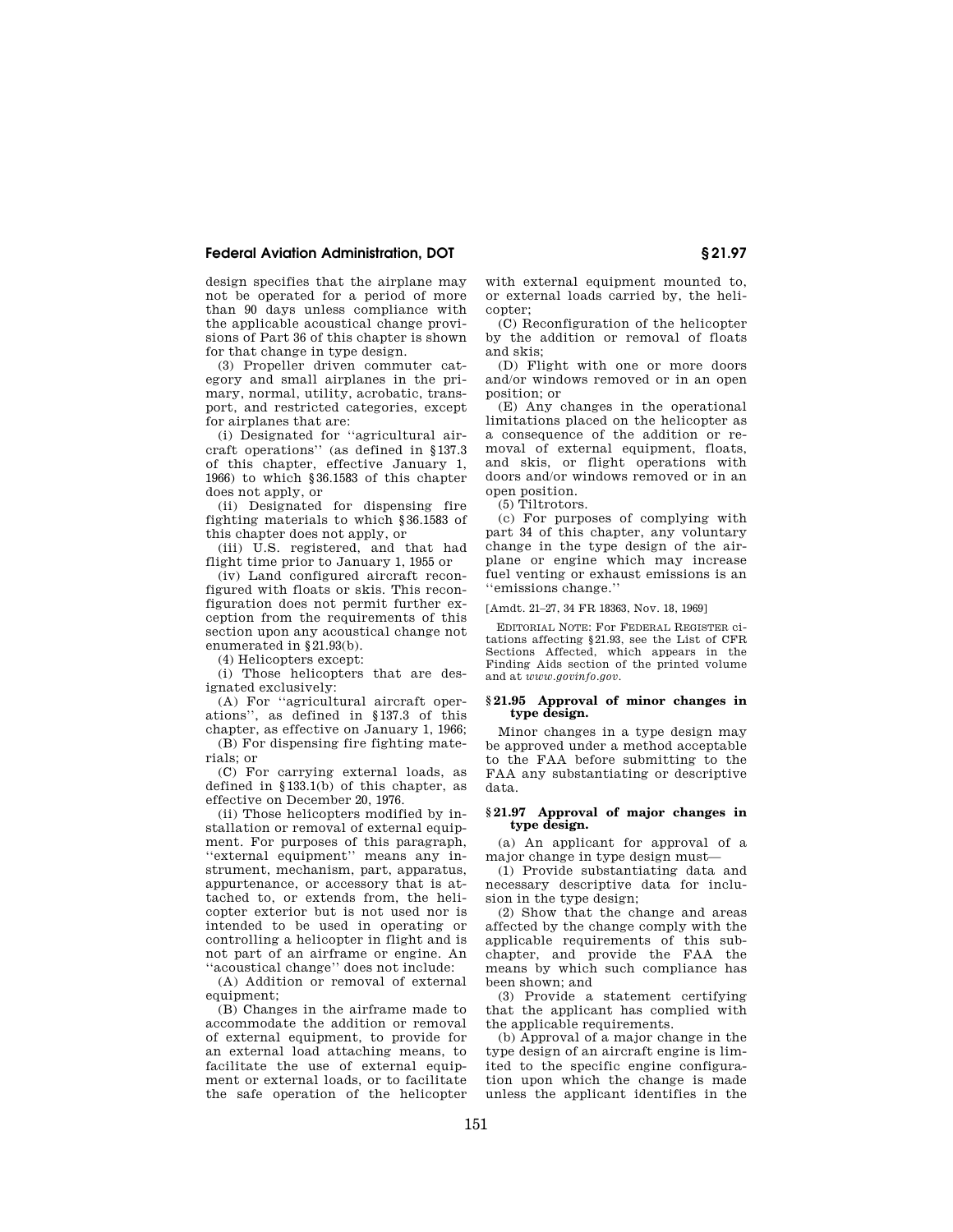necessary descriptive data for inclusion in the type design the other configurations of the same engine type for which approval is requested and shows that the change is compatible with the other configurations.

[Amdt. 21–40, 39 FR 35459, Oct. 1, 1974, as amended by Amdt. 21–92, 74 FR 53387, Oct. 16, 2009; Amdt. 21–96, 77 FR 71695, Dec. 4, 2012]

## **§ 21.99 Required design changes.**

(a) When an Airworthiness Directive is issued under Part 39 the holder of the type certificate for the product concerned must—

(1) If the FAA finds that design changes are necessary to correct the unsafe condition of the product, and upon his request, submit appropriate design changes for approval; and

(2) Upon approval of the design changes, make available the descriptive data covering the changes to all operators of products previously certificated under the type certificate.

(b) In a case where there are no current unsafe conditions, but the FAA or the holder of the type certificate finds through service experience that changes in type design will contribute to the safety of the product, the holder of the type certificate may submit appropriate design changes for approval. Upon approval of the changes, the manufacturer must make information on the design changes available to all operators of the same type of product.

[Doc. No. 5085, 29 FR 14567, Oct. 24, 1964, as amended by Amdt. 21–3, 30 FR 8826, July 24, 1965]

## **§ 21.101 Designation of applicable regulations.**

(a) An applicant for a change to a type certificate must show that the change and areas affected by the change comply with the airworthiness requirements applicable to the category of the product in effect on the date of the application for the change and with parts 34 and 36 of this chapter. Exceptions are detailed in paragraphs (b) and (c) of this section.

(b) Except as provided in paragraph  $(g)$  of this section, if paragraphs  $(b)(1)$ , (2), or (3) of this section apply, an applicant may show that the change and areas affected by the change comply with an earlier amendment of a regula-

**§ 21.99 14 CFR Ch. I (1–1–21 Edition)** 

tion required by paragraph (a) of this section, and of any other regulation the FAA finds is directly related. However, the earlier amended regulation may not precede either the corresponding regulation included by reference in the type certificate, or any regulation in §§25.2, 27.2, or 29.2 of this chapter that is related to the change. The applicant may show compliance with an earlier amendment of a regulation for any of the following:

(1) A change that the FAA finds not to be significant. In determining whether a specific change is significant, the FAA considers the change in context with all previous relevant design changes and all related revisions to the applicable regulations incorporated in the type certificate for the product. Changes that meet one of the following criteria are automatically considered significant:

(i) The general configuration or the principles of construction are not retained.

(ii) The assumptions used for certification of the product to be changed do not remain valid.

(2) Each area, system, component, equipment, or appliance that the FAA finds is not affected by the change.

(3) Each area, system, component, equipment, or appliance that is affected by the change, for which the FAA finds that compliance with a regulation described in paragraph (a) of this section would not contribute materially to the level of safety of the product or would be impractical.

(c) An applicant for a change to an aircraft (other than a rotorcraft) of 6,000 pounds or less maximum weight, to a non-turbine rotorcraft of 3,000 pounds or less maximum weight, to a level 1 low-speed airplane, or to a level 2 low-speed airplane may show that the change and areas affected by the change comply with the regulations included in the type certificate. However, if the FAA finds that the change is significant in an area, the FAA may designate compliance with an amendment to the regulation incorporated by reference in the type certificate that applies to the change and any regulation that the FAA finds is directly related,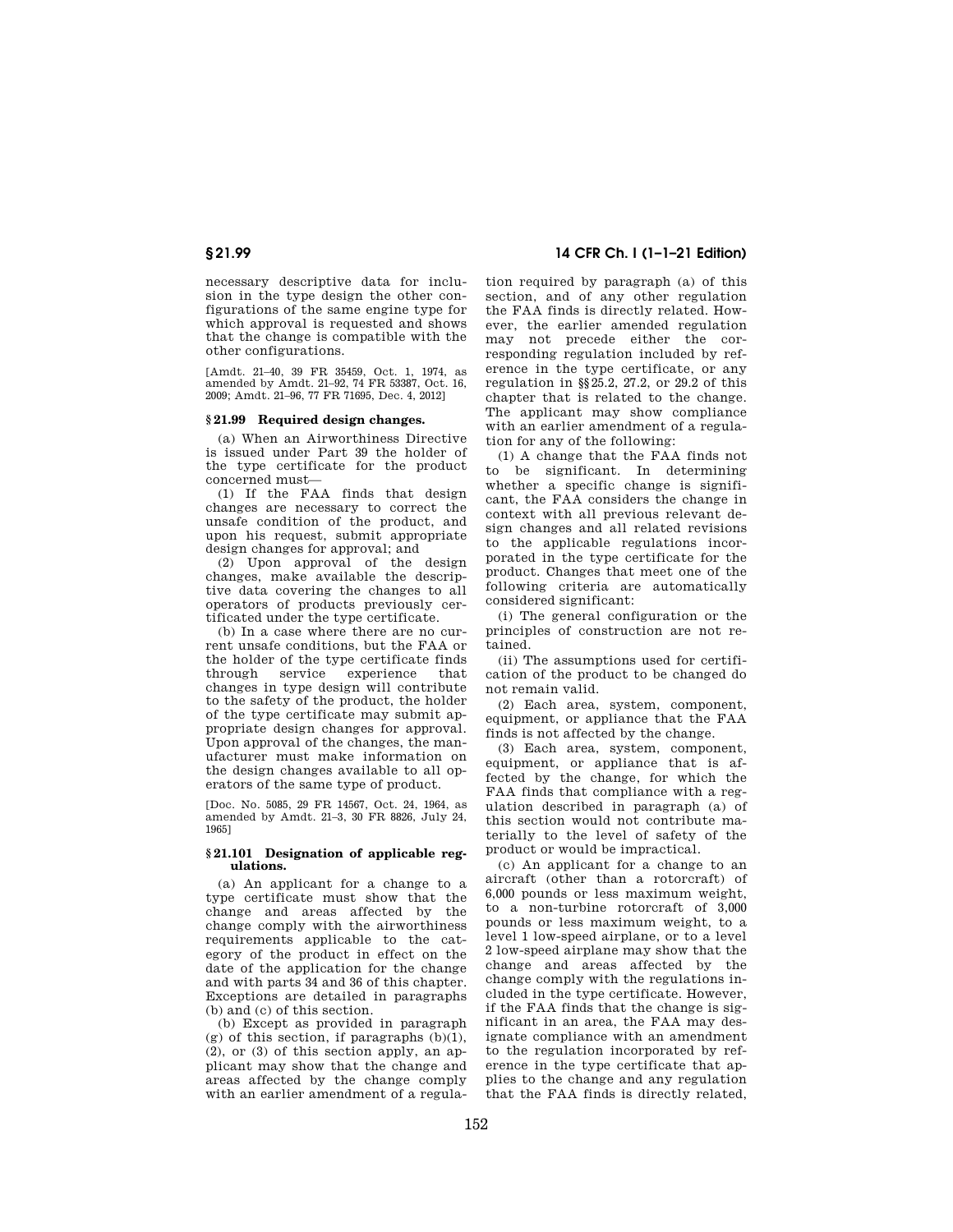unless the FAA also finds that compliance with that amendment or regulation would not contribute materially to the level of safety of the product or would be impractical.

(d) If the FAA finds that the regulations in effect on the date of the application for the change do not provide adequate standards with respect to the proposed change because of a novel or unusual design feature, the applicant must also comply with special conditions, and amendments to those special conditions, prescribed under the provisions of §21.16, to provide a level of safety equal to that established by the regulations in effect on the date of the application for the change.

(e) An application for a change to a type certificate for a transport category aircraft is effective for 5 years, and an application for a change to any other type certificate is effective for 3 years. If the change has not been approved, or if it is clear that it will not be approved under the time limit established under this paragraph, the applicant may do either of the following:

(1) File a new application for a change to the type certificate and comply with all the provisions of paragraph (a) of this section applicable to an original application for a change.

(2) File for an extension of the original application and comply with the provisions of paragraph (a) of this section. The applicant must then select a new application date. The new application date may not precede the date the change is approved by more than the time period established under this paragraph (e).

(f) For aircraft certificated under §§21.17(b), 21.24, 21.25, and 21.27 the airworthiness requirements applicable to the category of the product in effect on the date of the application for the change include each airworthiness requirement that the FAA finds to be appropriate for the type certification of the aircraft in accordance with those sections.

(g) Notwithstanding paragraph (b) of this section, for transport category airplanes, the applicant must show compliance with each applicable provision of part 26 of this chapter, unless the applicant has elected or was required to comply with a corresponding amendment to part 25 of this chapter that was issued on or after the date of the applicable part 26 provision.

[Doc. No. 28903, 65 FR 36266, June 7, 2000, as amended by Amdt. 21–90, 72 FR 63404, Nov. 8, 2007; Amdt. 21–96, 77 FR 71695, Dec. 4, 2012; Doc. No. FAA–2015–1621, Amdt. 21–100, 81 FR 96689, Dec. 30, 2016]

# **Subpart E—Supplemental Type Certificates**

SOURCE: Docket No. 5085, 29 FR 14568, Oct. 24, 1964, unless otherwise noted.

# **§ 21.111 Applicability.**

This subpart prescribes procedural requirements for the issue of supplemental type certificates.

## **§ 21.113 Requirement for supplemental type certificate.**

(a) If a person holds the TC for a product and alters that product by introducing a major change in type design that does not require an application for a new TC under §21.19, that person must apply to the FAA either for an STC, or to amend the original type certificate under subpart D of this part.

(b) If a person does not hold the TC for a product and alters that product by introducing a major change in type design that does not require an application for a new TC under §21.19, that person must apply to the FAA for an STC.

(c) The application for an STC must be made in the form and manner prescribed by the FAA.

[Doc. No. FAA–2006–25877, Amdt. 21–92, 74 FR 53387, Oct. 16, 2009; Doc. No. FAA–2018–0119, Amdt. 21–101, 83 FR 9169, Mar. 5, 2018]

# **§ 21.115 Applicable requirements.**

(a) Each applicant for a supplemental type certificate must show that the altered product meets applicable requirements specified in §21.101 and, in the case of an acoustical change described in §21.93(b), show compliance with the applicable noise requirements of part 36 of this chapter and, in the case of an emissions change described in §21.93(c), show compliance with the applicable fuel venting and exhaust emissions requirements of part 34 of this chapter.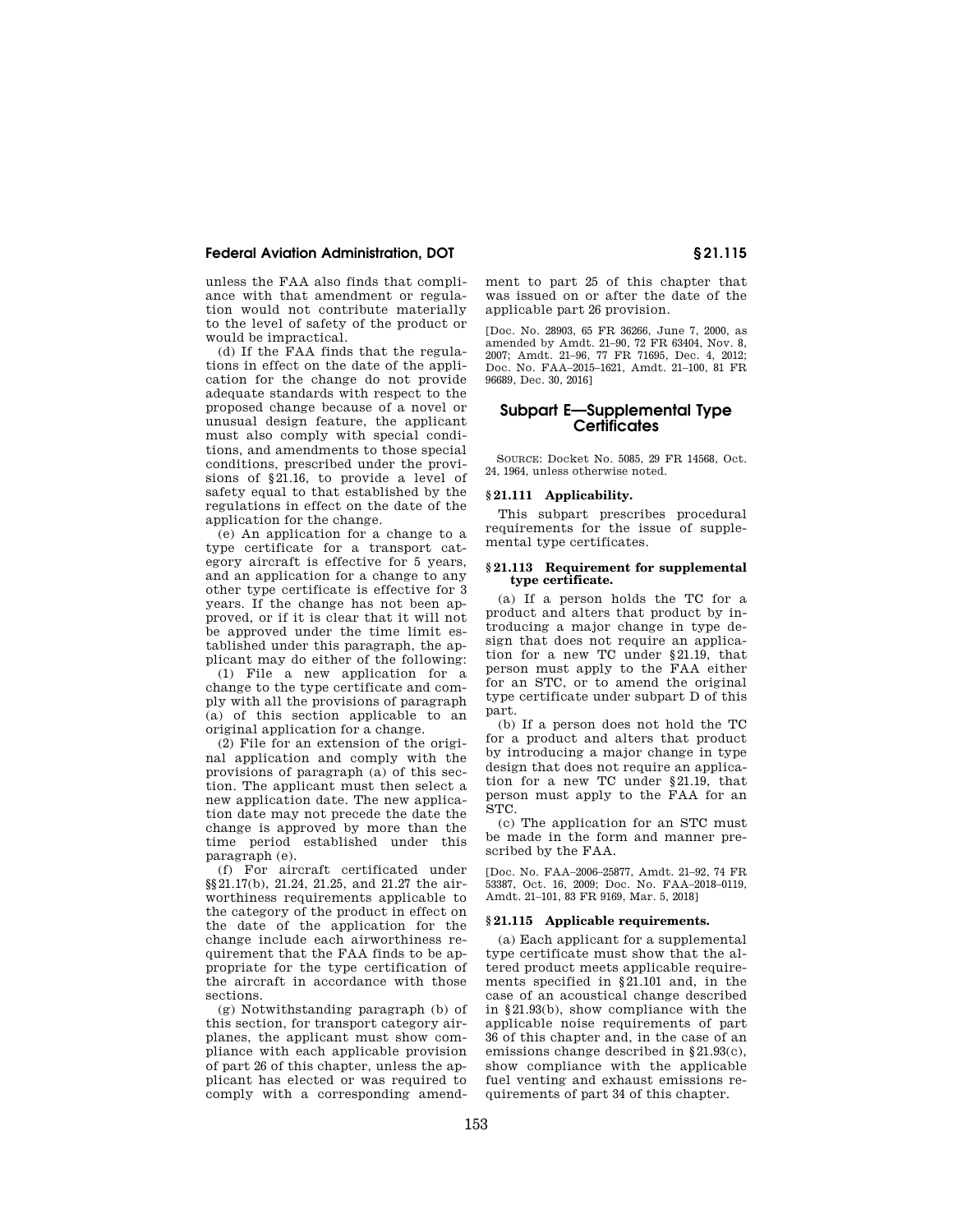(b) Each applicant for a supplemental type certificate must meet §§21.33 and 21.53 with respect to each change in the type design.

[Amdt. 21-17, 32 FR 14927, Oct. 28, 1967, as amended by Amdt. 21–42, 40 FR 1033, Jan. 6, 1975; Amdt. 21–52A, 45 FR 79009, Nov. 28, 1980; Amdt. 21–61, 53 FR 3540, Feb. 5, 1988; Amdt. 21–68, 55 FR 32860, Aug. 10, 1990; Amdt. 21–71, 57 FR 42854, Sept. 16, 1992; Amdt. 21–77, 65 FR 36266, June 7, 2000]

## **§ 21.117 Issue of supplemental type certificates.**

(a) An applicant is entitled to a supplemental type certificate if the FAA finds that the applicant meets the requirements of §§21.113 and 21.115.

(b) A supplemental type certificate consists of—

(1) The approval by the FAA of a change in the type design of the product; and

(2) The type certificate previously issued for the product.

[Doc. No. 5085, 29 FR 14568, Oct. 24, 1964, as amended by Amdt. 21–92, 74 FR 53387, Oct. 16, 2009]

## **§ 21.119 Privileges.**

The holder of a supplemental type certificate may—

(a) In the case of aircraft, obtain airworthiness certificates;

(b) In the case of other products, obtain approval for installation on certificated aircraft; and

(c) Obtain a production certificate in accordance with the requirements of subpart G of this part for the change in the type design approved by the supplemental type certificate.

[Doc. No. 5085, 29 FR 14568, Oct. 24, 1964, as amended by Amdt. 21–92, 74 FR 53387, Oct. 16, 2009]

#### **§ 21.120 Responsibility of supplemental type certificate holders to provide written permission for alterations.**

A supplemental type certificate holder who allows a person to use the supplemental type certificate to alter an aircraft, aircraft engine, or propeller must provide that person with written permission acceptable to the FAA.

[Doc. No. FAA–2003–14825, 71 FR 52258, Sept. 1, 2006]

# **§ 21.117 14 CFR Ch. I (1–1–21 Edition)**

# **Subpart F—Production Under Type Certificate**

SOURCE: Docket No. 5085, 29 FR 14568, Oct. 24, 1964, unless otherwise noted.

#### **§ 21.121 Applicability.**

This subpart prescribes rules for production under a type certificate.

## **§ 21.122 Location of or change to manufacturing facilities.**

(a) A type certificate holder may utilize manufacturing facilities located outside of the United States if the FAA finds no undue burden in administering the applicable requirements of Title 49 U.S.C. and this subchapter.

(b) The type certificate holder must obtain FAA approval before making any changes to the location of any of its manufacturing facilities.

(c) The type certificate holder must immediately notify the FAA, in writing, of any change to the manufacturing facilities that may affect the inspection, conformity, or airworthiness of its product or article.

[Doc. No. FAA–2006–25877, Amdt. 21–92, 74 FR 53387, Oct. 16, 2009; Amdt. 21–92A, 75 FR 9095, Mar. 1, 2010]

## **§ 21.123 Production under type certificate.**

Each manufacturer of a product being manufactured under a type certificate must—

(a) Maintain at the place of manufacture all information and data specified in §§21.31 and 21.41;

(b) Make each product and article thereof available for inspection by the  $FAA$ 

(c) Maintain records of the completion of all inspections and tests required by §§21.127, 21.128, and 21.129 for at least 5 years for the products and articles thereof manufactured under the approval and at least 10 years for critical components identified under §45.15(c) of this chapter;

(d) Allow the FAA to make any inspection or test, including any inspection or test at a supplier facility, necessary to determine compliance with this subchapter;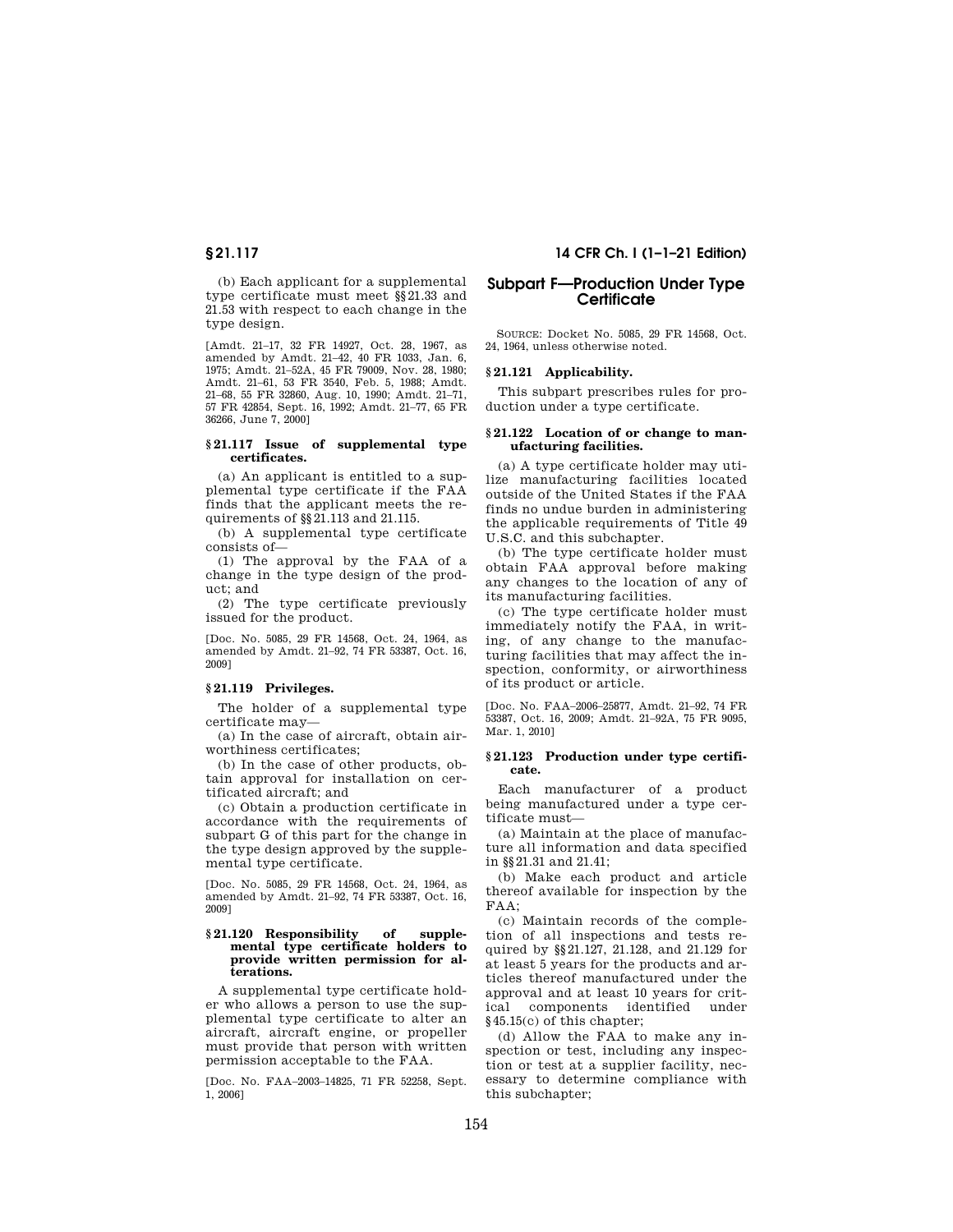(e) Mark the product in accordance with part 45 of this chapter, including any critical parts;

(f) Identify any portion of that product (*e.g.,* sub-assemblies, component parts, or replacement articles) that leave the manufacturer's facility as FAA approved with the manufacturer's part number and name, trademark, symbol, or other FAA-approved manufacturer's identification; and

(g) Except as otherwise authorized by the FAA, obtain a production certificate for that product in accordance with subpart G of this part within 6 months after the date of issuance of the type certificate.

[Doc. No. FAA–2006–25877, Amdt. 21–92, 74 FR 53387, Oct. 16, 2009]

# **§ 21.125 [Reserved]**

## **§ 21.127 Tests: aircraft.**

(a) Each person manufacturing aircraft under a type certificate must establish an approved production flight test procedure and flight check-off form, and in accordance with that form, flight test each aircraft produced.

(b) Each production flight test procedure must include the following:

(1) An operational check of the trim, controllability, or other flight characteristics to establish that the production aircraft has the same range and degree of control as the prototype aircraft.

(2) An operational check of each part or system operated by the crew while in flight to establish that, during flight, instrument readings are within normal range.

(3) A determination that all instruments are properly marked, and that all placards and required flight manuals are installed after flight test.

(4) A check of the operational characteristics of the aircraft on the ground.

(5) A check on any other items peculiar to the aircraft being tested that can best be done during the ground or flight operation of the aircraft.

# **§ 21.128 Tests: aircraft engines.**

(a) Each person manufacturing aircraft engines under a type certificate must subject each engine (except rocket engines for which the manufacturer must establish a sampling technique) to an acceptable test run that includes the following:

(1) Break-in runs that include a determination of fuel and oil consumption and a determination of power characteristics at rated maximum continuous power or thrust and, if applicable, at rated takeoff power or thrust.

(2) At least five hours of operation at rated maximum continuous power or thrust. For engines having a rated takeoff power or thrust higher than rated maximum continuous power or thrust, the five-hour run must include 30 minutes at rated takeoff power or thrust.

(b) The test runs required by paragraph (a) of this section may be made with the engine appropriately mounted and using current types of power and thrust measuring equipment.

[Doc. No. 5085, 29 FR 14568, Oct. 24, 1964, as amended by Amdt. 21–5, 32 FR 3735, Mar. 4, 1967]

# **§ 21.129 Tests: propellers.**

Each person manufacturing propellers under a type certificate must give each variable pitch propeller an acceptable functional test to determine if it operates properly throughout the normal range of operation.

## **§ 21.130 Statement of conformity.**

Each holder or licensee of a type certificate who manufactures a product under this subpart must provide, in a form and manner acceptable to the FAA, a statement that the product for which the type certificate has been issued conforms to its type certificate and is in a condition for safe operation.

[Doc. No. FAA–2006–25877, Amdt. 21–92, 74 FR 53387, Oct. 16, 2009]

# **Subpart G—Production Certificates**

SOURCE: Docket No. FAA–2006–25877, Amdt. 21–92, 74 FR 53387, Oct. 16, 2009, unless otherwise noted.

### **§ 21.131 Applicability.**

This subpart prescribes—

(a) Procedural requirements for issuing production certificates; and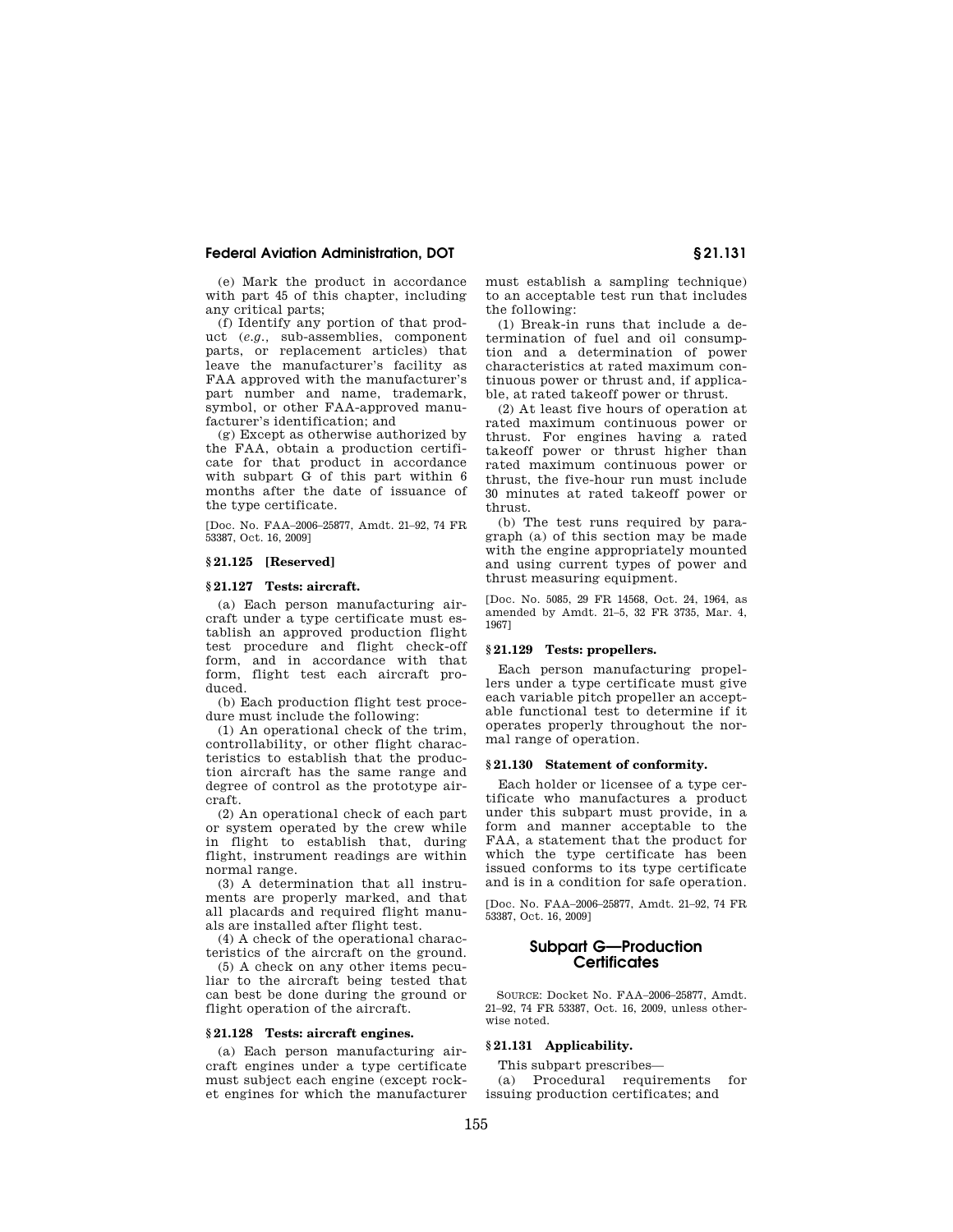(b) Rules governing holders of those certificates.

# **§ 21.132 Eligibility.**

Any person may apply for a production certificate if that person holds, for the product concerned—

(a) A current type certificate,

(b) A supplemental type certificate, or

(c) Rights to the benefits of that type certificate or supplemental type certificate under a licensing agreement.

# **§ 21.133 Application.**

Each applicant must apply for a production certificate in a form and manner prescribed by the FAA.

# **§ 21.135 Organization.**

(a) Each applicant for or holder of a production certificate must provide the FAA with a document—

(1) Describing how its organization will ensure compliance with the provisions of this subpart;

(2) Describing assigned responsibilities, delegated authorities, and the functional relationship of those responsible for quality to management and other organizational components; and

(3) Identifying an accountable manager.

(b) The accountable manager specified in paragraph (a) of this section must be responsible within the applicant's or production approval holder's organization for, and have authority over, all production operations conducted under this part. The accountable manager must confirm that the procedures described in the quality manual required by §21.138 are in place and that the production approval holder satisfies the requirements of the applicable regulations of subchapter C, Aircraft. The accountable manager must serve as the primary contact with the FAA.

[Doc. No. FAA–2013–0933, Amdt. 21–98, 80 FR 59031, Oct. 1, 2015]

# **§ 21.137 Quality system.**

Each applicant for or holder of a production certificate must establish and describe in writing a quality system that ensures that each product and article conforms to its approved design

# **§ 21.132 14 CFR Ch. I (1–1–21 Edition)**

and is in a condition for safe operation. This quality system must include:

(a) *Design data control.* Procedures for controlling design data and subsequent changes to ensure that only current, correct, and approved data is used.

(b) *Document control.* Procedures for controlling quality system documents and data and subsequent changes to ensure that only current, correct, and approved documents and data are used.

(c) *Supplier control.* Procedures that—

(1) Ensure that each supplier-provided product, article, or service conforms to the production approval holder's requirements; and

(2) Establish a supplier-reporting process for products, articles, or services that have been released from or provided by the supplier and subsequently found not to conform to the production approval holder's requirements.

(d) *Manufacturing process control.* Procedures for controlling manufacturing processes to ensure that each product and article conforms to its approved design.

(e) *Inspecting and testing.* Procedures for inspections and tests used to ensure that each product and article conforms to its approved design. These procedures must include the following, as applicable:

(1) A flight test of each aircraft produced unless that aircraft will be exported as an unassembled aircraft.

(2) A functional test of each aircraft engine and each propeller produced.

(f) *Inspection, measuring, and test equipment control.* Procedures to ensure calibration and control of all inspection, measuring, and test equipment used in determining conformity of each product and article to its approved design. Each calibration standard must be traceable to a standard acceptable to the FAA.

(g) *Inspection and test status.* Procedures for documenting the inspection and test status of products and articles supplied or manufactured to the approved design.

(h) *Nonconforming product and article control.* (1) Procedures to ensure that only products or articles that conform to their approved design are installed on a type-certificated product. These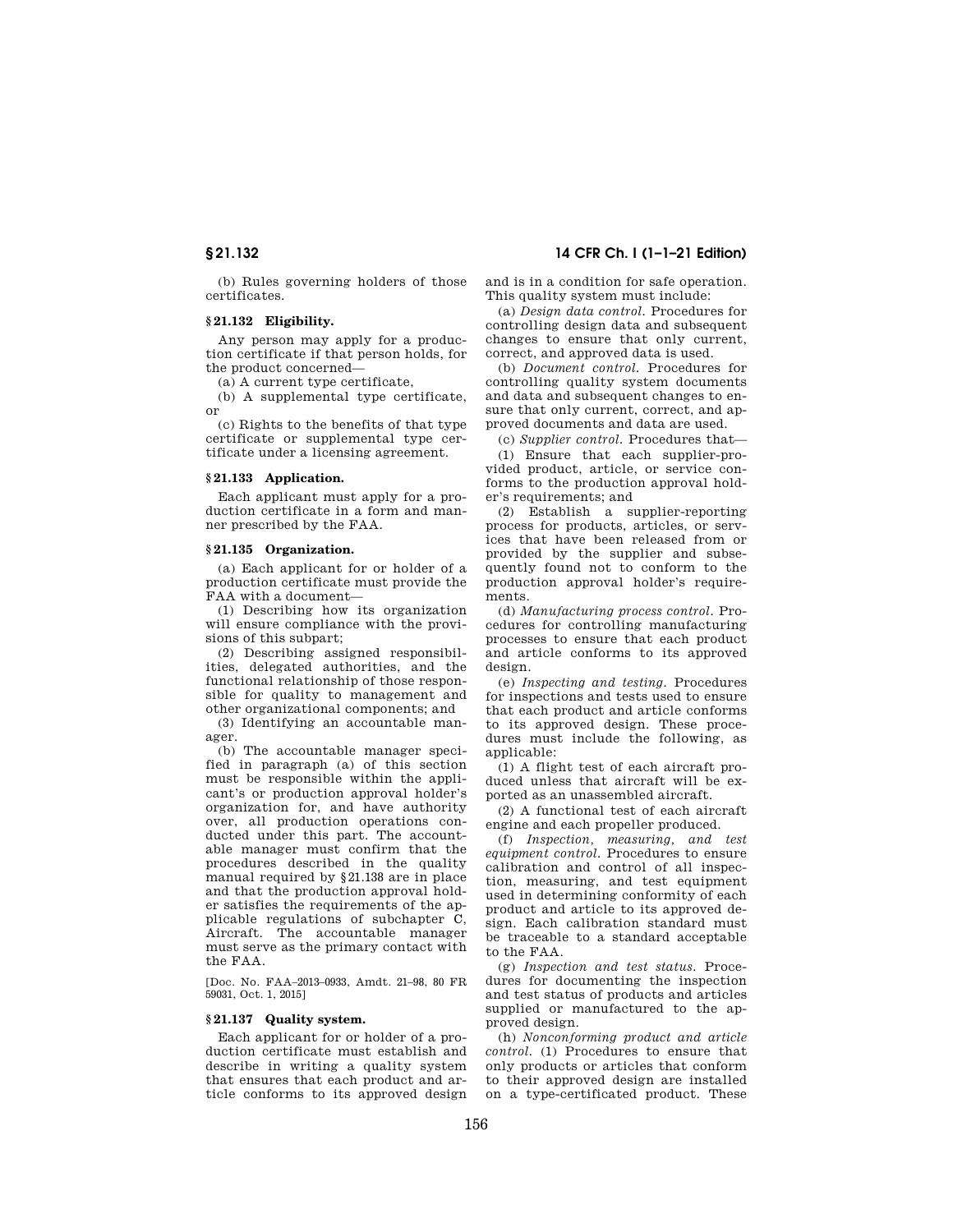procedures must provide for the identification, documentation, evaluation, segregation, and disposition of nonconforming products and articles. Only authorized individuals may make disposition determinations.

(2) Procedures to ensure that discarded articles are rendered unusable.

(i) *Corrective and preventive actions.*  Procedures for implementing corrective and preventive actions to eliminate the causes of an actual or potential nonconformity to the approved design or noncompliance with the approved quality system.

(j) *Handling and storage.* Procedures to prevent damage and deterioration of each product and article during handling, storage, preservation, and packaging

(k) *Control of quality records.* Procedures for identifying, storing, protecting, retrieving, and retaining quality records. A production approval holder must retain these records for at least 5 years for the products and articles manufactured under the approval and at least 10 years for critical components identified under §45.15(c) of this chapter.

(l) *Internal audits.* Procedures for planning, conducting, and documenting internal audits to ensure compliance with the approved quality system. The procedures must include reporting results of internal audits to the manager responsible for implementing corrective and preventive actions.

(m) *In-service feedback.* Procedures for receiving and processing feedback on in-service failures, malfunctions, and defects. These procedures must include a process for assisting the design approval holder to—

(1) Address any in-service problem involving design changes; and

(2) Determine if any changes to the Instructions for Continued Airworthiness are necessary.

(n) *Quality escapes.* Procedures for identifying, analyzing, and initiating appropriate corrective action for products or articles that have been released from the quality system and that do not conform to the applicable design data or quality system requirements.

(o) *Issuing authorized release documents.* Procedures for issuing authorized release documents for aircraft engines, propellers, and articles if the production approval holder intends to issue those documents. These procedures must provide for the selection, appointment, training, management, and removal of individuals authorized by the production approval holder to issue authorized release documents. Authorized release documents may be issued for new aircraft engines, propellers, and articles manufactured by the production approval holder; and for used aircraft engines, propellers, and articles when rebuilt, or altered, in accordance with §43.3(j) of this chapter. When a production approval holder issues an authorized release document for the purpose of export, the production approval holder must comply with the procedures applicable to the export of new and used aircraft engines, propellers, and articles specified in §21.331 and the responsibilities of exporters specified in §21.335.

[Docket No. FAA–2006–25877, Amdt. 21–92, 74 FR 53387, Oct. 16, 2009, as amended by Doc. No. FAA–2013–0933, Amdt. 21–98, 80 FR 59031, Oct. 1, 2015; Amdt. 21–98A, 80 FR 59031, Dec. 17, 2015]

## **§ 21.138 Quality manual.**

Each applicant for or holder of a production certificate must provide a manual describing its quality system to the FAA for approval. The manual must be in the English language and retrievable in a form acceptable to the FAA.

## **§ 21.139 Location of or change to manufacturing facilities.**

(a) An applicant may obtain a production certificate for manufacturing facilities located outside of the United States if the FAA finds no undue burden in administering the applicable requirements of Title 49 U.S.C. and this subchapter.

(b) The production certificate holder must obtain FAA approval before making any changes to the location of any of its manufacturing facilities.

(c) The production certificate holder must immediately notify the FAA, in writing, of any change to the manufacturing facilities that may affect the inspection, conformity, or airworthiness of its product or article.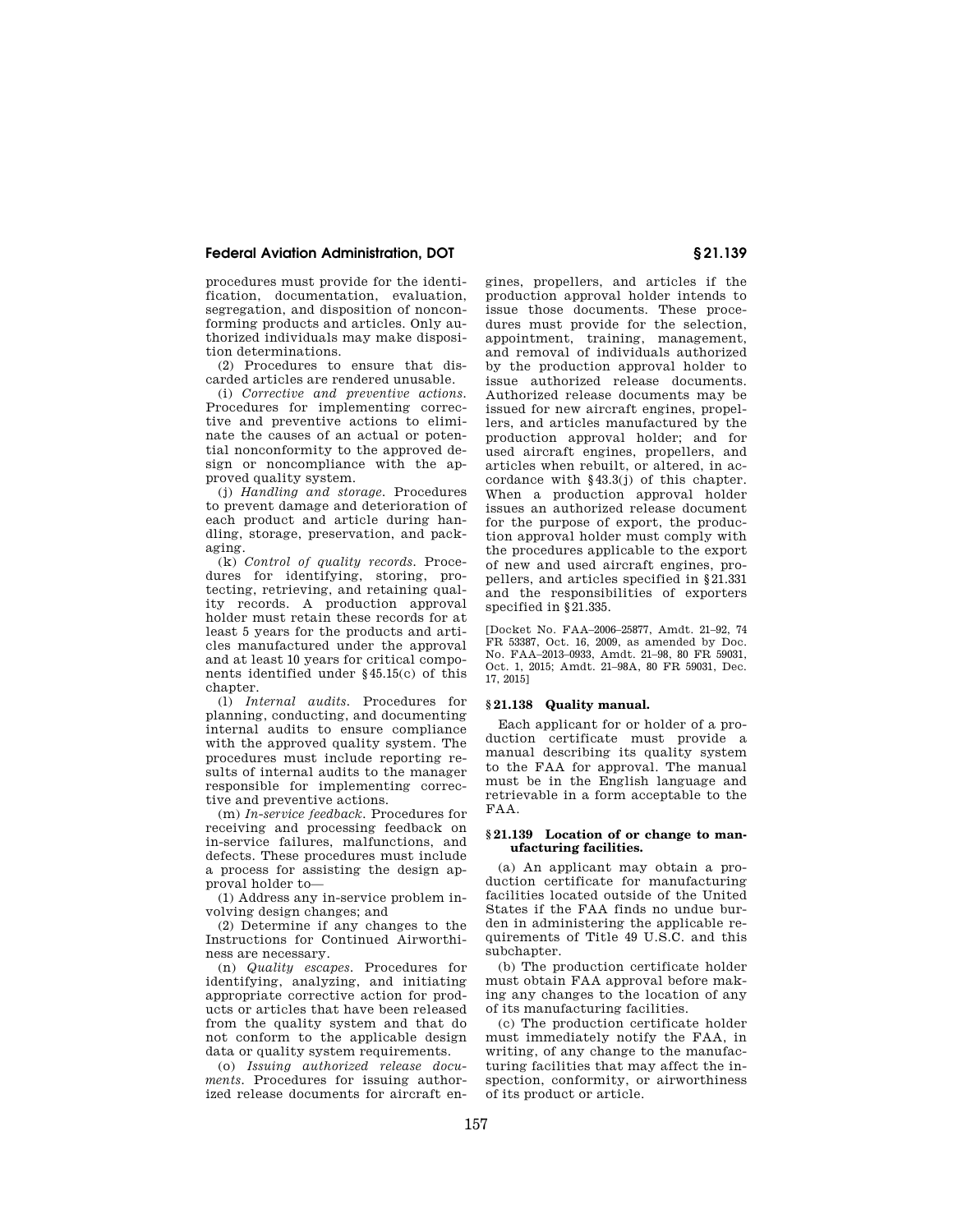# **§ 21.140 Inspections and tests.**

Each applicant for or holder of a production certificate must allow the FAA to inspect its quality system, facilities, technical data, and any manufactured products or articles and witness any tests, including any inspections or tests at a supplier facility, necessary to determine compliance with this subchapter.

## **§ 21.141 Issuance.**

The FAA issues a production certificate after finding that the applicant complies with the requirements of this subpart.

# **§ 21.142 Production limitation record.**

The FAA issues a production limitation record as part of a production certificate. The record lists the type certificate number and model of every product that the production certificate holder is authorized to manufacture, and identifies every interface component that the production certificate holder is authorized to manufacture and install under this part.

[Doc. No. FAA–2013–0933, Amdt. 21–98, 80 FR 59031, Oct. 1, 2015, as amended by Amdt. 21– 98A, 80 FR 59031, Dec. 17, 2015]

## **§ 21.143 Duration.**

A production certificate is effective until surrendered, suspended, revoked, or the FAA otherwise establishes a termination date.

# **§ 21.144 Transferability.**

The holder of a production certificate may not transfer the production certificate.

## **§ 21.145 Privileges.**

(a) The holder of a production certificate may—

(1) Obtain an aircraft airworthiness certificate without further showing, except that the FAA may inspect the aircraft for conformity with the type design; or

(2) In the case of other products, obtain approval from the FAA for installation on type-certificated aircraft.

(b) Notwithstanding the provisions of §147.3 of this chapter, the holder of a production certificate for a primary category aircraft, or for a normal, util-

# **§ 21.140 14 CFR Ch. I (1–1–21 Edition)**

ity, or acrobatic category aircraft of a type design that is eligible for a special airworthiness certificate in the primary category under §21.184(c), may—

(1) Conduct training for persons in the performance of a special inspection and preventive maintenance program approved as a part of the aircraft's type design under §21.24(b), provided a person holding a mechanic certificate with appropriate airframe and powerplant ratings issued under part 65 of this chapter gives the training; and

(2) Issue a certificate of competency to persons successfully completing the approved training program, provided the certificate specifies the aircraft make and model to which the certificate applies.

## **§ 21.146 Responsibility of holder.**

The holder of a production certificate must—

(a) Amend the document required by §21.135 as necessary to reflect changes in the organization and provide these amendments to the FAA.

(b) Maintain the quality system in compliance with the data and procedures approved for the production certificate;

(c) Ensure that each completed product or article for which a production certificate has been issued, including primary category aircraft assembled under a production certificate by another person from a kit provided by the holder of the production certificate, presented for airworthiness certification or approval conforms to its approved design and is in a condition for safe operation;

(d) Mark the product or article for which a certificate or approval has been issued. Marking must be in accordance with part 45 of this chapter, including any critical parts;

(e) Identify any portion of the product or article (e.g., sub-assemblies, component parts, or replacement articles) that leave the manufacturer's facility as FAA approved with the manufacturer's part number and name, trademark, symbol, or other FAA approved manufacturer's identification;

(f) Have access to type design data necessary to determine conformity and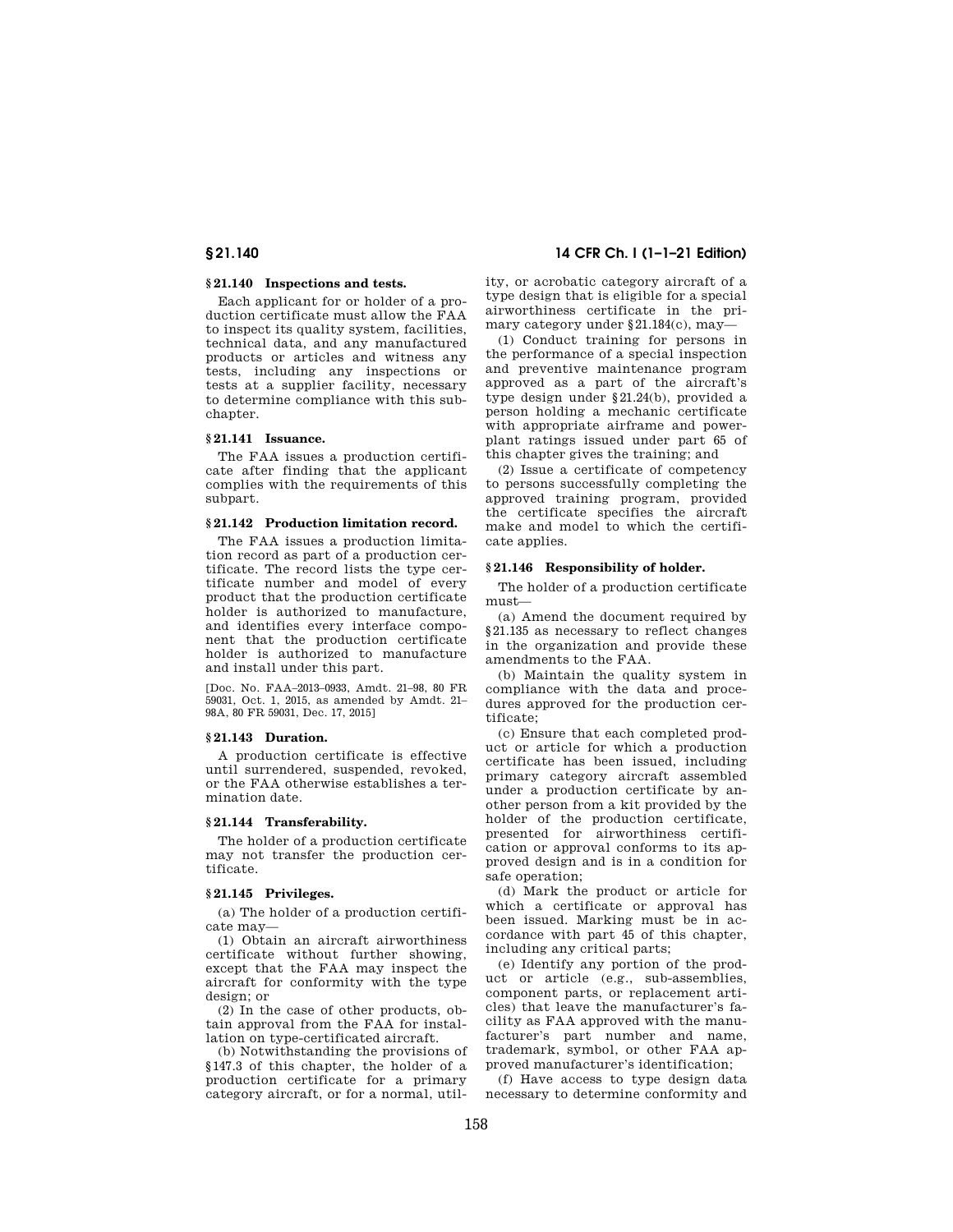airworthiness for each product and article produced under the production certificate;

(g) Retain its production certificate and make it available to the FAA upon request; and

(h) Make available to the FAA information regarding all delegation of authority to suppliers.

## **§ 21.147 Amendment of production certificates.**

(a) A holder of a production certificate must apply for an amendment to a production certificate in a form and manner prescribed by the FAA.

(b) An applicant for an amendment to a production certificate to add a type certificate or model, or both, must comply with §§21.137, 21.138, and 21.150.

(c) An applicant may apply to amend its production limitation record to allow the manufacture and installation of an interface component, provided—

(1) The applicant owns or has a license to use the design and installation data for the interface component and makes that data available to the FAA upon request;

(2) The applicant manufactures the interface component;

(3) The applicant's product conforms to its approved type design and the interface component conforms to its approved type design;

(4) The assembled product with the installed interface component is in a condition for safe operation; and

(5) The applicant complies with any other conditions and limitations the FAA considers necessary.

[Doc. No. FAA–2013–0933, Amdt. 21–98, 80 FR 59031, Oct. 1, 2015, as amended by Amdt. 21– 98A, 80 FR 59031, Dec. 17, 2015]

## **§ 21.150 Changes in quality system.**

After the issuance of a production certificate—

(a) Each change to the quality system is subject to review by the FAA; and

(b) The holder of a production certificate must immediately notify the FAA, in writing, of any change that may affect the inspection, conformity, or airworthiness of its product or article.

# **Subpart H—Airworthiness Certificates**

SOURCE: Docket No. 5085, 29 FR 14569, Oct. 24, 1964, unless otherwise noted.

#### **§ 21.171 Applicability.**

This subpart prescribes procedural requirements for the issue of airworthiness certificates.

# **§ 21.173 Eligibility.**

Any registered owner of a U.S.-registered aircraft (or the agent of the owner) may apply for an airworthiness certificate for that aircraft. An application for an airworthiness certificate must be made in a form and manner acceptable to the FAA, and may be submitted to any FAA office.

[Amdt. 21–26, 34 FR 15244, Sept. 30, 1969]

## **§ 21.175 Airworthiness certificates: classification.**

(a) Standard airworthiness certificates are airworthiness certificates issued for aircraft type certificated in the normal, utility, acrobatic, commuter, or transport category, and for manned free balloons, and for aircraft designated by the FAA as special classes of aircraft.

(b) Special airworthiness certificates are primary, restricted, limited, lightsport, and provisional airworthiness certificates, special flight permits, and experimental certificates.

[Amdt. 21–21, 33 FR 6858, May 7, 1968, as amended by Amdt. 21–60, 52 FR 8043, Mar. 13, 1987; Amdt. 21–70, 57 FR 41368, Sept. 9, 1992; Amdt. 21–85, 69 FR 44861, July 27, 2004]

#### **§ 21.177 Amendment or modification.**

An airworthiness certificate may be amended or modified only upon application to the FAA.

## **§ 21.179 Transferability.**

An airworthiness certificate is transferred with the aircraft.

# **§ 21.181 Duration.**

(a) Unless sooner surrendered, suspended, revoked, or a termination date is otherwise established by the FAA, airworthiness certificates are effective as follows: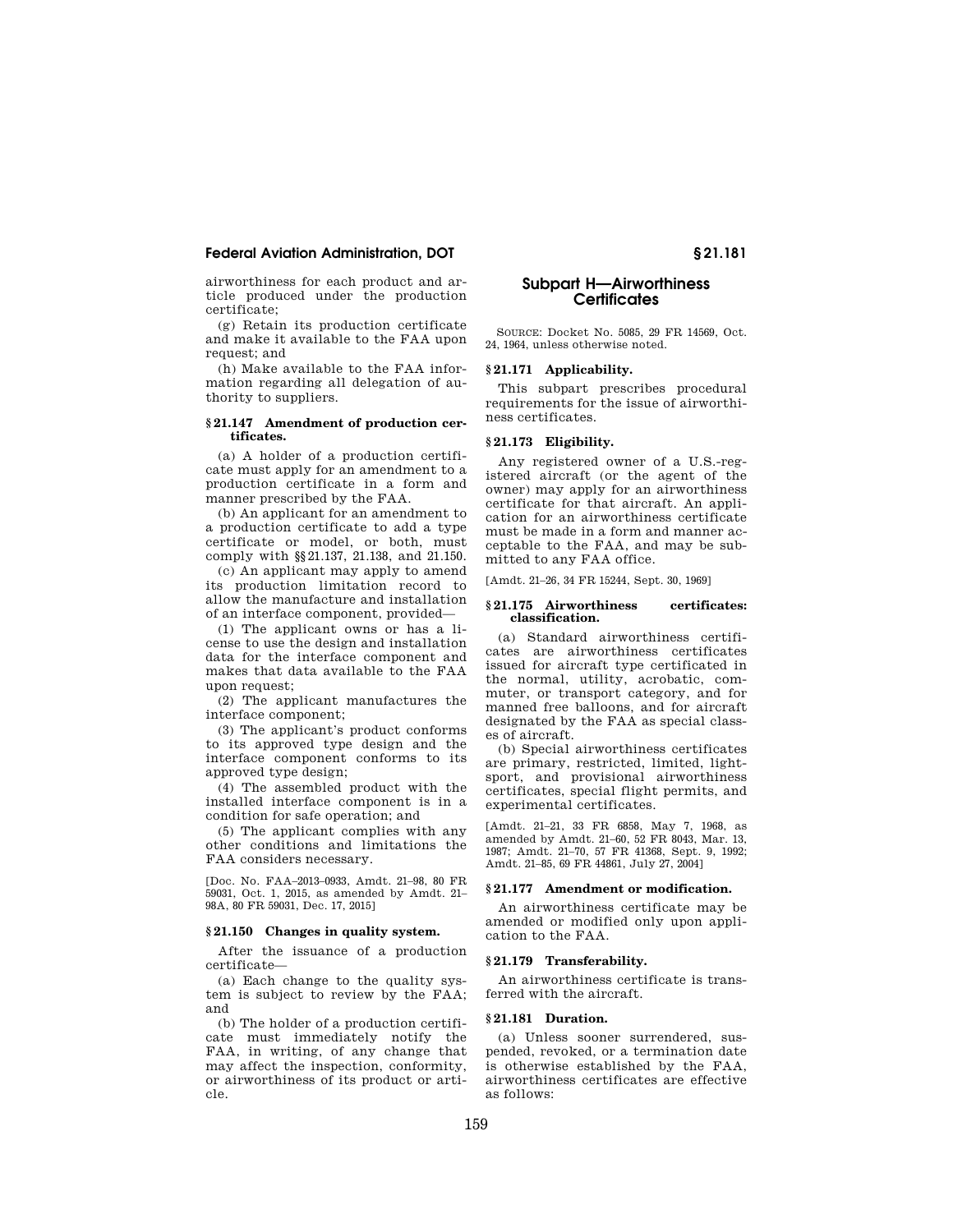**§ 21.182 14 CFR Ch. I (1–1–21 Edition)** 

(1) Standard airworthiness certificates, special airworthiness certificates—primary category, and airworthiness certificates issued for restricted or limited category aircraft are effective as long as the maintenance, preventive maintenance, and alterations are performed in accordance with Parts 43 and 91 of this chapter and the aircraft are registered in the United States.

(2) A special flight permit is effective for the period of time specified in the permit.

(3) A special airworthiness certificate in the light-sport category is effective as long as—

(i) The aircraft meets the definition of a light-sport aircraft;

(ii) The aircraft conforms to its original configuration, except for those alterations performed in accordance with an applicable consensus standard and authorized by the aircraft's manufacturer or a person acceptable to the FAA;

(iii) The aircraft has no unsafe condition and is not likely to develop an unsafe condition; and

(iv) The aircraft is registered in the United States.

(4) An experimental certificate for research and development, showing compliance with regulations, crew training, or market surveys is effective for 1 year after the date of issue or renewal unless the FAA prescribes a shorter period. The duration of an experimental certificate issued for operating amateur-built aircraft, exhibition, air-racing, operating primary kit-built aircraft, or operating light-sport aircraft is unlimited, unless the FAA establishes a specific period for good cause.

(b) The owner, operator, or bailee of the aircraft must, upon request, make it available for inspection by the FAA.

(c) Upon suspension, revocation, or termination by order of the FAA of an airworthiness certificate, the owner, operator, or bailee of an aircraft must, upon request, surrender the certificate to the FAA.

[Amdt. 21–21, 33 FR 6858, May 7, 1968, as amended by Amdt. 21–49, 44 FR 46781, Aug. 9, 1979; Amdt. 21–70, 57 FR 41368, Sept. 9, 1992; Amdt. 21–85, 69 FR 44861, July 27, 2004]

# **§ 21.182 Aircraft identification.**

(a) Except as provided in paragraph (b) of this section, each applicant for an airworthiness certificate under this subpart must show that his aircraft is identified as prescribed in §45.11.

(b) Paragraph (a) of this section does not apply to applicants for the following:

(1) A special flight permit.

(2) An experimental certificate for an aircraft not issued for the purpose of operating amateur-built aircraft, operating primary kit-built aircraft, or operating light-sport aircraft.

(3) A change from one airworthiness classification to another, for an aircraft already identified as prescribed in §45.11.

[Amdt. 21–13, 32 FR 188, Jan. 10, 1967, as amended by Amdt. 21–51, 45 FR 60170, Sept. 11, 1980; Amdt. 21–70, 57 FR 41368, Sept. 9, 1992; Amdt. 21–85, 69 FR 44862, July 27, 2004]

## **§ 21.183 Issue of standard airworthiness certificates for normal, utility, acrobatic, commuter, and transport category aircraft; manned free balloons; and special classes of aircraft.**

(a) *New aircraft manufactured under a production certificate.* An applicant for a standard airworthiness certificate for a new aircraft manufactured under a production certificate is entitled to a standard airworthiness certificate without further showing, except that the FAA may inspect the aircraft to determine conformity to the type design and condition for safe operation.

(b) *New aircraft manufactured under type certificate.* An applicant for a standard airworthiness certificate for a new aircraft manufactured under a type certificate is entitled to a standard airworthiness certificate upon presentation, by the holder or licensee of the type certificate, of the statement of conformity prescribed in §21.130 if the FAA finds after inspection that the aircraft conforms to the type design and is in condition for safe operation.

(c) *Import aircraft.* An applicant for a standard airworthiness certificate for an import aircraft is entitled to that certificate if—

(1) The aircraft is type certificated in accordance with §21.21 or §21.29 and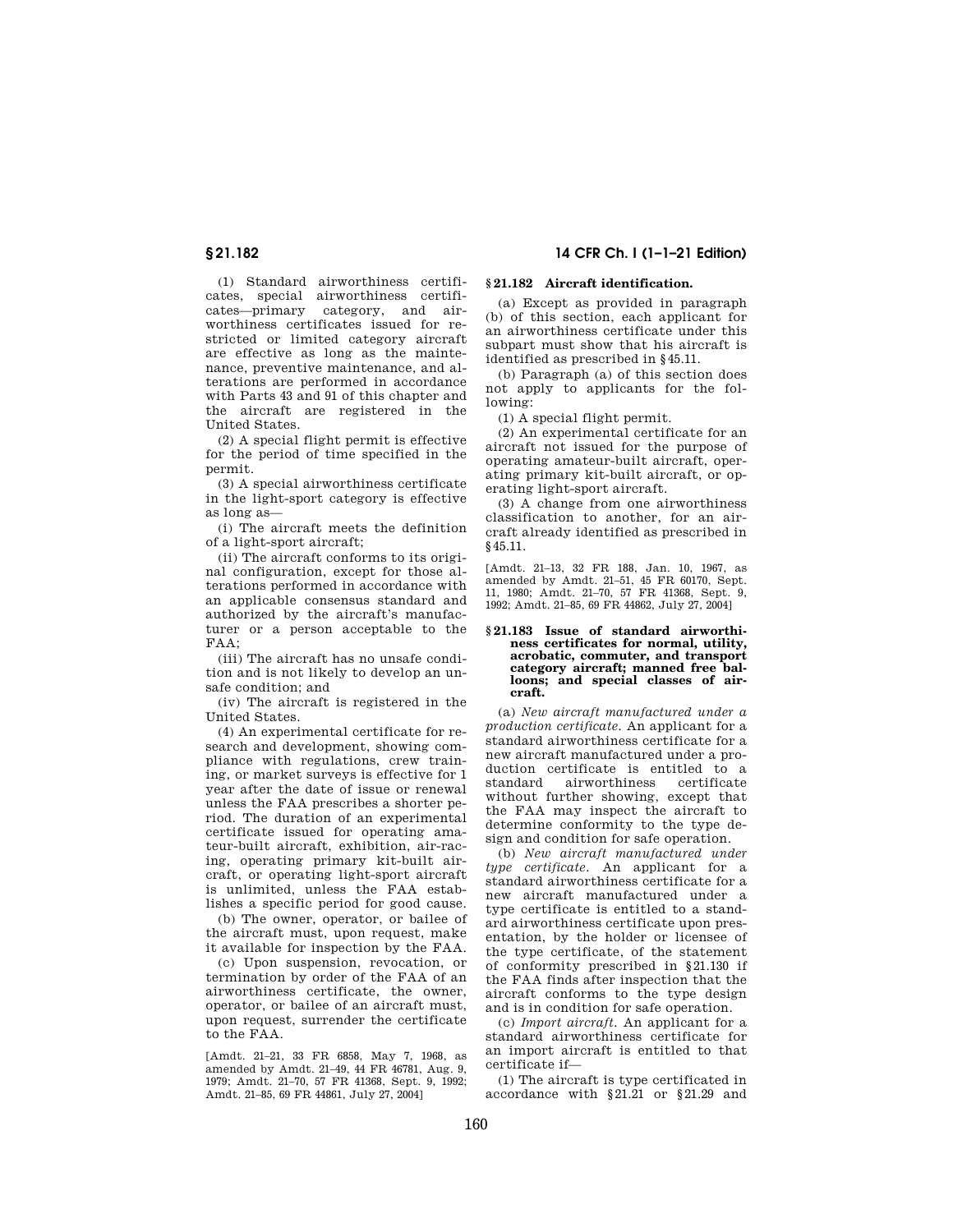produced under the authority of another State of Manufacture;

(2) The State of Manufacture certifies, in accordance with the export provisions of an agreement with the United States for import of that aircraft, that the aircraft conforms to the type design and is in condition for safe operation; and

(3) The FAA finds that the aircraft conforms to the type design and is in condition for safe operation.

(d) *Used aircraft and surplus aircraft of the U.S. Armed Forces.* An applicant for a standard airworthiness certificate for a used aircraft or surplus aircraft of the U.S. Armed Forces is entitled to a standard airworthiness certificate if—

(1) The applicant presents evidence to the FAA that the aircraft conforms to a type design approved under a type certificate or a supplemental type certificate and to applicable Airworthiness Directives;

(2) The aircraft (except an experimentally certificated aircraft that previously had been issued a different airworthiness certificate under this section) has been inspected in accordance with the performance rules for 100-hour inspections set forth in §43.15 of this chapter, or an equivalent performance standard acceptable to the FAA, and found airworthy by—

(i) The manufacturer;

(ii) The holder of a repair station certificate as provided in Part 145 of this chapter:

(iii) The holder of a mechanic certificate as authorized in Part 65 of this chapter; or

(iv) The holder of a certificate issued under part 121 of this chapter, and having a maintenance and inspection organization appropriate to the aircraft type; and

(3) The FAA finds after inspection, that the aircraft conforms to the type design, and is in condition for safe operation.<br> $(e)$  Noise

 $requirements.$  Notwithstanding all other provisions of this section, the following must be complied with for the original issuance of a standard airworthiness certificate:

(1) For transport category large airplanes and jet (turbojet powered) airplanes that have not had any flight time before the dates specified in

§36.1(d), no standard airworthiness certificate is originally issued under this section unless the FAA finds that the type design complies with the noise requirements in §36.1(d) in addition to the applicable airworthiness requirements in this section. For import airplanes, compliance with this paragraph is shown if the country in which the airplane was manufactured certifies, and the FAA finds, that §36.1(d) (or the applicable airplane noise requirements of the country in which the airplane was manufactured and any other requirements the FAA may prescribe to provide noise levels no greater than those provided by compliance with §36.1(d)) and paragraph (c) of this section are complied with.

(2) For normal, utility, acrobatic, commuter, or transport category propeller driven small airplanes (except for those airplanes that are designed for ''agricultural aircraft operations'' (as defined in §137.3 of this chapter, as effective on January 1, 1966) or for dispensing fire fighting materials to which §36.1583 of this chapter does not apply) that have not had any flight time before the applicable date specified in part 36 of this chapter, no standard airworthiness certificate is originally issued under this section unless the applicant shows that the type design complies with the applicable noise requirements of part 36 of this chapter in addition to the applicable airworthiness requirements in this section. For import airplanes, compliance with this paragraph is shown if the country in which the airplane was manufactured certifies, and the FAA finds, that the applicable requirements of part of this chapter (or the applicable airplane noise requirements of the country in which the airplane was manufactured and any other requirements the FAA may prescribe to provide noise levels no greater than those provided by compliance with the applicable requirements of part 36 of this chapter) and paragraph (c) of this section are complied with.

(f) *Passenger emergency exit requirements.* Notwithstanding all other provisions of this section, each applicant for issuance of a standard airworthiness certificate for a transport category airplane manufactured after October 16,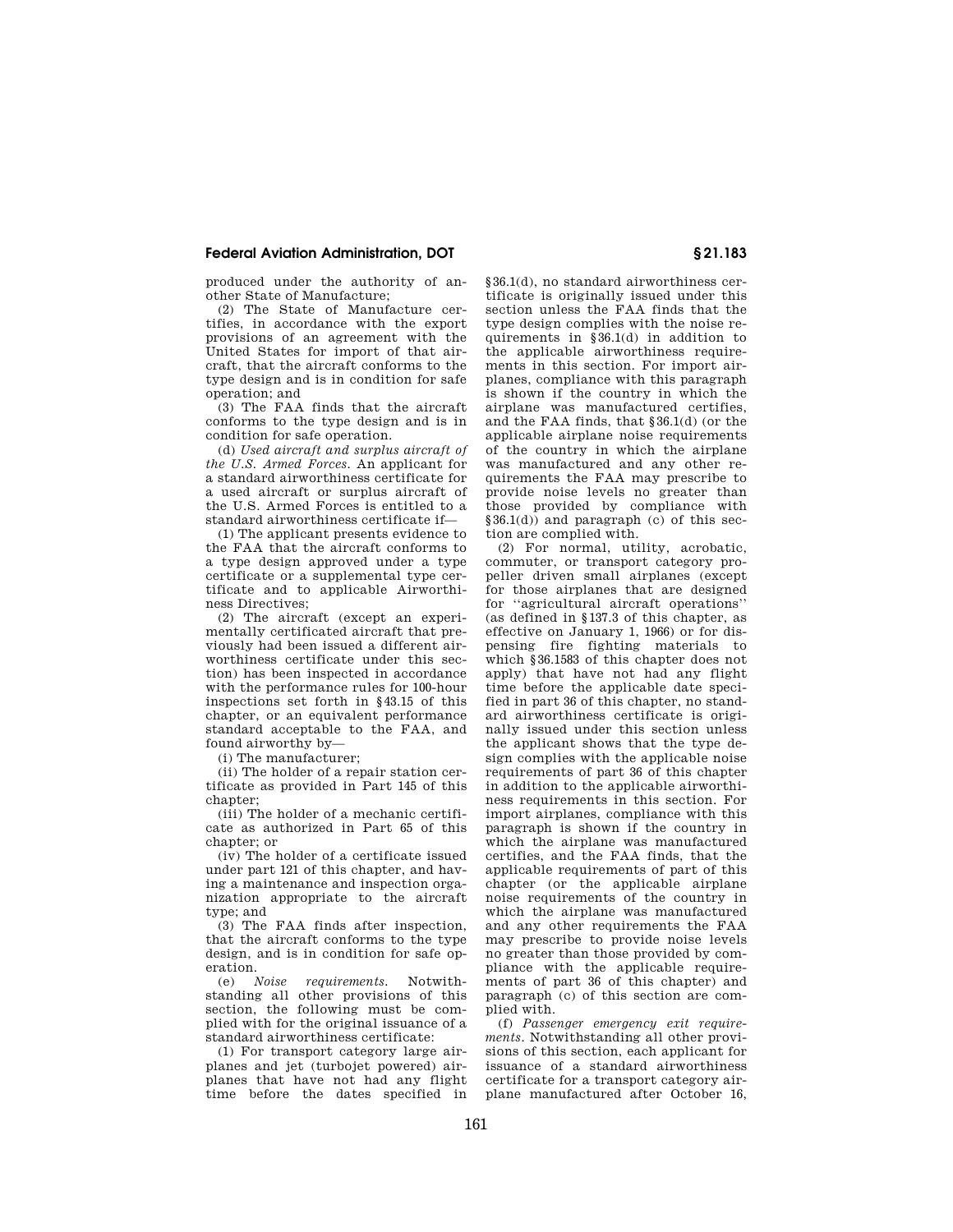1987, must show that the airplane meets the requirements of  $\S 25.807(c)(7)$ in effect on July 24, 1989. For the purposes of this paragraph, the date of manufacture of an airplane is the date the inspection acceptance records reflect that the airplane is complete and meets the FAA-approved type design data.

(g) *Fuel venting and exhaust emission requirements.* Notwithstanding all other provisions of this section, and irrespective of the date of application, no airworthiness certificate is issued, on and after the dates specified in part 34 for the airplanes specified therein, unless the airplane complies with the applicable requirements of that part.

(h) *New aircraft manufactured under the provisions of §21.6(b).* An applicant for a standard airworthiness certificate for a new aircraft manufactured under the provisions of §21.6(b) is entitled to a standard airworthiness certificate if—

(1) The applicant presents evidence to the FAA that the aircraft conforms to a type design approved under a type certificate or supplemental type certificate and to applicable Airworthiness Directives;

(2) The aircraft has been inspected in accordance with the performance rules for a 100-hour inspections set forth in §43.15 of this chapter and found airworthy by a person specified in paragraph (d)(2) of this section; and

(3) The FAA finds after inspection, that the aircraft conforms to the type design, and is in condition for safe operation.

[Amdt. 21–17, 32 FR 14927, Oct. 28, 1967]

EDITORIAL NOTE: For FEDERAL REGISTER citations affecting §21.183, see the List of CFR Sections Affected, which appears in the Finding Aids section of the printed volume and at *www.govinfo.gov.* 

## **§ 21.184 Issue of special airworthiness certificates for primary category aircraft.**

(a) *New primary category aircraft manufactured under a production certificate.*  An applicant for an original, special airworthiness certificate-primary category for a new aircraft that meets the criteria of §21.24(a)(1), manufactured under a production certificate, including aircraft assembled by another per-

# **§ 21.184 14 CFR Ch. I (1–1–21 Edition)**

son from a kit provided by the holder of the production certificate and under the supervision and quality control of that holder, is entitled to a special airworthiness certificate without further showing, except that the FAA may inspect the aircraft to determine conformity to the type design and condition for safe operation.

(b) *Imported aircraft.* An applicant for a special airworthiness certificate-primary category for an imported aircraft type certificated under §21.29 is entitled to a special airworthiness certificate if the civil airworthiness authority of the country in which the aircraft was manufactured certifies, and the FAA finds after inspection, that the aircraft conforms to an approved type design that meets the criteria of  $§21.24(a)(1)$  and is in a condition for safe operation.

(c) *Aircraft having a current standard airworthiness certificate.* An applicant for a special airworthiness certificateprimary category, for an aircraft having a current standard airworthiness certificate that meets the criteria of  $§21.24(a)(1)$ , may obtain the primary category certificate in exchange for its standard airworthiness certificate through the supplemental type certification process. For the purposes of this paragraph, a current standard airworthiness certificate means that the aircraft conforms to its approved normal, utility, or acrobatic type design, complies with all applicable airworthiness directives, has been inspected and found airworthy within the last 12 calendar months in accordance with  $§91.409(a)(1)$  of this chapter, and is found to be in a condition for safe operation by the FAA.

(d) *Other aircraft.* An applicant for a special airworthiness certificate-primary category for an aircraft that meets the criteria of  $\S 21.24(a)(1)$ , and is not covered by paragraph (a), (b), or (c) of this section, is entitled to a special airworthiness certificate if—

(1) The applicant presents evidence to the FAA that the aircraft conforms to an approved primary, normal, utility, or acrobatic type design, including compliance with all applicable airworthiness directives;

(2) The aircraft has been inspected and found airworthy within the past 12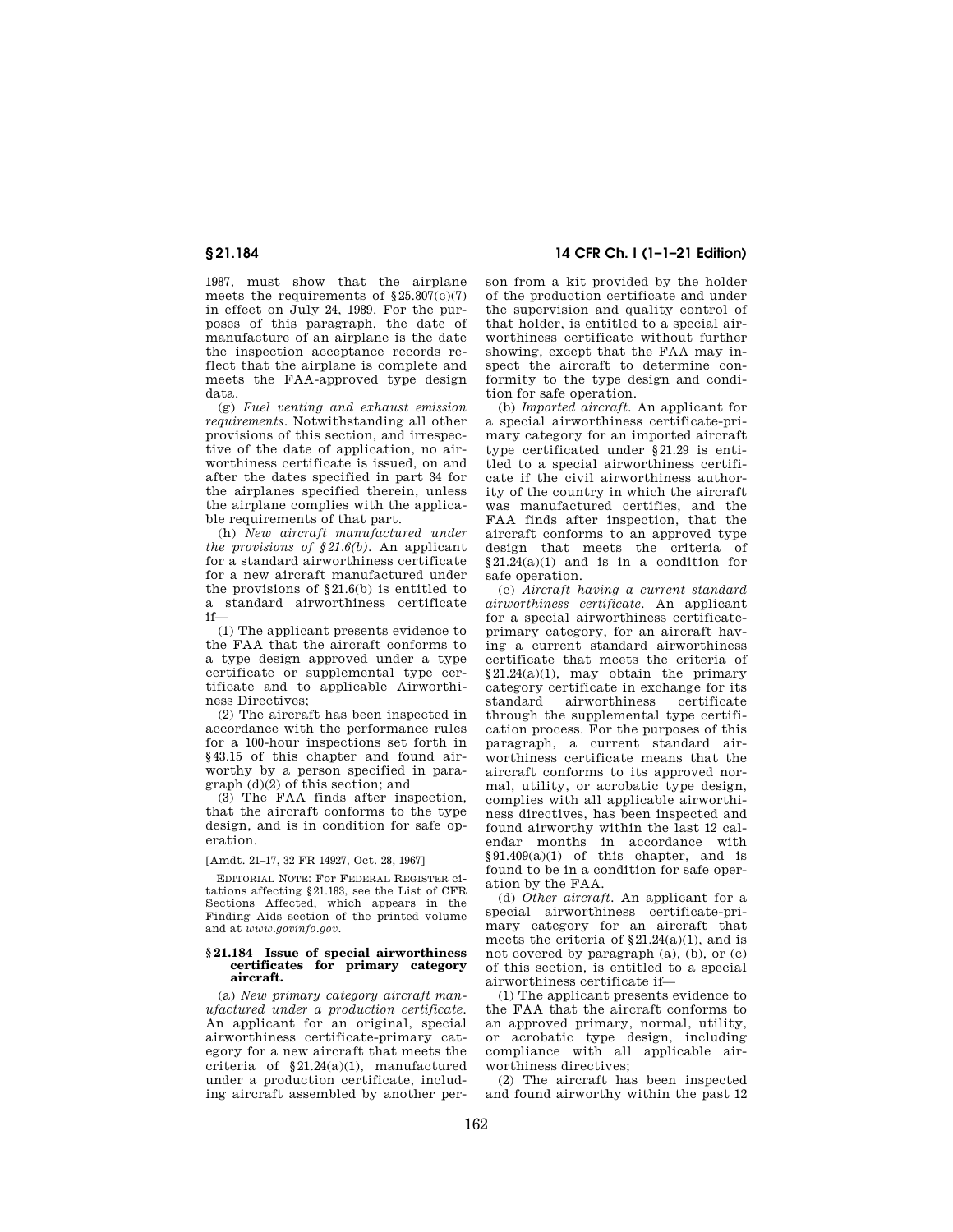calendar months in accordance with §91.409(a)(1) of this chapter and;

(3) The aircraft is found by the FAA to conform to an approved type design and to be in a condition for safe operation.

(e) *Multiple-category airworthiness certificates* in the primary category and any other category will not be issued; a primary category aircraft may hold only one airworthiness certificate.

[Doc. No. 23345, 57 FR 41368, Sept. 9, 1992, as amended by Amdt. 21–70, 57 FR 43776, Sept. 22, 1992]

### **§ 21.185 Issue of airworthiness certificates for restricted category aircraft.**

(a) *Aircraft manufactured under a production certificate or type certificate.* An applicant for the original issue of a restricted category airworthiness certificate for an aircraft type certificated in the restricted category, that was not previously type certificated in any other category, must comply with the appropriate provisions of §21.183.

(b) *Other aircraft.* An applicant for a restricted category airworthiness certificate for an aircraft type certificated in the restricted category, that was either a surplus aircraft of the Armed Forces or previously type certificated in another category, is entitled to an airworthiness certificate if the aircraft has been inspected by the FAA and found by him to be in a good state of preservation and repair and in a condition for safe operation.

(c) *Import aircraft.* An applicant for the original issue of a special airworthiness certificate for a restricted category import aircraft is entitled to that certificate if—

(1) The aircraft is type-certificated in accordance with §21.25 or §21.29 and produced under the authority of another State of Manufacture;

(2) The State of Manufacture certifies, in accordance with the export provisions of an agreement with the United States for import of that aircraft that the aircraft conforms to the type design and is in condition for safe operation; and

(3) The FAA finds that the aircraft conforms to the type design and is in condition for safe operation.

(d) *Noise requirements.* For propellerdriven small airplanes (except airplanes designed for ''agricultural aircraft operations,'' as defined in §137.3 of this chapter, as effective on January 1, 1966, or for dispensing fire fighting materials) that have not had any flight time before the applicable date specified in Part 36 of this chapter, and notwithstanding the other provisions of this section, no original restricted category airworthiness certificate is issued under this section unless the FAA finds that the type design complies with the applicable noise requirements of Part 36 of this chapter in addition to the applicable airworthiness requirements of this section. For import airplanes, compliance with this paragraph is shown if the country in which the airplane was manufactured certifies, and the FAA finds, that the applicable requirements of Part 36 of this chapter (or the applicable airplane noise requirements of the country in which the airplane was manufactured and any other requirements the FAA

may prescribe to provide noise levels no greater than those provided by compliance with the applicable requirements of Part 36 of this chapter) and paragraph (c) of this section are complied with.

[Amdt. 21–10, 31 FR 9211, July 6, 1966, as amended by Amdt. 21–32, 35 FR 10202, June 23, 1970; Amdt. 21–42, 40 FR 1034, Jan. 6, 1975; Amdt. 21–92, 74 FR 53389, Oct. 16, 2009; Amdt. 21–92, 74 FR 53389, Oct. 16, 2009; Amdt. 21–92A, 75 FR 9095, Mar. 1, 2010]

## **§ 21.187 Issue of multiple airworthiness certification.**

(a) An applicant for an airworthiness certificate in the restricted category, and in one or more other categories except primary category, is entitled to the certificate, if—

(1) He shows compliance with the requirements for each category, when the aircraft is in the configuration for that category; and

(2) He shows that the aircraft can be converted from one category to another by removing or adding equipment by simple mechanical means.

(b) The operator of an aircraft certificated under this section must have the aircraft inspected by the FAA, or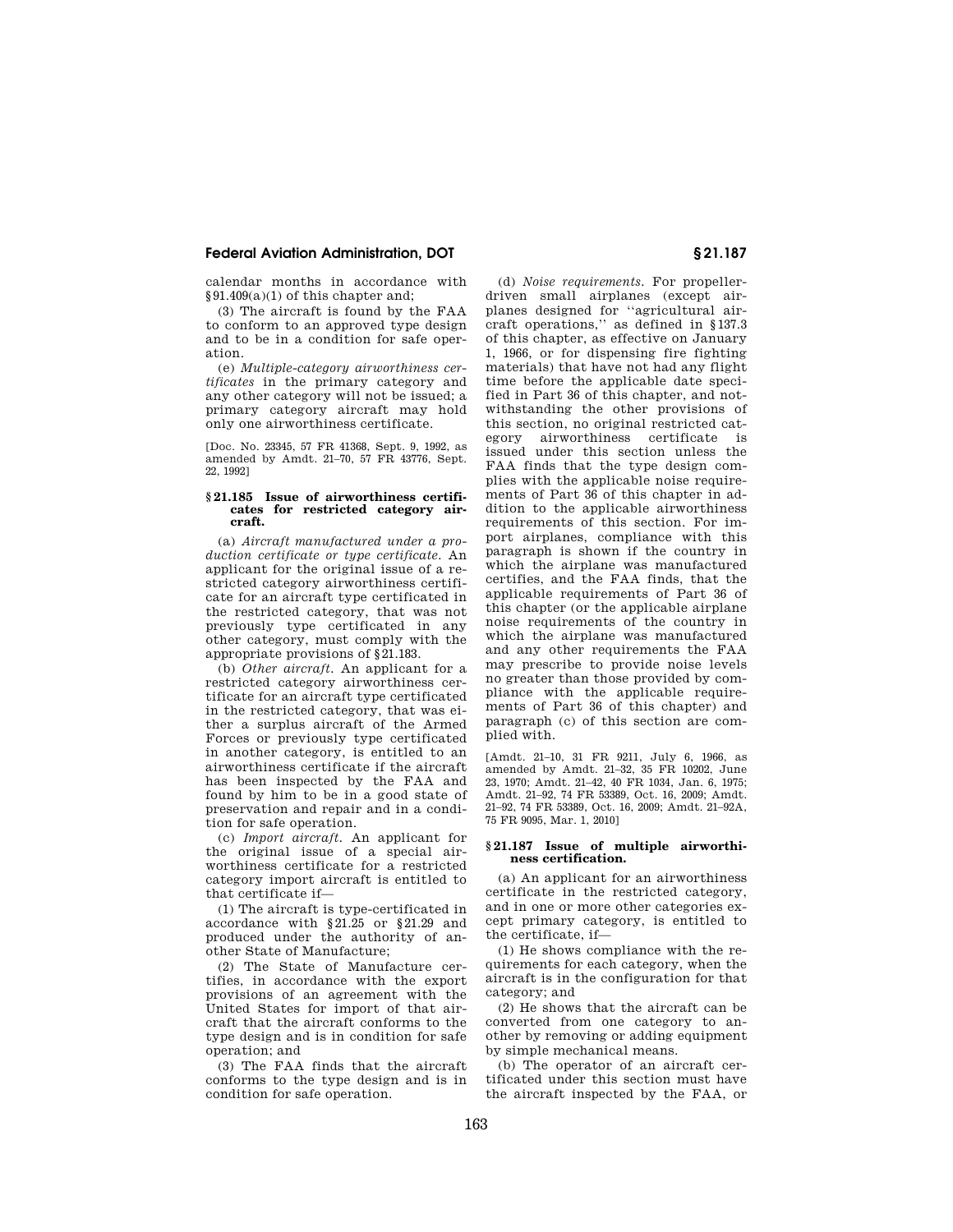by a certificated mechanic with an appropriate airframe rating, to determine airworthiness each time the aircraft is converted from the restricted category to another category for the carriage of passengers for compensation or hire, unless the FAA finds this unnecessary for safety in a particular case.

(c) The aircraft complies with the applicable requirements of part 34.

[Doc. No. 5085, 29 FR 14569, Oct. 24, 1964, as amended by Amdt. 21–68, 55 FR 32860, Aug. 10, 1990; Amdt. 21–70, 57 FR 41369, Sept. 9, 1992]

## **§ 21.189 Issue of airworthiness certificate for limited category aircraft.**

(a) An applicant for an airworthiness certificate for an aircraft in the limited category is entitled to the certificate when—

(1) He shows that the aircraft has been previously issued a limited category type certificate and that the aircraft conforms to that type certificate; and

(2) The FAA finds, after inspection (including a flight check by the applicant), that the aircraft is in a good state of preservation and repair and is in a condition for safe operation.

(b) The FAA prescribes limitations and conditions necessary for safe operation.

[Doc. No. 5085, 29 FR 14570, Oct. 24, 1964, as amended by Amdt. 21–4, 30 FR 9437, July 29, 1965]

## **§ 21.190 Issue of a special airworthiness certificate for a light-sport category aircraft.**

(a) *Purpose.* The FAA issues a special airworthiness certificate in the lightsport category to operate a light-sport aircraft, other than a gyroplane.

(b) *Eligibility.* To be eligible for a special airworthiness certificate in the light-sport category:

(1) An applicant must provide the FAA with—

(i) The aircraft's operating instructions;

(ii) The aircraft's maintenance and inspection procedures;

(iii) The manufacturer's statement of compliance as described in paragraph (c) of this section; and

(iv) The aircraft's flight training supplement.

# **§ 21.189 14 CFR Ch. I (1–1–21 Edition)**

(2) The aircraft must not have been previously issued a standard, primary, restricted, limited, or provisional airworthiness certificate, or an equivalent airworthiness certificate issued by a foreign civil aviation authority.

(3) The aircraft must be inspected by the FAA and found to be in a condition for safe operation.

(c) *Manufacturer's statement of compliance for light-sport category aircraft.* The manufacturer's statement of compliance required in paragraph  $(b)(1)(iii)$  of this section must—

(1) Identify the aircraft by make and model, serial number, class, date of manufacture, and consensus standard used;

(2) State that the aircraft meets the provisions of the identified consensus standard;

(3) State that the aircraft conforms to the manufacturer's design data, using the manufacturer's quality assurance system that meets the identified consensus standard;

(4) State that the manufacturer will make available to any interested person the following documents that meet the identified consensus standard:

(i) The aircraft's operating instructions.

(ii) The aircraft's maintenance and inspection procedures.

(iii) The aircraft's flight training supplement.

(5) State that the manufacturer will monitor and correct safety-of-flight issues through the issuance of safety directives and a continued airworthiness system that meets the identified consensus standard;

(6) State that at the request of the FAA, the manufacturer will provide unrestricted access to its facilities; and

(7) State that the manufacturer, in accordance with a production acceptance test procedure that meets an applicable consensus standard has—

(i) Ground and flight tested the aircraft;

(ii) Found the aircraft performance acceptable; and

(iii) Determined that the aircraft is in a condition for safe operation.

(d) *Light-sport aircraft manufactured outside the United States.* For aircraft manufactured outside of the United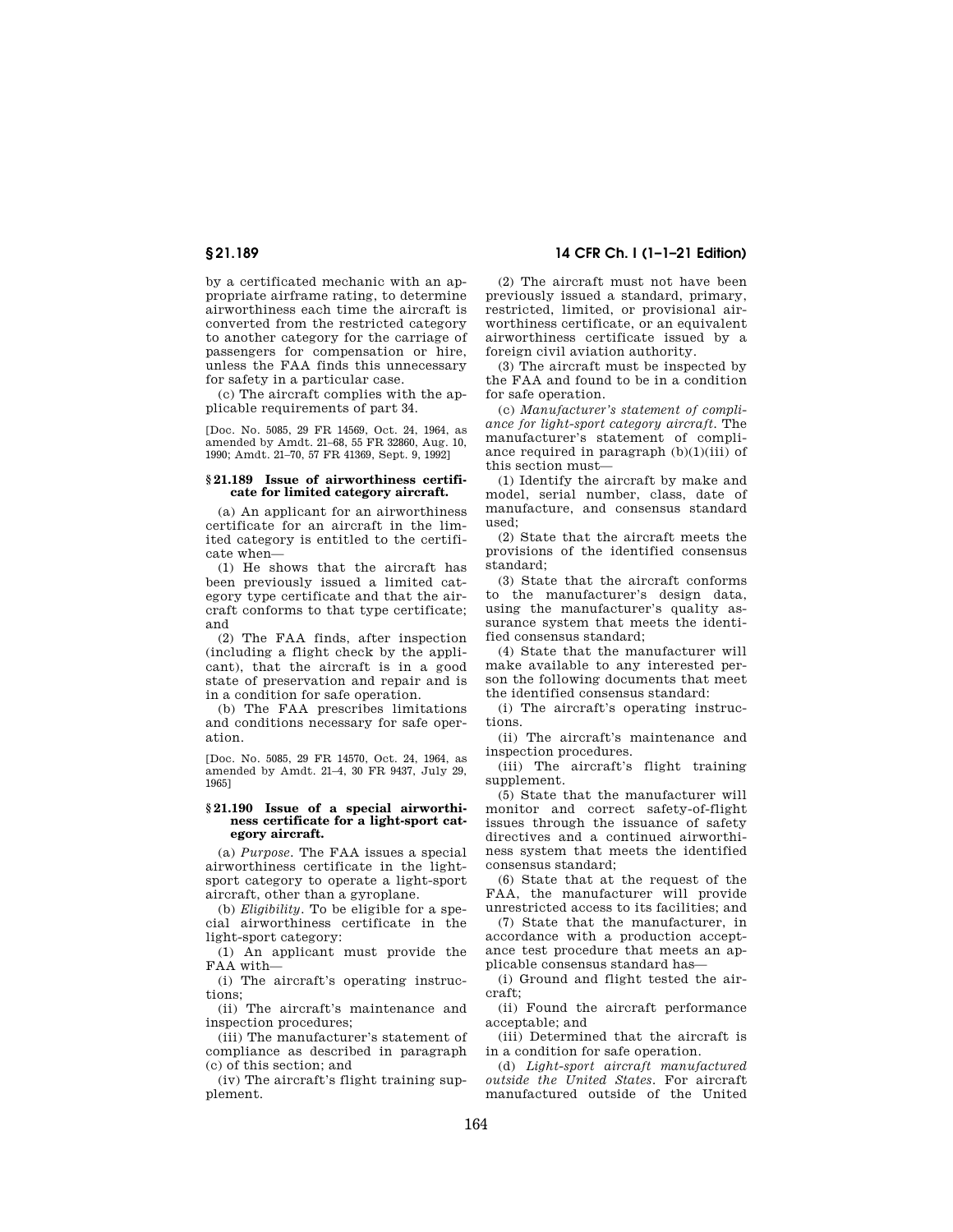States to be eligible for a special airworthiness certificate in the lightsport category, an applicant must meet the requirements of paragraph (b) of this section and provide to the FAA evidence that—

(1) The aircraft was manufactured in a country with which the United States has a Bilateral Airworthiness Agreement concerning airplanes or Bilateral Aviation Safety Agreement with associated Implementation Procedures for Airworthiness concerning airplanes, or an equivalent airworthiness agreement; and

(2) The aircraft is eligible for an airworthiness certificate, flight authorization, or other similar certification in its country of manufacture.

[Amdt. 21–85, 69 FR 44862, July 27, 2004]

### **§ 21.191 Experimental certificates.**

Experimental certificates are issued for the following purposes:

(a) *Research and development.* Testing new aircraft design concepts, new aircraft equipment, new aircraft installations, new aircraft operating techniques, or new uses for aircraft.

(b) *Showing compliance with regulations.* Conducting flight tests and other operations to show compliance with the airworthiness regulations including flights to show compliance for issuance of type and supplemental type certificates, flights to substantiate major design changes, and flights to show compliance with the function and reliability requirements of the regulations.

(c) *Crew training.* Training of the applicant's flight crews.

(d) *Exhibition.* Exhibiting the aircraft's flight capabilities, performance, or unusual characteristics at air shows, motion picture, television, and similar productions, and the maintenance of exhibition flight proficiency, including (for persons exhibiting aircraft) flying to and from such air shows and productions.

(e) *Air racing.* Participating in air races, including (for such participants) practicing for such air races and flying to and from racing events.

(f) *Market surveys.* Use of aircraft for purposes of conducting market surveys, sales demonstrations, and customer crew training only as provided in §21.195.

(g) *Operating amateur-built aircraft.*  Operating an aircraft the major portion of which has been fabricated and assembled by persons who undertook the construction project solely for their own education or recreation.

(h) *Operating primary kit-built aircraft.*  Operating a primary category aircraft that meets the criteria of  $\S 21.24(a)(1)$ that was assembled by a person from a kit manufactured by the holder of a production certificate for that kit, .<br>without the supervision and quality control of the production certificate holder under  $§21.184(a)$ .

(i) *Operating light-sport aircraft.* Operating a light-sport aircraft that—

(1) Has not been issued a U.S. or foreign airworthiness certificate and does not meet the provisions of §103.1 of this chapter. An experimental certificate will not be issued under this paragraph for these aircraft after January 31, 2008;

(2) Has been assembled—

(i) From an aircraft kit for which the applicant can provide the information required by §21.193(e); and

(ii) In accordance with manufacturer's assembly instructions that meet an applicable consensus standard; or

(3) Has been previously issued a special airworthiness certificate in the light-sport category under §21.190.

[Amdt. 21–21, 38 FR 6858, May 7, 1968, as amended by Amdt. 21–57, 49 FR 39651, Oct. 9, 1984; Amdt. 21–70, 57 FR 41369, Sept. 9, 1992; Amdt. 21–85, 69 FR 44862, July 27, 2004; Amdt. 21–85, 69 FR 53336, Sept. 1, 2004]

### **§ 21.193 Experimental certificates: general.**

An applicant for an experimental certificate must submit the following information:

(a) A statement, in a form and manner prescribed by the FAA setting forth the purpose for which the aircraft is to be used.

(b) Enough data (such as photographs) to identify the aircraft.

(c) Upon inspection of the aircraft, any pertinent information found necessary by the FAA to safeguard the general public.

(d) In the case of an aircraft to be used for experimental purposes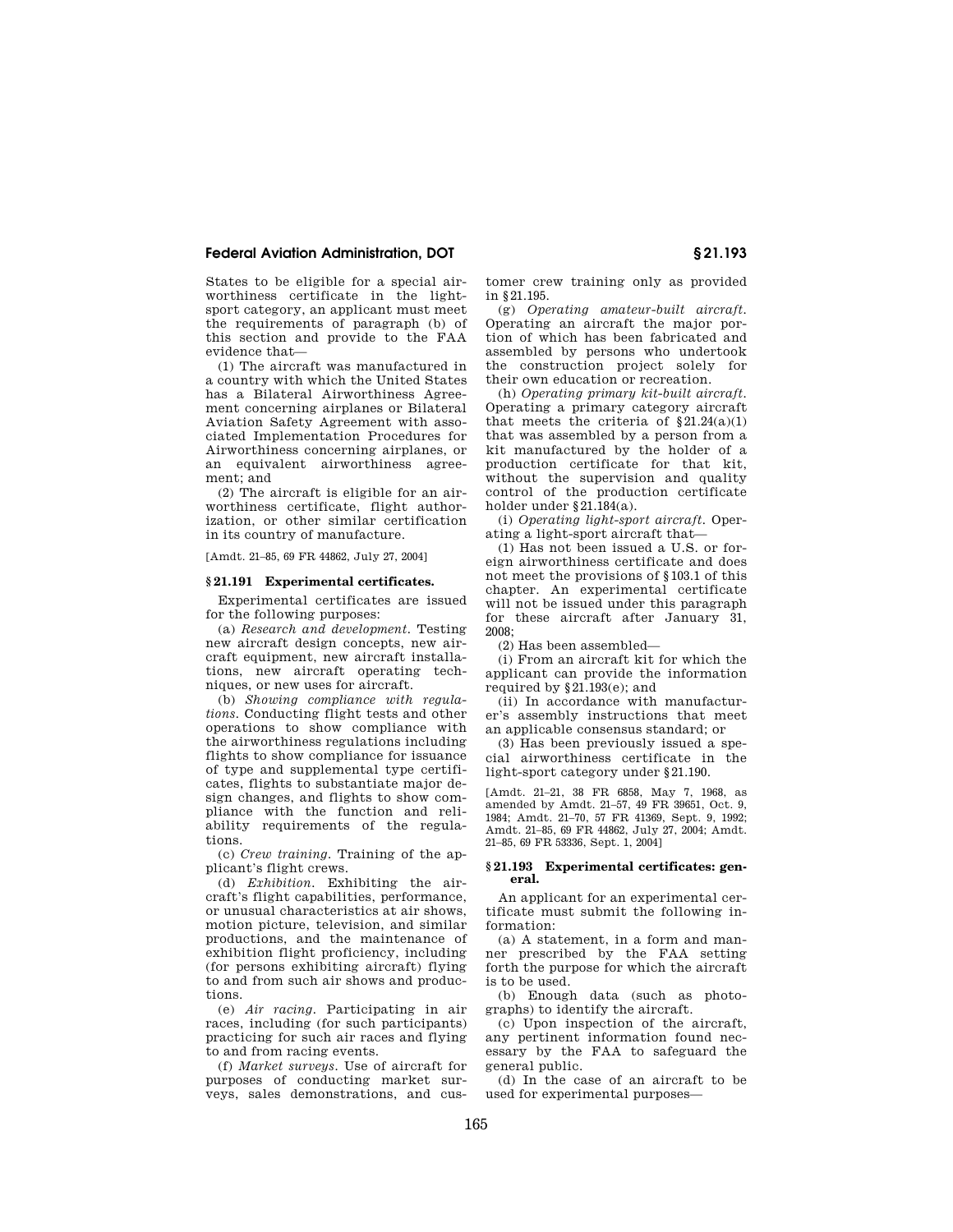(1) The purpose of the experiment;

(2) The estimated time or number of flights required for the experiment;

(3) The areas over which the experiment will be conducted; and

(4) Except for aircraft converted from a previously certificated type without appreciable change in the external configuration, three-view drawings or three-view dimensioned photographs of the aircraft.

(e) In the case of a light-sport aircraft assembled from a kit to be cerin accordance §21.191(i)(2), an applicant must provide the following:

(1) Evidence that an aircraft of the same make and model was manufactured and assembled by the aircraft kit manufacturer and issued a special airworthiness certificate in the lightsport category.

(2) The aircraft's operating instructions.

(3) The aircraft's maintenance and inspection procedures.

(4) The manufacturer's statement of compliance for the aircraft kit used in the aircraft assembly that meets §21.190(c), except that instead of meeting §21.190(c)(7), the statement must identify assembly instructions for the aircraft that meet an applicable consensus standard.

(5) The aircraft's flight training supplement.

(6) In addition to paragraphs (e)(1) through (e)(5) of this section, for an aircraft kit manufactured outside of the United States, evidence that the aircraft kit was manufactured in a country with which the United States has a Bilateral Airworthiness Agreement concerning airplanes or a Bilateral Aviation Safety Agreement with associated Implementation Procedures for Airworthiness concerning airplanes, or an equivalent airworthiness agreement.

[Doc. No. 5085, 29 FR 14569, Oct. 24, 1964, as amended by Amdt. 21–85, 69 FR 44862, July 27, 2004]

### **§ 21.195 Experimental certificates: Aircraft to be used for market surveys, sales demonstrations, and customer crew training.**

(a) A manufacturer of aircraft manufactured within the United States may

# **§ 21.195 14 CFR Ch. I (1–1–21 Edition)**

apply for an experimental certificate for an aircraft that is to be used for market surveys, sales demonstrations, or customer crew training.

(b) A manufacturer of aircraft engines who has altered a type certificated aircraft by installing different engines, manufactured by him within the United States, may apply for an experimental certificate for that aircraft to be used for market surveys, sales demonstrations, or customer crew training, if the basic aircraft, before alteration, was type certificated in the normal, acrobatic, commuter, or transport category.

(c) A person who has altered the design of a type certificated aircraft may apply for an experimental certificate for the altered aircraft to be used for market surveys, sales demonstrations, or customer crew training if the basic aircraft, before alteration, was type certificated in the normal, utility, acrobatic, or transport category.

(d) An applicant for an experimental certificate under this section is entitled to that certificate if, in addition to meeting the requirements of §21.193—

(1) He has established an inspection and maintenance program for the continued airworthiness of the aircraft; and

(2) The applicant shows that the aircraft has been flown for at least 50 hours, or for at least 5 hours if it is a type certificated aircraft which has been modified. The FAA may reduce these operational requirements if the applicant provides adequate justification.

[Amdt. 21–21, 33 FR 6858, May 7, 1968, as amended by Amdt. 21–28, 35 FR 2818, Feb. 11, 1970; Amdt. 21–57, 49 FR 39651, Oct. 9, 1984; Amdt. 21–59, 52 FR 1836, Jan. 15, 1987; Amdt. 21–92, 74 FR 53389, Oct. 16, 2009]

# **§ 21.197 Special flight permits.**

(a) A special flight permit may be issued for an aircraft that may not currently meet applicable airworthiness requirements but is capable of safe flight, for the following purposes:

(1) Flying the aircraft to a base where repairs, alterations, or maintenance are to be performed, or to a point of storage.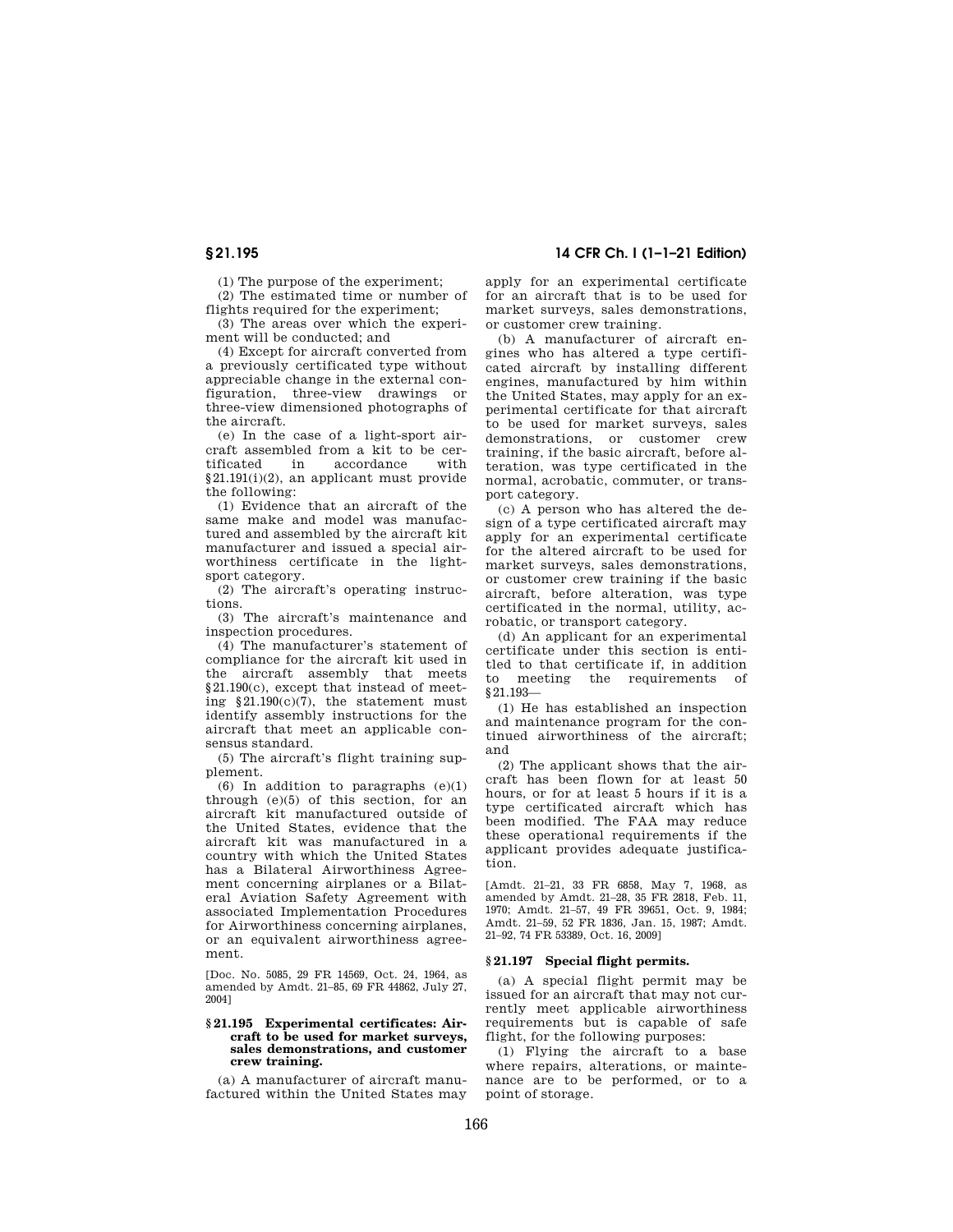(2) Delivering or exporting the aircraft.

(3) Production flight testing new production aircraft.

(4) Evacuating aircraft from areas of impending danger.

(5) Conducting customer demonstration flights in new production aircraft that have satisfactorily completed production flight tests.

(b) A special flight permit may also be issued to authorize the operation of an aircraft at a weight in excess of its maximum certificated takeoff weight for flight beyond the normal range over water, or over land areas where adequate landing facilities or appropriate fuel is not available. The excess weight that may be authorized under this paragraph is limited to the additional fuel, fuel-carrying facilities, and navigation equipment necessary for the flight.

(c) Upon application, as prescribed in §§91.1017 or 119.51 of this chapter, a special flight permit with a continuing authorization may be issued for aircraft that may not meet applicable airworthiness requirements, but are capable of safe flight for the purpose of flying aircraft to a base where maintenance or alterations are to be performed. The permit issued under this paragraph is an authorization, including conditions and limitations for flight, which is set forth in the certificate holder's operations specifications. The permit issued under this paragraph may be issued to—

(1) Certificate holders authorized to conduct operations under part 119 of this chapter, that have an approved program for continuing flight authorization; or

(2) Management specification holders authorized to conduct operations under part 91, subpart K of this chapter for those aircraft they operate and maintain under a continuous airworthiness maintenance program prescribed by §91.1411 of this chapter.

[Doc. No. 5085, 29 FR 14570, Oct. 24, 1964, as amended by Amdt. 21–21, 33 FR 6859, May 7, 1968; Amdt. 21–51, 45 FR 60170, Sept. 11, 1980; Amdt. 21–54, 46 FR 37878, July 23, 1981; Amdt. 21–79, 66 FR 21066, Apr. 27, 2001; Amdt. 21–84, 68 FR 54559, Sept. 17, 2003; Amdt. 21–87, 71 FR 536, Jan. 4, 2006; Amdt. 21–92, 74 FR 53389, Oct. 16, 2009]

# **§ 21.199 Issue of special flight permits.**

(a) Except as provided in  $§21.197(c)$ , an applicant for a special flight permit must submit a statement in a form and manner prescribed by the FAA, indicating—

(1) The purpose of the flight.

(2) The proposed itinerary.

(3) The crew required to operate the aircraft and its equipment, e.g., pilot, co-pilot, navigator, etc.

(4) The ways, if any, in which the aircraft does not comply with the applicable airworthiness requirements.

(5) Any restriction the applicant considers necessary for safe operation of the aircraft.

(6) Any other information considered necessary by the FAA for the purpose of prescribing operating limitations.

(b) The FAA may make, or require the applicant to make appropriate inspections or tests necessary for safety.

[Doc. No. 5085, 29 FR 14570, Oct. 24, 1964, as amended by Amdt. 21–21, 33 FR 6859, May 7, 1968; Amdt. 21–22, 33 FR 11901, Aug. 22, 1968]

# **Subpart I—Provisional Airworthiness Certificates**

SOURCE: Docket No. 5085, 29 FR 14571, Oct. 24, 1964, unless otherwise noted.

# **§ 21.211 Applicability.**

This subpart prescribes procedural requirements for the issue of provisional airworthiness certificates.

## **§ 21.213 Eligibility.**

(a) A manufacturer who is a United States citizen may apply for a Class I or Class II provisional airworthiness certificate for aircraft manufactured by him within the U.S.

(b) Any holder of an air carrier operating certificate under Part 121 of this chapter who is a United States citizen may apply for a Class II provisional airworthiness certificate for transport category aircraft that meet either of the following:

(1) The aircraft has a current Class II provisional type certificate or an amendment thereto.

(2) The aircraft has a current provisional amendment to a type certificate that was preceded by a corresponding Class II provisional type certificate.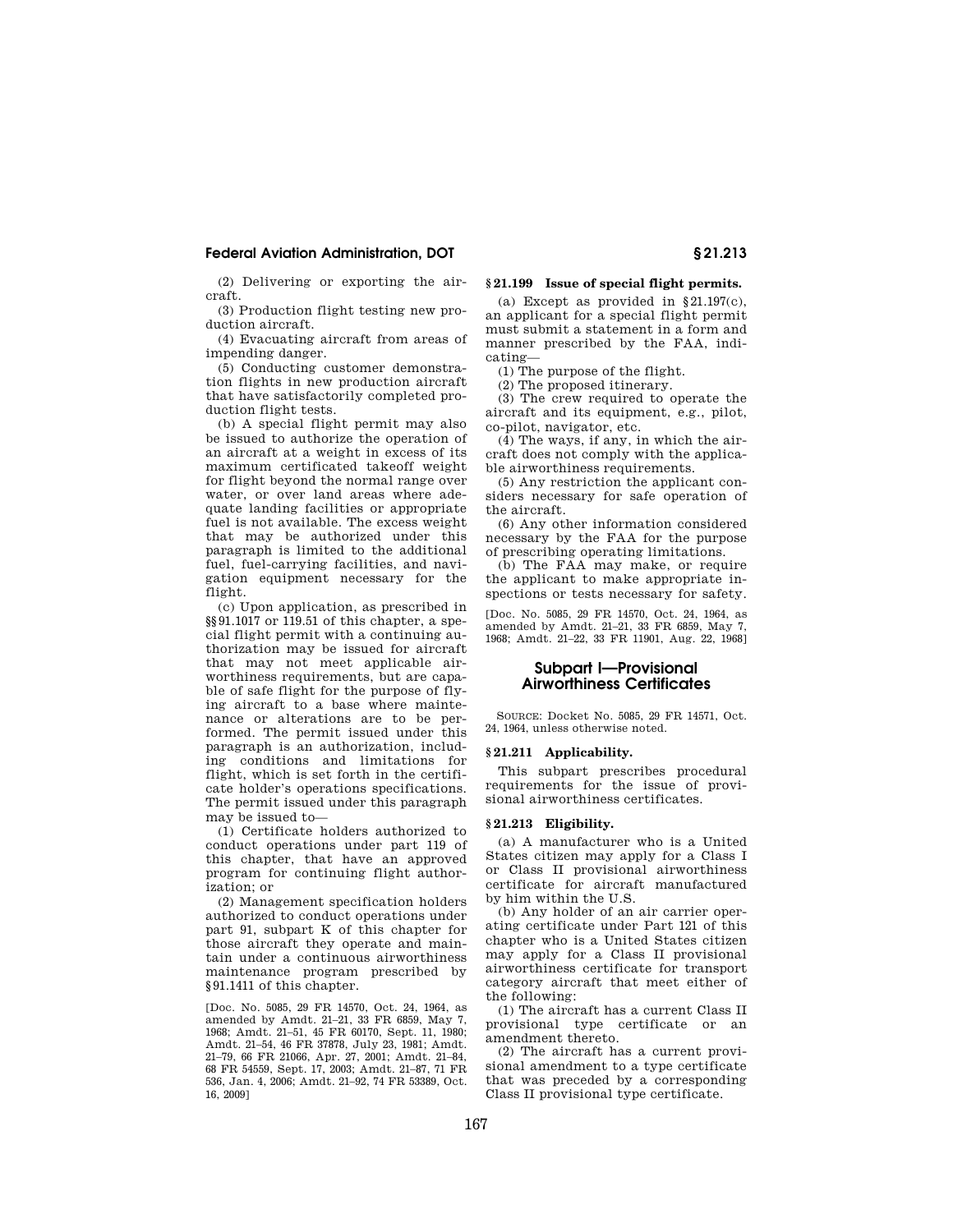(c) An aircraft engine manufacturer who is a United States citizen and who has altered a type certificated aircraft by installing different type certificated engines, manufactured by him within the United States, may apply for a Class I provisional airworthiness certificate for that aircraft, if the basic aircraft, before alteration, was type certificated in the normal, utility, acrobatic, commuter, or transport category.

[Doc. No. 5085, 29 FR 14571, Oct. 24, 1964, as amended by Amdt. 21–59, 52 FR 1836, Jan. 15, 1987; Amdt. 21–79, 66 FR 21066, Apr. 27, 2001]

## **§ 21.215 Application.**

Applications for provisional airworthiness certificates must be submitted to the FAA. The application must be accompanied by the pertinent information specified in this subpart.

[Amdt. 21–67, 54 FR 39291, Sept. 25, 1989; 54 FR 52872, Dec. 22, 1989; Doc. No. FAA–2018–0119, Amdt. 21–101, 83 FR 9169, Mar. 5, 2018]

# **§ 21.217 Duration.**

Unless sooner surrendered, superseded, revoked, or otherwise terminated, provisional airworthiness certificates are effective for the duration of the corresponding provisional type certificate, amendment to a provisional type certificate, or provisional amendment to the type certificate.

# **§ 21.219 Transferability.**

Class I provisional airworthiness certificates are not transferable. Class II provisional airworthiness certificates may be transferred to an air carrier eligible to apply for a certificate under §21.213(b).

## **§ 21.221 Class I provisional airworthiness certificates.**

(a) Except as provided in §21.225, an applicant is entitled to a Class I provisional airworthiness certificate for an aircraft for which a Class I provisional type certificate has been issued if—

(1) He meets the eligibility requirements of §21.213 and he complies with this section; and

(2) The FAA finds that there is no feature, characteristic or condition of the aircraft that would make the aircraft unsafe when operated in accord-

**§ 21.215 14 CFR Ch. I (1–1–21 Edition)** 

ance with the limitations established in §§21.81(e) and 91.317 of this subchapter.

(b) The manufacturer must hold a provisional type certificate for the aircraft.

(c) The manufacturer must submit a statement that the aircraft conforms to the type design corresponding to the provisional type certificate and has been found by him to be in safe operating condition under all applicable limitations.

(d) The aircraft must be flown at least five hours by the manufacturer.

(e) The aircraft must be supplied with a provisional aircraft flight manual or other document and appropriate placards containing the limitations established by §§21.81(e) and 91.317.

[Doc. No. 5085, 29 FR 14571, Oct. 24, 1964, as amended by Amdt. 21–66, 54 FR 34329, Aug. 18, 1989]

## **§ 21.223 Class II provisional airworthiness certificates.**

(a) Except as provided in §21.225, an applicant is entitled to a Class II provisional airworthiness certificate for an aircraft for which a Class II provisional type certificate has been issued if—

(1) He meets the eligibility requirements of §21.213 and he complies with this section; and

(2) The FAA finds that there is no feature, characteristic, or condition of the aircraft that would make the aircraft unsafe when operated in accordance with the limitations established in §§21.83(h), 91.317, and 121.207 of this chapter.

(b) The applicant must show that a Class II provisional type certificate for the aircraft has been issued to the manufacturer.

(c) The applicant must submit a statement by the manufacturer that the aircraft has been manufactured under a quality system adequate to ensure that the aircraft conforms to the type design corresponding with the provisional type certificate.

(d) The applicant must submit a statement that the aircraft has been found by him to be in a safe operating condition under the applicable limitations.

(e) The aircraft must be flown at least five hours by the manufacturer.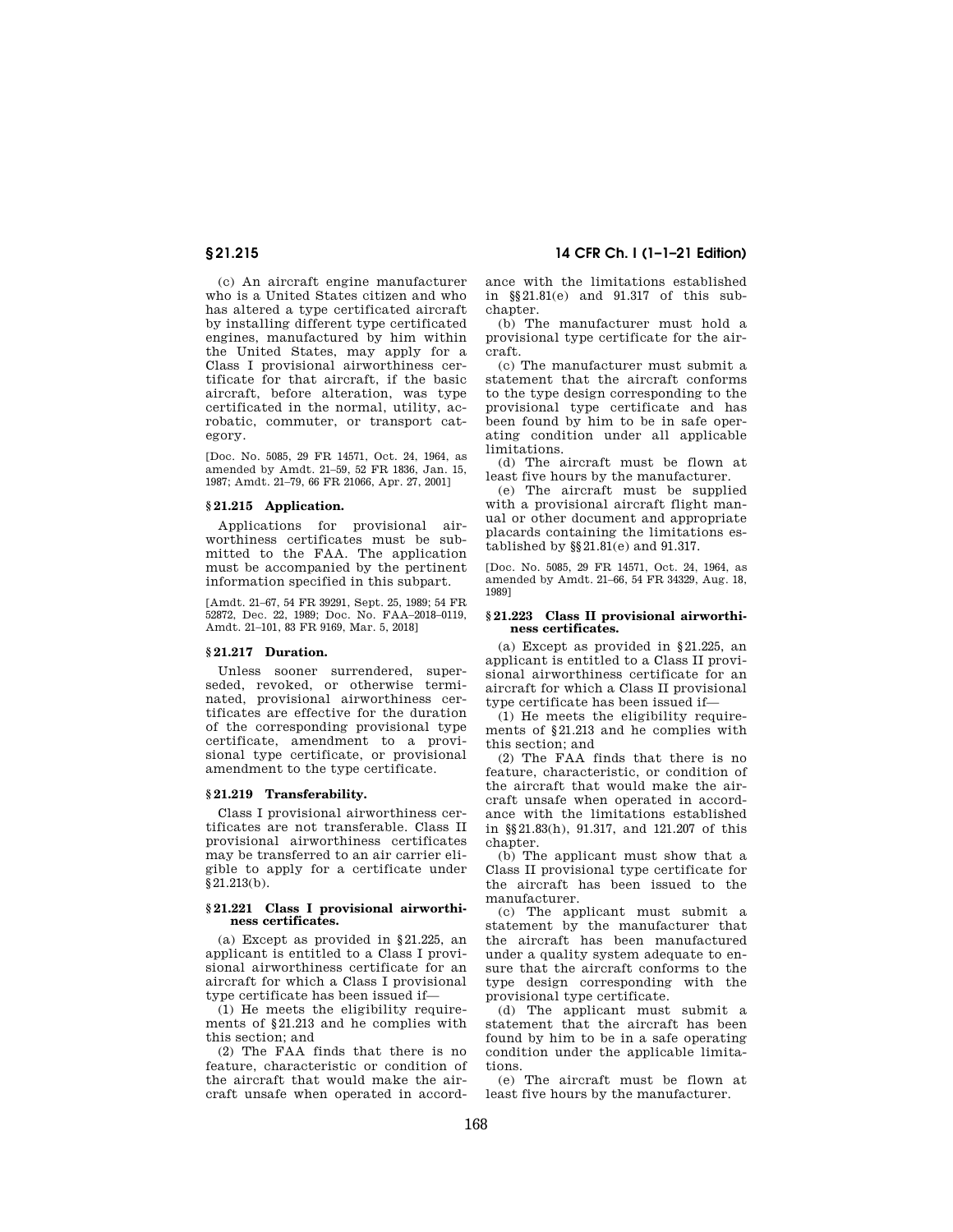(f) The aircraft must be supplied with a provisional aircraft flight manual containing the limitations established by §§21.83(h), 91.317, and 121.207 of this chapter.

[Doc. No. 5085, 29 FR 14571, Oct. 24, 1964, as amended by Amdt. 21–12, 31 FR 13389, Oct. 15, 1966; Amdt. 21–66, 54 FR 34329, Aug. 18, 1989; Amdt. 21–92, 74 FR 53390, Oct. 16, 2009]

## **§ 21.225 Provisional airworthiness certificates corresponding with provisional amendments to type certificates.**

(a) An applicant is entitled to a Class I or a Class II provisional airworthiness certificate, for an aircraft, for which a provisional amendment to the type certificate has been issued, if—

(1) He meets the eligibility requirements of §21.213 and he complies with this section; and

(2) The FAA finds that there is no feature, characteristic, or condition of the aircraft, as modified in accordance with the provisionally amended type certificate, that would make the aircraft unsafe when operated in accordance with the applicable limitations established in §§21.85(g), 91.317, and 121.207 of this chapter.

(b) The applicant must show that the modification was made under a quality system adequate to ensure that the modification conforms to the provisionally amended type certificate.

(c) The applicant must submit a statement that the aircraft has been found by him to be in a safe operating condition under the applicable limitations.

(d) The aircraft must be flown at least five hours by the manufacturer.

(e) The aircraft must be supplied with a provisional aircraft flight manual or other document and appropriate placards containing the limitations required by §§21.85(g), 91.317, and 121.207 of this chapter.

[Doc. No. 5085, 29 FR 14571, Oct. 24, 1964, as amended by Amdt. 21–12, 31 FR 13389, Oct. 15, 1966; Amdt. 21–66, 54 FR 34329, Aug. 18, 1989; Amdt. 21–92, 74 FR 53390, Oct. 16, 2009]

# **Subpart J [Reserved]**

# **Subpart K—Parts Manufacturer Approvals**

SOURCE: Docket No. FAA–2006–25877, Amdt. 21–92, 74 FR 53390, Oct. 16, 2009, unless otherwise noted.

## **§ 21.301 Applicability.**

This subpart prescribes—

(a) Procedural requirements for issuing PMAs; and

(b) Rules governing holders of PMAs.

# **§ 21.303 Application.**

(a) The applicant for a PMA must apply in a form and manner prescribed by the FAA, and include the following:

(1) The identity of the product on which the article is to be installed.

(2) The name and address of the manufacturing facilities at which these articles are to be manufactured.

(3) The design of the article, which consists of—

(i) Drawings and specifications necessary to show the configuration of the article; and

(ii) Information on dimensions, materials, and processes necessary to define the structural strength of the article.

(4) Test reports and computations necessary to show that the design of the article meets the airworthiness requirements of this subchapter. The test reports and computations must be applicable to the product on which the article is to be installed, unless the applicant shows that the design of the article is identical to the design of a article that is covered under a type certificate. If the design of the article was obtained by a licensing agreement, the applicant must provide evidence of that agreement.

(5) An applicant for a PMA based on test reports and computations must provide a statement certifying that the applicant has complied with the airworthiness requirements of this subchapter.

(b) Each applicant for a PMA must make all inspections and tests necessary to determine—

(1) Compliance with the applicable airworthiness requirements;

(2) That materials conform to the specifications in the design;

(3) That the article conforms to its approved design; and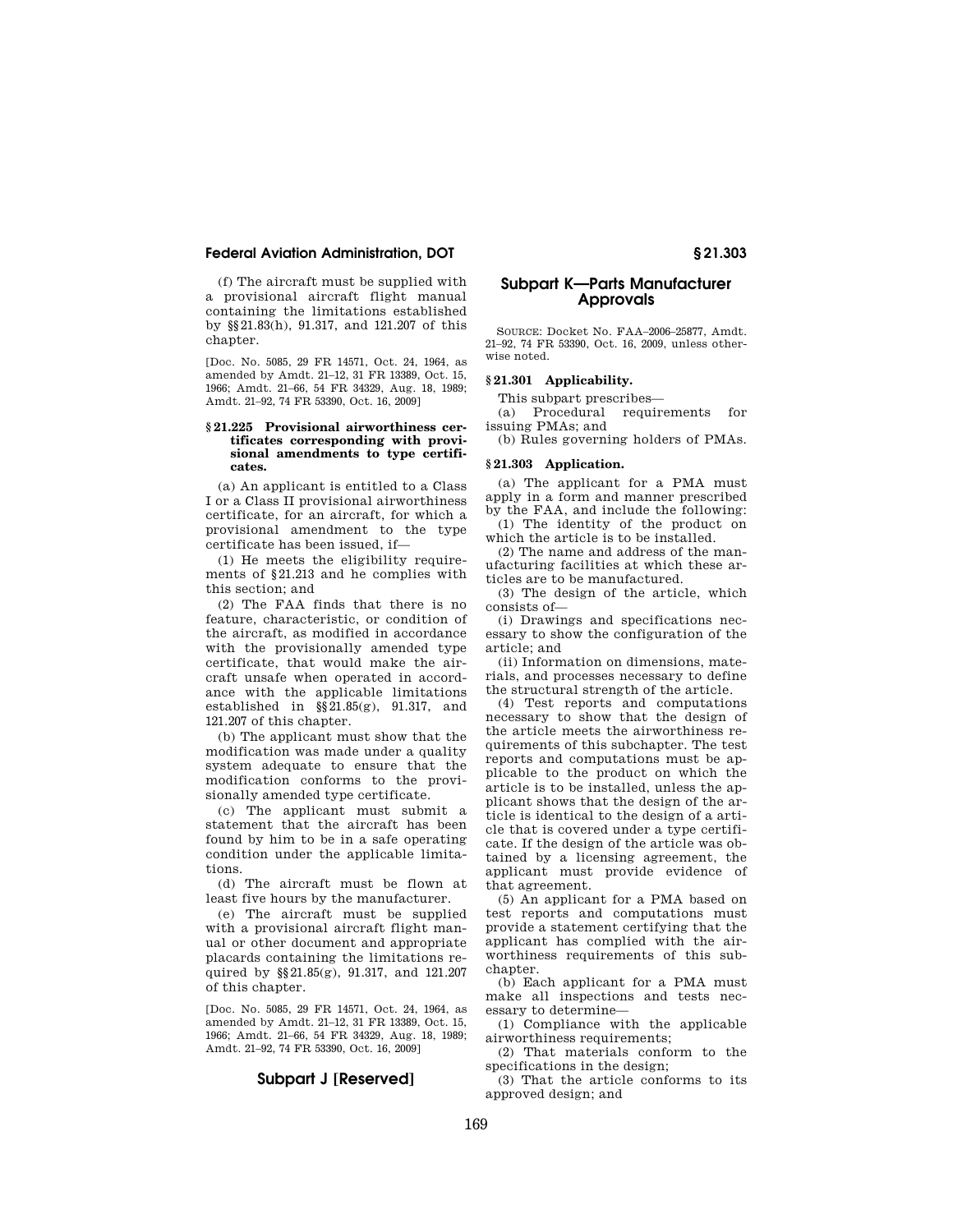(4) That the manufacturing processes, construction, and assembly conform to those specified in the design.

## **§ 21.305 Organization.**

(a) Each applicant for or holder of a PMA must provide the FAA with a document—

(1) Describing how its organization will ensure compliance with the provisions of this subpart;

(2) Describing assigned responsibilities, delegated authorities, and the functional relationship of those responsible for quality to management and other organizational components; and

(3) Identifying an accountable manager.

(b) The accountable manager specified in paragraph (a) of this section must be responsible within the applicant's or production approval holder's organization for, and have authority over, all production operations conducted under this part. The accountable manager must confirm that the procedures described in the quality manual required by §21.308 are in place and that the production approval holder satisfies the requirements of the applicable regulations of subchapter C, Aircraft. The accountable manager must serve as the primary contact with the FAA.

[Doc. No. FAA–2013–0933, Amdt. 21–98, 80 FR 59031, Oct. 1, 2015]

## **§ 21.307 Quality system.**

Each applicant for or holder of a PMA must establish a quality system that meets the requirements of §21.137.

## **§ 21.308 Quality manual.**

Each applicant for or holder of a PMA must provide a manual describing its quality system to the FAA for approval. The manual must be in the English language and retrievable in a form acceptable to the FAA.

## **§ 21.309 Location of or change to manufacturing facilities.**

(a) An applicant may obtain a PMA for manufacturing facilities located outside of the United States if the FAA finds no undue burden in administering the applicable requirements of Title 49 U.S.C. and this subchapter.

# **§ 21.305 14 CFR Ch. I (1–1–21 Edition)**

(b) The PMA holder must obtain FAA approval before making any changes to the location of any of its manufacturing facilities.

(c) The PMA holder must immediately notify the FAA, in writing, of any change to the manufacturing facilities that may affect the inspection, conformity, or airworthiness of its PMA article.

## **§ 21.310 Inspections and tests.**

(a) Each applicant for or holder of a PMA must allow the FAA to inspect its quality system, facilities, technical data, and any manufactured articles and witness any tests, including any inspections or tests at a supplier facility, necessary to determine compliance with this subchapter.

(b) Unless otherwise authorized by the FAA, the applicant or holder—

(1) May not present any article to the FAA for an inspection or test unless compliance with §21.303(b)(2) through (4) has been shown for that article; and

(2) May not make any change to an article between the time that compliance with  $$21.303(b)(2)$  through  $(4)$  is shown for that article and the time that the article is presented to the FAA for the inspection or test.

## **§ 21.311 Issuance.**

The FAA issues a PMA after finding that the applicant complies with the requirements of this subpart and the design complies with the requirements of this chapter applicable to the product on which the article is to be installed.

# **§ 21.313 Duration.**

A PMA is effective until surrendered, withdrawn, or the FAA otherwise terminates it.

# **§ 21.314 Transferability.**

The holder of a PMA may not transfer the PMA.

## **§ 21.316 Responsibility of holder.**

Each holder of a PMA must—

(a) Amend the document required by §21.305 as necessary to reflect changes in the organization and provide these amendments to the FAA;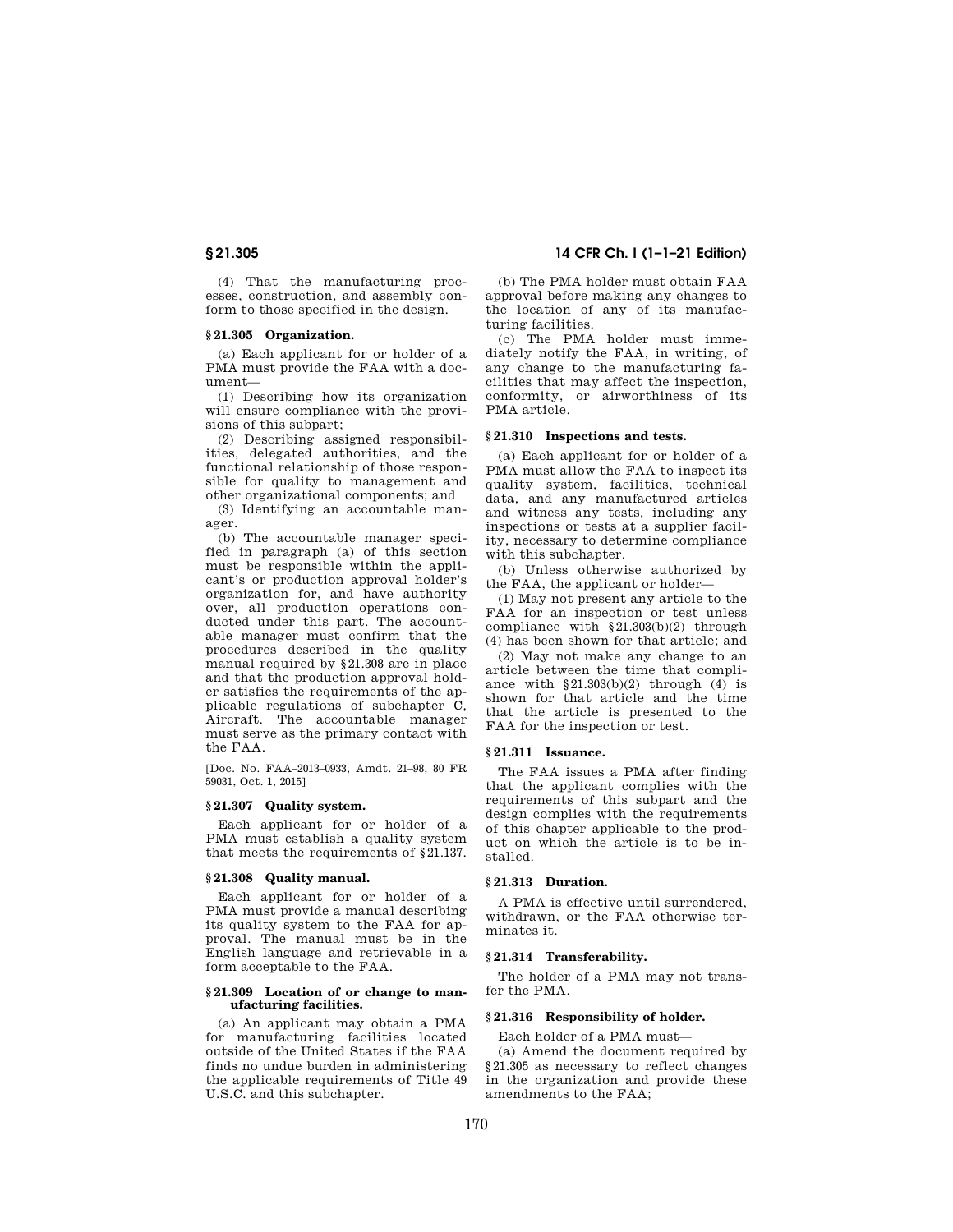(b) Maintain the quality system in compliance with the data and procedures approved for the PMA;

(c) Ensure that each PMA article conforms to its approved design and is in a condition for safe operation;

(d) Mark the PMA article for which an approval has been issued. Marking must be in accordance with part 45 of this chapter, including any critical parts;

(e) Identify any portion of the PMA article (*e.g.,* sub-assemblies, component parts, or replacement articles) that leave the manufacturer's facility as FAA approved with the manufacturer's part number and name, trademark, symbol, or other FAA approved manufacturer's identification;

(f) Have access to design data necessary to determine conformity and airworthiness for each article produced under the PMA;

(g) Retain each document granting PMA and make it available to the FAA upon request; and

(h) Make available to the FAA information regarding all delegation of authority to suppliers.

# **§ 21.319 Design changes.**

(a) *Classification of design changes.* (1) A ''minor change'' to the design of an article produced under a PMA is one that has no appreciable effect on the approval basis.

(2) A ''major change'' to the design of an article produced under a PMA is any change that is not minor.

(b) *Approval of design changes.* (1) Minor changes to the basic design of a PMA may be approved using a method acceptable to the FAA.

(2) The PMA holder must obtain FAA approval of any major change before including it in the design of an article produced under a PMA.

# **§ 21.320 Changes in quality system.**

After the issuance of a PMA—

(a) Each change to the quality system is subject to review by the FAA; and

(b) The holder of the PMA must immediately notify the FAA, in writing, of any change that may affect the inspection, conformity, or airworthiness of its article.

# **Subpart L—Export Airworthiness Approvals**

SOURCE: Docket No. FAA–2006–25877, Amdt. 21–92, 74 FR 53391, Oct. 16, 2009, unless otherwise noted.

### **§ 21.321 Applicability.**

This subpart prescribes—

(a) Procedural requirements for issuing export airworthiness approvals; and

(b) Rules governing the holders of those approvals.

#### **§ 21.325 Export airworthiness approvals.**

(a) An export airworthiness approval for an aircraft is issued in the form of an export certificate of airworthiness. This certificate does not authorize operation of that aircraft.

(b) The FAA prescribes the form and manner in which an export airworthiness approval for an aircraft engine, propeller, or article is issued.

(c) If the FAA finds no undue burden in administering the applicable requirements of Title 49 U.S.C. and this subchapter, an export airworthiness approval may be issued for a product or article located outside of the United States.

## **§ 21.327 Application.**

Any person may apply for an export airworthiness approval. Each applicant must apply in a form and manner prescribed by the FAA.

## **§ 21.329 Issuance of export certificates of airworthiness.**

(a) A person may obtain from the FAA an export certificate of airworthiness for an aircraft if—

(1) A new or used aircraft manufactured under subpart F or G of this part meets the airworthiness requirements under subpart H of this part for a—

(i) Standard airworthiness certificate; or

(ii) Special airworthiness certificate in either the ''primary'' or the ''restricted'' category; or

(2) A new or used aircraft not manufactured under subpart F or G of this part has a valid—

(i) Standard airworthiness certificate; or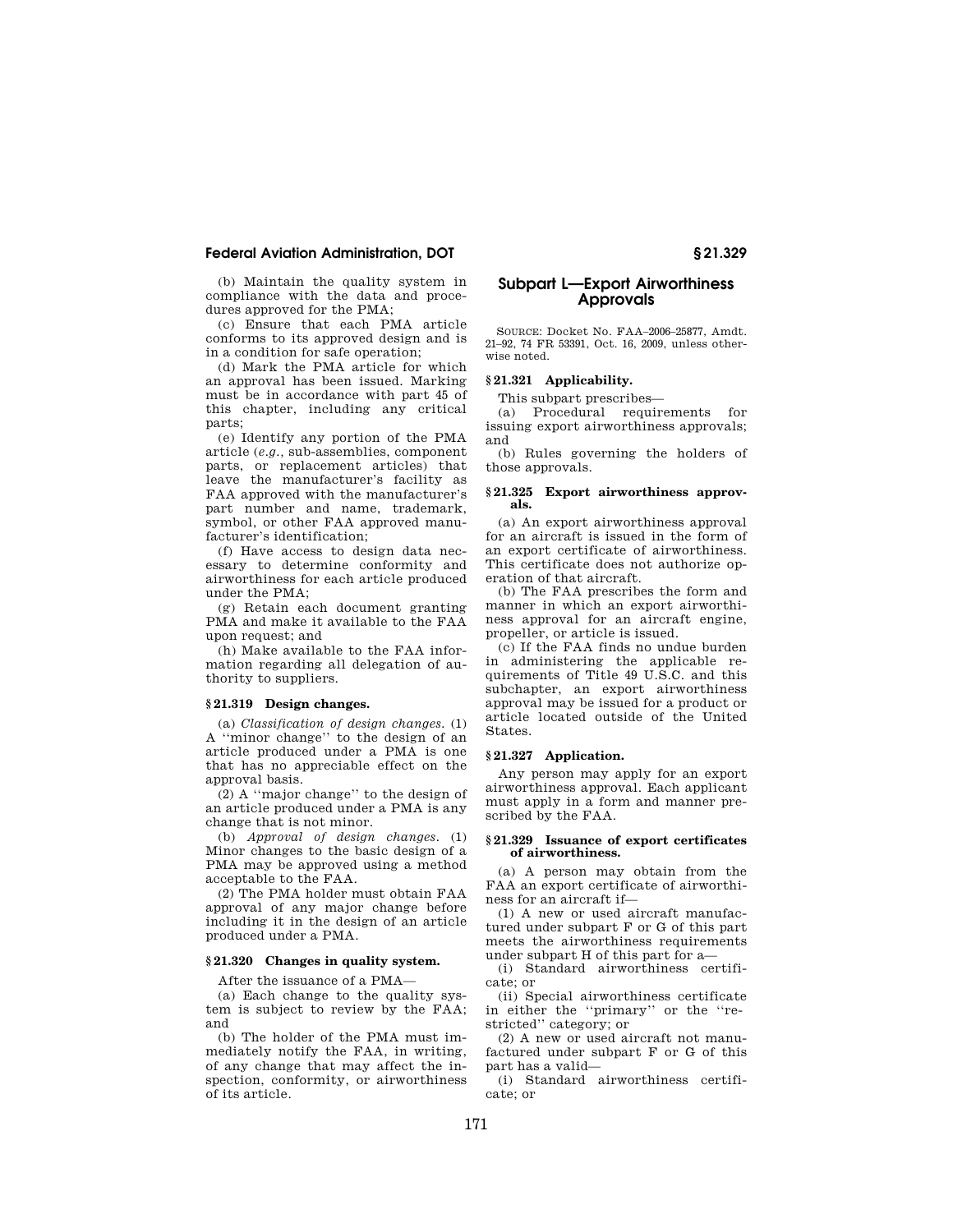(ii) Special airworthiness certificate in either the ''primary'' or the ''restricted'' category.

(b) An aircraft need not meet a requirement specified in paragraph (a) of this section, as applicable, if—

(1) The importing country or jurisdiction accepts, in a form and manner acceptable to the FAA, a deviation from that requirement; and

(2) The export certificate of airworthiness lists as an exception any difference between the aircraft to be exported and its type design.

## **§ 21.331 Issuance of export airworthiness approvals for aircraft engines, propellers, and articles.**

(a) A person may obtain from the FAA an export airworthiness approval to export a new aircraft engine, propeller, or article that is manufactured under this part if it conforms to its approved design and is in a condition for safe operation.

(b) A new aircraft engine, propeller, or article need not meet a requirement of paragraph (a) of this section if—

(1) The importing country or jurisdiction accepts, in a form and manner acceptable to the FAA, a deviation from that requirement; and

(2) The export airworthiness approval lists as an exception any difference between the aircraft engine, propeller, or article to be exported and its approved design.

(c) A person may obtain from the FAA an export airworthiness approval to export a used aircraft engine, propeller, or article if it conforms to its approved design and is in a condition for safe operation.

(d) A used aircraft engine or propeller need not meet a requirement of paragraph (c) of this section if—

(1) The importing country or jurisdiction accepts, in a form and manner acceptable to the FAA, a deviation from that requirement; and

(2) The export airworthiness approval lists as an exception any difference between the used aircraft engine or propeller to be exported and its approved design.

# **§ 21.331 14 CFR Ch. I (1–1–21 Edition)**

# **§ 21.335 Responsibilities of exporters.**

Unless otherwise agreed to by the importing country or jurisdiction, each exporter must—

(a) Forward to the importing country or jurisdiction all documents specified by that country or jurisdiction;

(b) Preserve and package products and articles as necessary to protect them against corrosion and damage during transit or storage and state the duration of effectiveness of such preservation and packaging;

(c) Remove or cause to be removed any temporary installation incorporated on an aircraft for the purpose of export delivery and restore the aircraft to the approved configuration upon completion of the delivery flight;

(d) Secure all proper foreign entry clearances from all the countries or jurisdictions involved when conducting sales demonstrations or delivery flights; and

(e) When title to an aircraft passes or has passed to a foreign purchaser—

(1) Request cancellation of the U.S. registration and airworthiness certificates from the FAA, giving the date of transfer of title, and the name and address of the foreign owner;

(2) Return the Registration and Airworthiness Certificates to the FAA; and

(3) Provide a statement to the FAA certifying that the U.S. identification and registration numbers have been removed from the aircraft in compliance with §45.33.

# **Subpart M [Reserved]**

# **Subpart N—Acceptance of Aircraft Engines, Propellers, and Articles for Import**

SOURCE: Docket No. FAA–2006–25877, 74 FR 53392, Amdt. 21–92, Oct. 16, 2009, unless otherwise noted.

## **§ 21.500 Acceptance of aircraft engines and propellers.**

An aircraft engine or propeller manufactured in a foreign country or jurisdiction meets the requirements for acceptance under this subchapter if—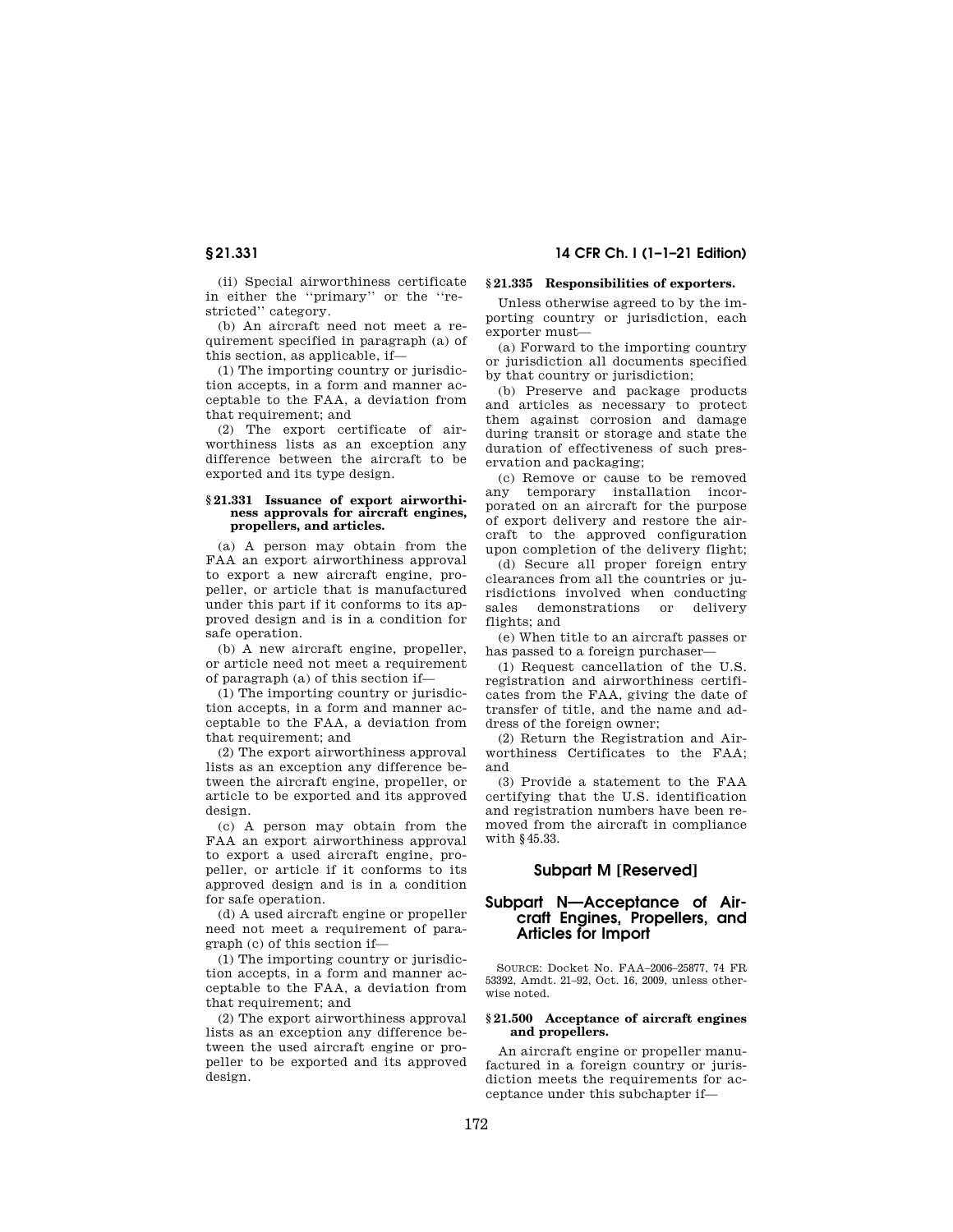(a) That country or jurisdiction is subject to the provisions of an agreement with the United States for the acceptance of that product;

(b) That product is marked in accordance with part 45 of this chapter; and

(c) The holder or licensee of a U.S. type certificate for that product furnishes with each such aircraft engine or propeller imported into the United States, an export airworthiness approval issued in accordance with the provisions of that agreement certifying that the individual aircraft engine or propeller—

(1) Conforms to its U.S. type certificate and is in condition for safe operation; and

(2) Has been subjected by the manufacturer to a final operational check.

#### **§ 21.502 Acceptance of articles.**

An article (including an article produced under a letter of TSO design approval) manufactured in a foreign country or jurisdiction meets the requirements for acceptance under this subchapter if—

(a) That country or jurisdiction is subject to the provisions of an agreement with the United States for the acceptance of that article;

(b) That article is marked in accordance with part 45 of this chapter; and

(c) An export airworthiness approval has been issued in accordance with the provisions of that agreement for that article for import into the United **States** 

# **Subpart O—Technical Standard Order Approvals**

SOURCE: Docket No. FAA–2006–25877, Amdt. 21–92, 74 FR 53392, Oct. 16, 2009, unless otherwise noted.

# **§ 21.601 Applicability and definitions.**

(a) This subpart prescribes—

(1) Procedural requirements for issuing TSO authorizations;

(2) Rules governing the holders of TSO authorizations; and

(3) Procedural requirements for issuing letters of TSO design approval.

(b) For the purposes of this subpart— (1) A TSO issued by the FAA is a minimum performance standard for specified articles used on civil aircraft;

(2) A TSO authorization is an FAA design and production approval issued to the manufacturer of an article that has been found to meet a specific TSO;

(3) A letter of TSO design approval is an FAA design approval for an article that has been found to meet a specific TSO in accordance with the procedures of §21.621;

(4) An article manufactured under a TSO authorization, an FAA letter of acceptance as described in §21.613(b), or an article manufactured under a letter of TSO design approval described in §21.621 is an approved article for the purpose of meeting the regulations of this chapter that require the article to be approved; and

(5) An article manufacturer is the person who controls the design and quality of the article produced (or to be produced, in the case of an application), including any related parts, processes, or services procured from an outside source.

## **§ 21.603 Application.**

(a) An applicant for a TSO authorization must apply in the form and manner prescribed by the FAA. The applicant must include the following documents in the application:

(1) A statement of conformance certifying that the applicant has met the requirements of this subpart and that the article concerned meets the applicable TSO that is effective on the date of application for that article.

(2) One copy of the technical data required in the applicable TSO.

(b) If the applicant anticipates a series of minor changes in accordance with §21.619, the applicant may set forth in its application the basic model number of the article and the part number of the components with open brackets after it to denote that suffix change letters or numbers (or combinations of them) will be added from time to time.

(c) If the application is deficient, the applicant must, when requested by the FAA, provide any additional information necessary to show compliance with this part. If the applicant fails to provide the additional information within 30 days after the FAA's request,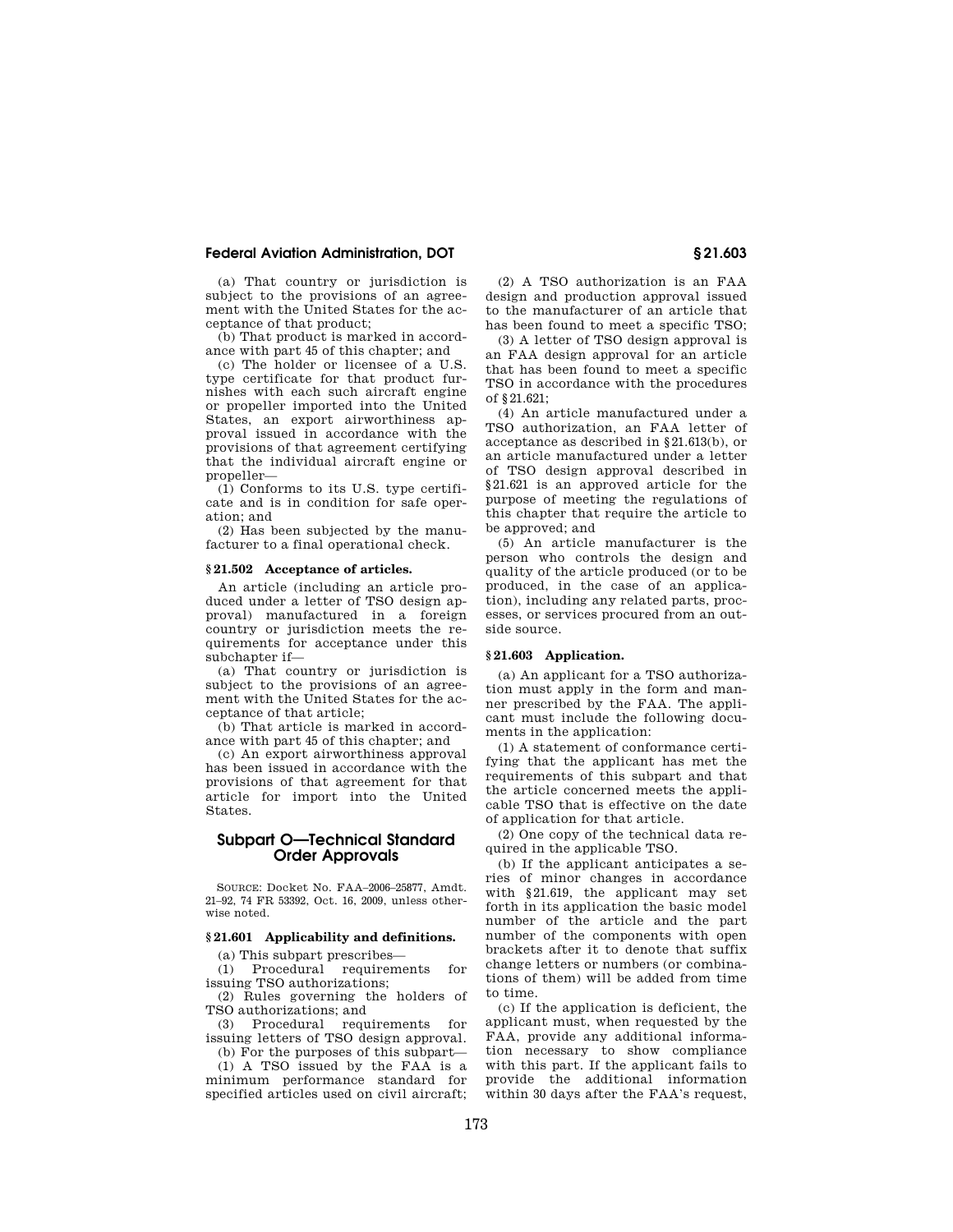the FAA denies the application and notifies the applicant.

[Docket No. FAA–2006–25877, Amdt. 21–92, 74 FR 53392, Oct. 16, 2009, as amended by Doc. No. FAA–2018–0119, Amdt. 21–101, 83 FR 9169, Mar. 5, 2018]

### **§ 21.605 Organization.**

(a) Each applicant for or holder of a TSO authorization must provide the FAA with a document—

(1) Describing how its organization will ensure compliance with the provisions of this subpart;

(2) Describing assigned responsibilities, delegated authorities, and the functional relationship of those responsible for quality to management and other organizational components; and

(3) Identifying an accountable manager.

(b) The accountable manager specified in paragraph (a) of this section must be responsible within the applicant's or production approval holder's organization for, and have authority over, all production operations conducted under this part. The accountable manager must confirm that the procedures described in the quality manual required by §21.608 are in place and that the production approval holder satisfies the requirements of the applicable regulations of subchapter C, Aircraft. The accountable manager must serve as the primary contact with the FAA.

[Doc. No. FAA–2013–0933, Amdt. 21–98, 80 FR 59032, Oct. 1, 2015]

## **§ 21.607 Quality system.**

Each applicant for or holder of a TSO authorization must establish a quality system that meets the requirements of §21.137.

### **§ 21.608 Quality manual.**

Each applicant for or holder of a TSO authorization must provide a manual describing its quality system to the FAA for approval. The manual must be in the English language and retrievable in a form acceptable to the FAA.

## **§ 21.609 Location of or change to manufacturing facilities.**

(a) An applicant may obtain a TSO authorization for manufacturing facili-

# **§ 21.605 14 CFR Ch. I (1–1–21 Edition)**

ties located outside of the United States if the FAA finds no undue burden in administering the applicable requirements of Title 49 U.S.C. and this subchapter.

(b) The TSO authorization holder must obtain FAA approval before making any changes to the location of any of its manufacturing facilities.

(c) The TSO authorization holder must immediately notify the FAA, in writing, of any change to the manufacturing facilities that may affect the inspection, conformity, or airworthiness of its product or article.

## **§ 21.610 Inspections and tests.**

Each applicant for or holder of a TSO authorization must allow the FAA to inspect its quality system, facilities, technical data, and any manufactured articles and witness any tests, including any inspections or tests at a supplier facility, necessary to determine compliance with this subchapter.

# **§ 21.611 Issuance.**

If the FAA finds that the applicant complies with the requirements of this subchapter, the FAA issues a TSO authorization to the applicant (including all TSO deviations granted to the applicant).

## **§ 21.613 Duration.**

(a) A TSO authorization or letter of TSO design approval is effective until surrendered, withdrawn, or otherwise terminated by the FAA.

(b) If a TSO is revised or canceled, the holder of an affected FAA letter of acceptance of a statement of conformance, TSO authorization, or letter of TSO design approval may continue to manufacture articles that meet the original TSO without obtaining a new acceptance, authorization, or approval but must comply with the requirements of this chapter.

# **§ 21.614 Transferability.**

The holder of a TSO authorization or letter of TSO design approval may not transfer the TSO authorization or letter of TSO design approval.

## **§ 21.616 Responsibility of holder.**

Each holder of a TSO authorization must—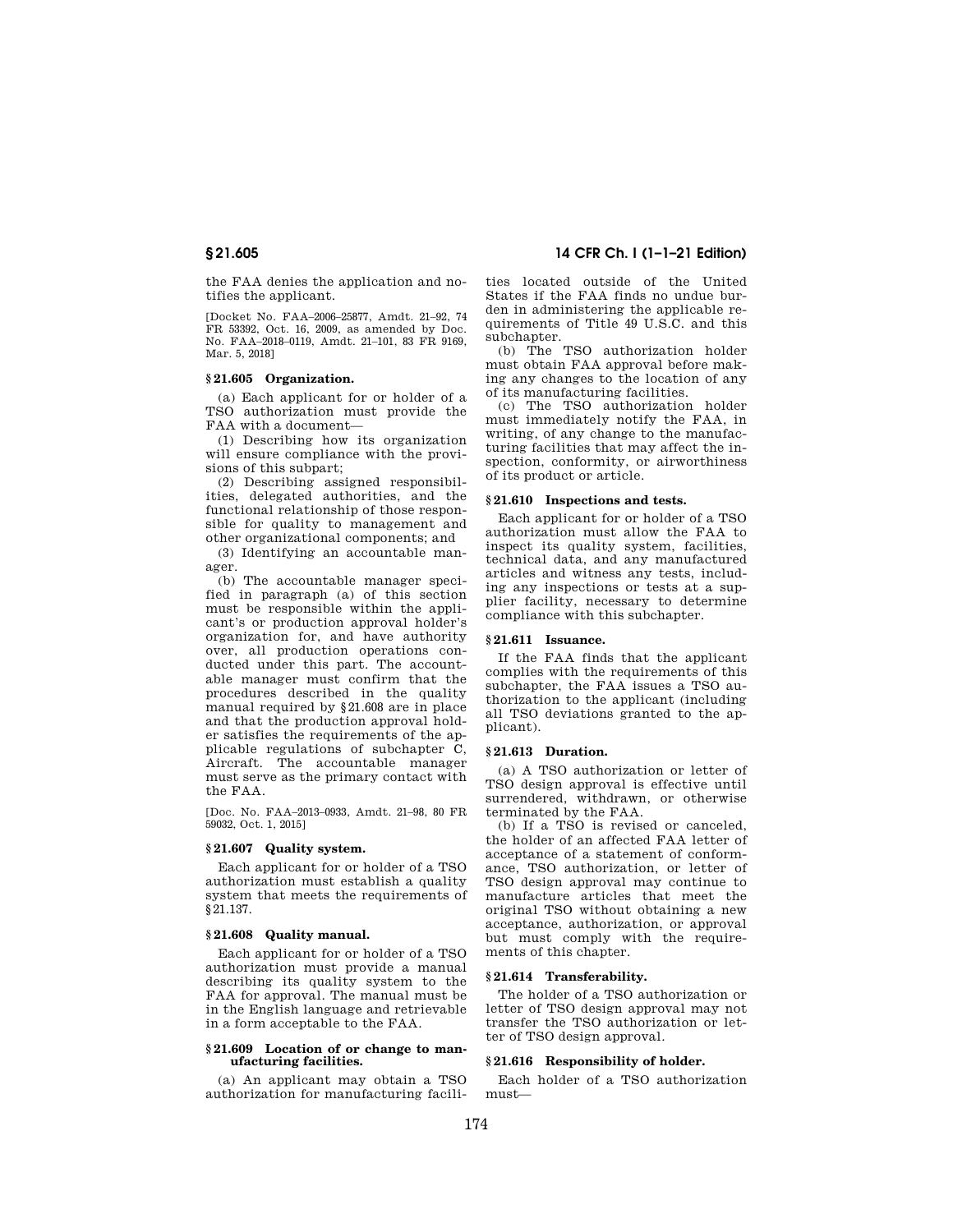(a) Amend the document required by §21.605 as necessary to reflect changes in the organization and provide these amendments to the FAA.

(b) Maintain a quality system in compliance with the data and procedures approved for the TSO authorization;

(c) Ensure that each manufactured article conforms to its approved design, is in a condition for safe operation, and meets the applicable TSO;

(d) Mark the TSO article for which an approval has been issued. Marking must be in accordance with part 45 of this chapter, including any critical parts;

(e) Identify any portion of the TSO article (e.g., sub-assemblies, component parts, or replacement articles) that leave the manufacturer's facility as FAA approved with the manufacturer's part number and name, trademark, symbol, or other FAA approved manufacturer's identification;

(f) Have access to design data necessary to determine conformity and airworthiness for each article produced under the TSO authorization. The manufacturer must retain this data until it no longer manufactures the article. At that time, copies of the data must be sent to the FAA;

(g) Retain its TSO authorization and make it available to the FAA upon request; and

(h) Make available to the FAA information regarding all delegation of authority to suppliers.

## **§ 21.618 Approval for deviation.**

(a) Each manufacturer who requests approval to deviate from any performance standard of a TSO must show that factors or design features providing an equivalent level of safety compensate for the standards from which a deviation is requested.

(b) The manufacturer must send requests for approval to deviate, together with all pertinent data, to the FAA. If the article is manufactured under the authority of a foreign country or jurisdiction, the manufacturer must send requests for approval to deviate, together with all pertinent data, through

the civil aviation authority of that country or jurisdiction to the FAA.

[Docket No. FAA–2006–25877, Amdt. 21–92, 74 FR 53392, Oct. 16, 2009, as amended by Doc. No. FAA–2018–0119, Amdt. 21–101, 83 FR 9169, Mar. 5, 2018]

## **§ 21.619 Design changes.**

(a) *Minor changes by the manufacturer holding a TSO authorization.* The manufacturer of an article under an authorization issued under this part may make minor design changes (any change other than a major change) without further approval by the FAA. In this case, the changed article keeps the original model number (part numbers may be used to identify minor changes) and the manufacturer must forward to the FAA, any revised data that are necessary for compliance with §21.603(b).

(b) *Major changes by the manufacturer holding a TSO authorization.* Any design change by the manufacturer extensive enough to require a substantially complete investigation to determine compliance with a TSO is a major change. Before making a major change, the manufacturer must assign a new type or model designation to the article and apply for an authorization under §21.603.

(c) *Changes by persons other than the manufacturer.* No design change by any person (other than the manufacturer who provided the statement of conformance for the article) is eligible for approval under this part unless the person seeking the approval is a manufacturer and applies under §21.603(a) for a separate TSO authorization. Persons other than a manufacturer may obtain approval for design changes under part 43 or under the applicable airworthiness regulations of this chapter.

[Docket No. FAA–2006–25877, Amdt. 21–92, 74 FR 53392, Oct. 16, 2009, as amended by Doc. No. FAA–2018–0119, Amdt. 21–101, 83 FR 9169, Mar. 5, 2018]

## **§ 21.620 Changes in quality system.**

After the issuance of a TSO authorization—

(a) Each change to the quality system is subject to review by the FAA; and

(b) The holder of the TSO authorization must immediately notify the FAA,